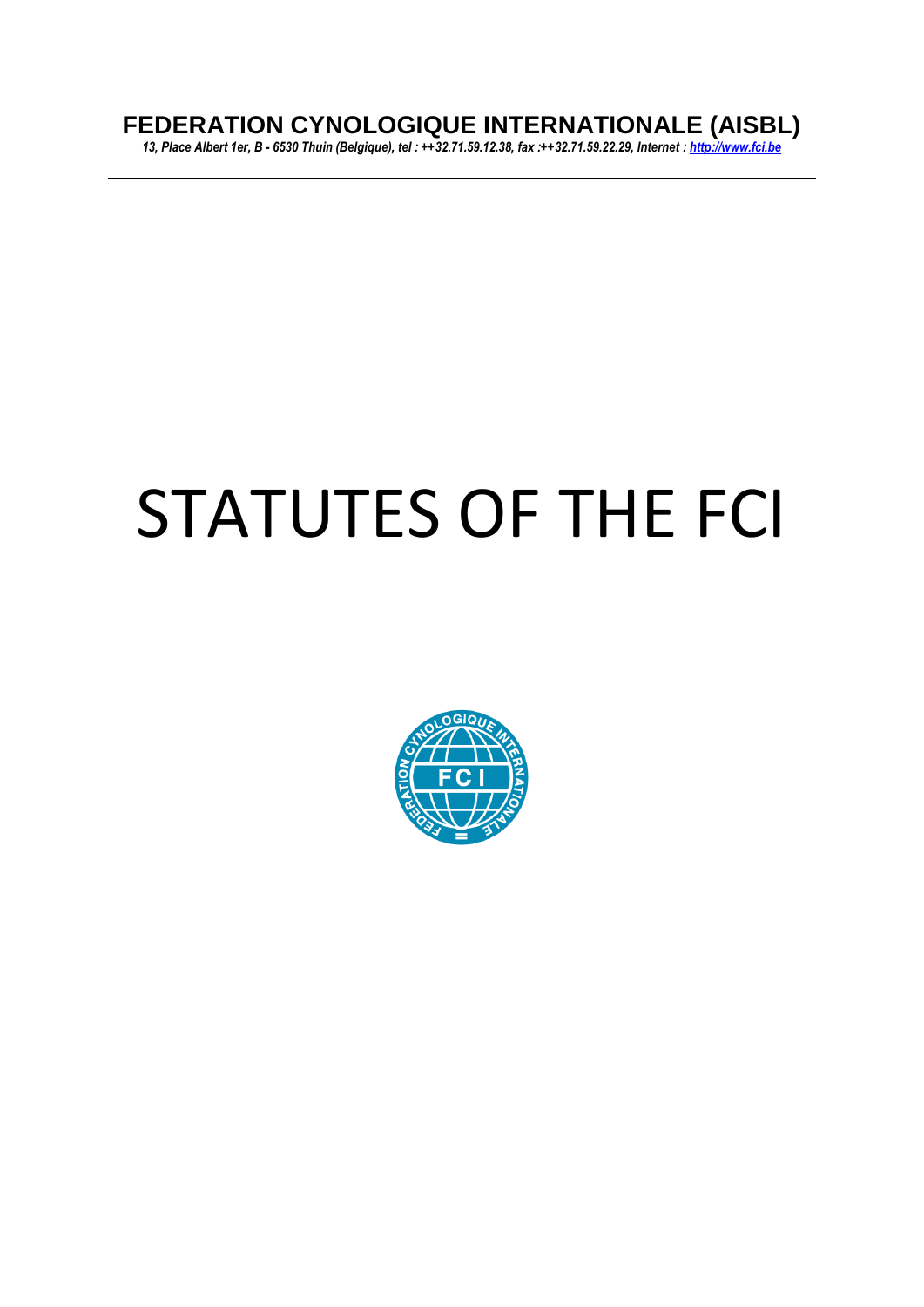| Article 14 - Suspension of Membership or Contract Partnership rights  15 |  |
|--------------------------------------------------------------------------|--|
|                                                                          |  |
|                                                                          |  |
|                                                                          |  |
|                                                                          |  |
|                                                                          |  |
|                                                                          |  |
|                                                                          |  |
|                                                                          |  |
|                                                                          |  |
|                                                                          |  |
|                                                                          |  |
|                                                                          |  |
|                                                                          |  |
|                                                                          |  |
|                                                                          |  |
|                                                                          |  |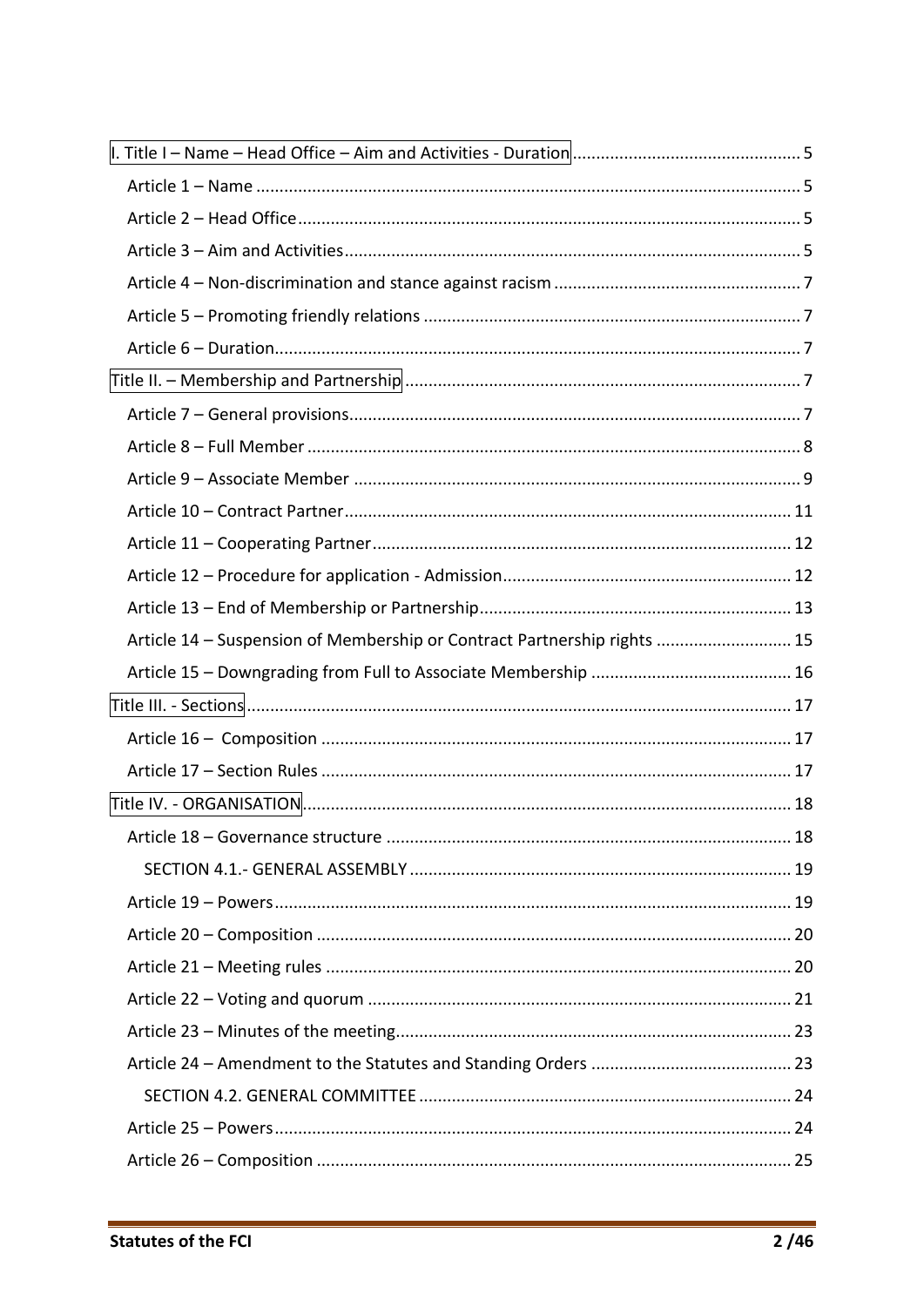| Title V. - REPRESENTATION. | 36 |
|----------------------------|----|
|                            |    |
|                            |    |
|                            |    |
|                            |    |
|                            |    |
|                            |    |
|                            |    |
|                            |    |
|                            |    |
|                            |    |
|                            |    |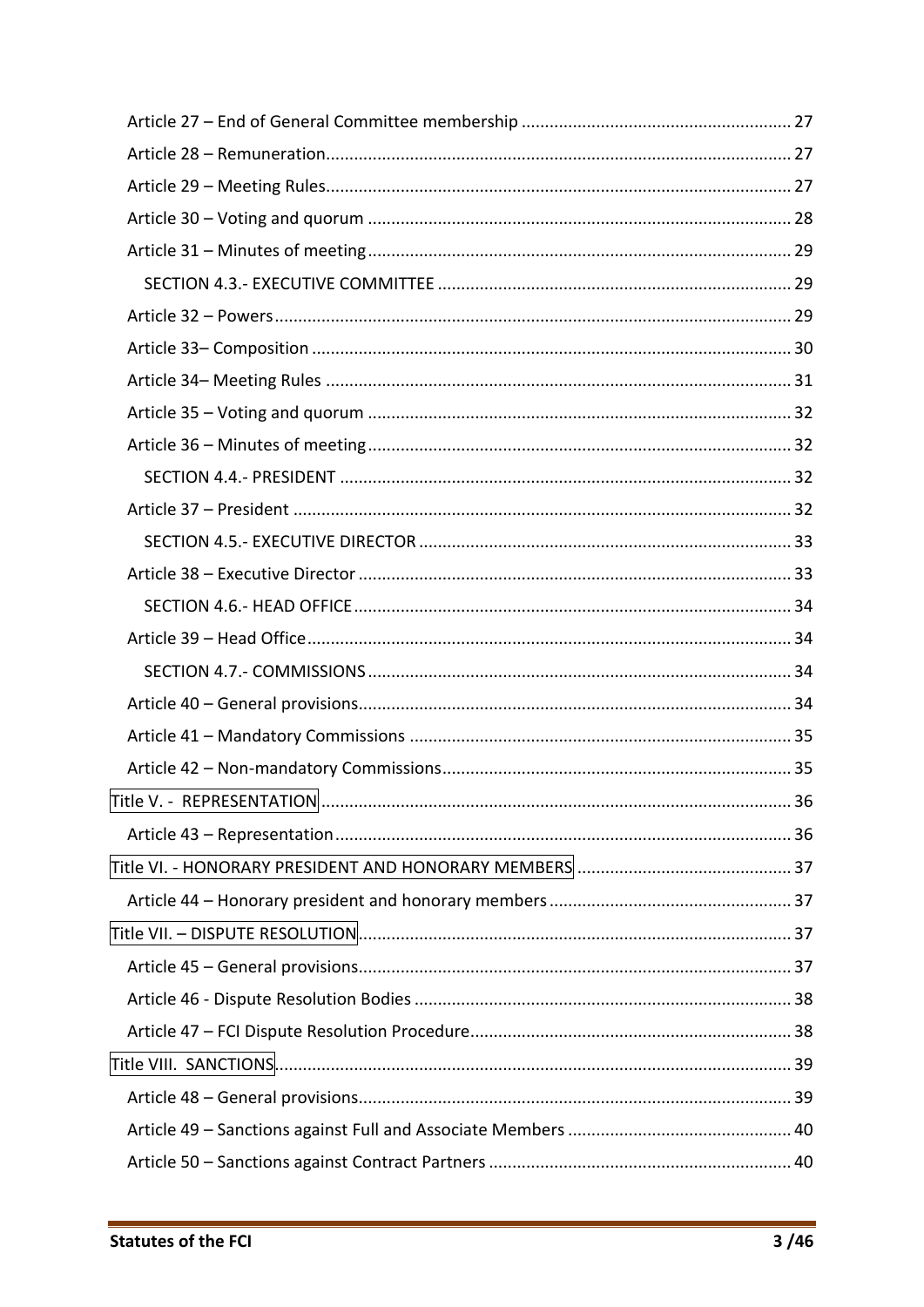| Article 57 - Entry into force and appeal of the decisions of the General Assembly 44 |  |
|--------------------------------------------------------------------------------------|--|
|                                                                                      |  |
|                                                                                      |  |
|                                                                                      |  |
|                                                                                      |  |
|                                                                                      |  |
|                                                                                      |  |
|                                                                                      |  |
|                                                                                      |  |
|                                                                                      |  |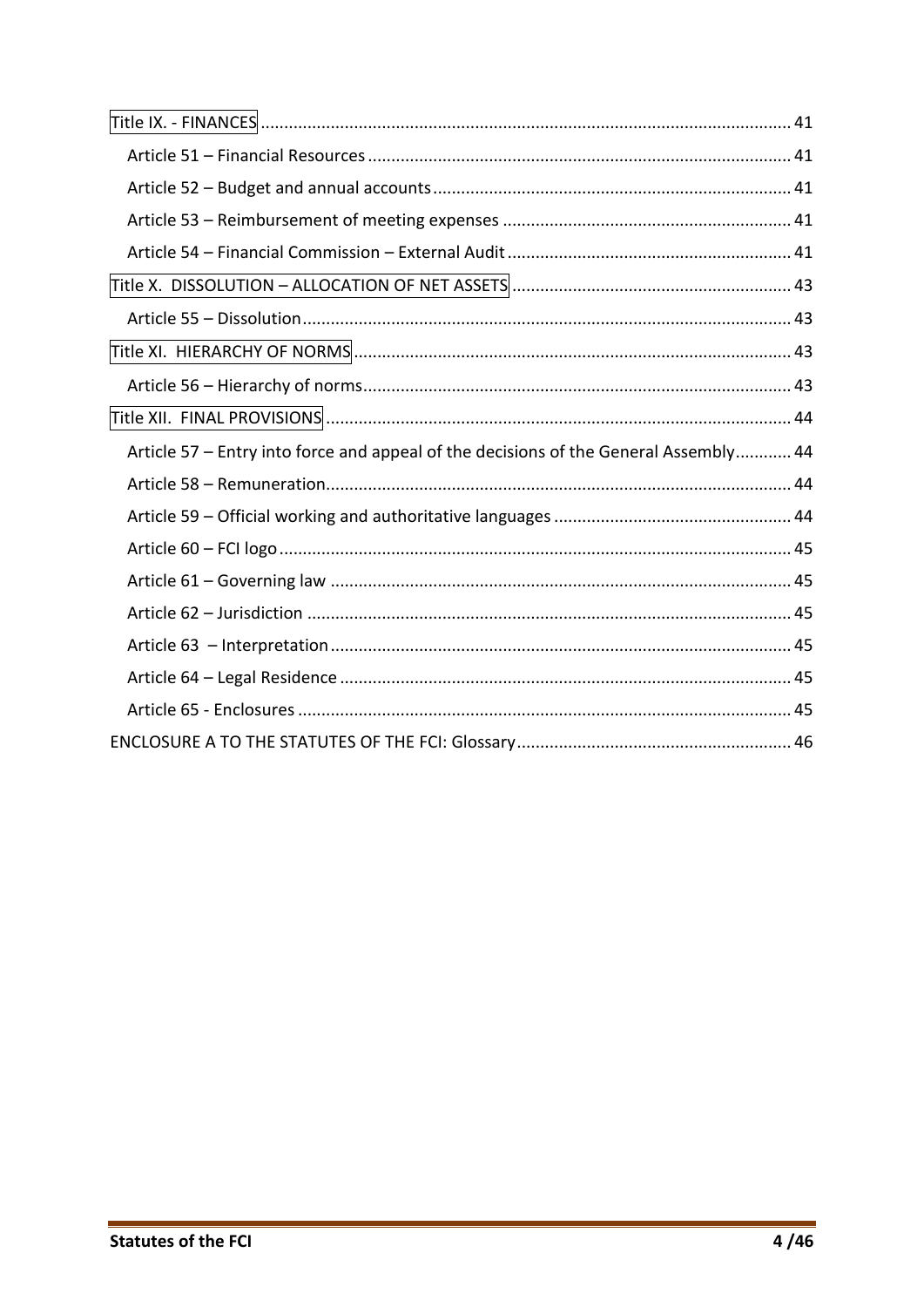#### **I. Title I – Name – Head Office – Aim and Activities - Duration**

#### <span id="page-4-1"></span><span id="page-4-0"></span>**Article 1 – Name**

- 1.1. The association is named "Fédération Cynologique Internationale", in short "FCI", (hereinafter referred to as the "**Association**").
- 1.2. The Association has the legal form of an international not-for-profit organisation and is governed by the provisions of Title III of the Belgian law of 27 June 1921 pertaining to not-for-profit organisations, foundations, European political parties and European political foundations (hereinafter referred to as the "**Law of 27 June 1921**"), as modified and amended by subsequent laws.

#### <span id="page-4-2"></span>**Article 2 – Head Office**

- 2.1. The head office of the Association is presently situated in THUIN, 13, Place Albert  $1<sup>er</sup>$ , Belgium (hereinafter referred to as the "**Head Office**").
- 2.2. Without prejudice to the application of the Belgian linguistic legislation, the Head Office may be transferred to any other location in Belgium upon a decision taken by the General Assembly.

#### <span id="page-4-3"></span>**Article 3 – Aim and Activities**

- 3.1. The Association is strictly not-for-profit making. It shall pursue the following aims worldwide in accordance with the rules and legislation of each country:
	- a) encouraging and promoting the breeding, registration and use of pedigree dogs ensuring that their functional health and physical features meet the standard set for each respective breed, enabling them to work and to carry out different functions in accordance with the specific characteristics of their breed;
	- b) protecting the use, the keeping and the breeding of pedigree dogs in the countries where the Association has a Member or a Contract Partner; supporting the non-profit exchange of dogs and of information on cynology between the Members and the Contract Partners and initiating the organisation of shows, tests, trials, conferences, sport and educational events, the use of dogs in rescue operations and for other special purposes such as therapy, assistance and other dog related activities;
	- c) promoting and supporting dogdom and dog welfare worldwide, within the scope of competence of each Member or Contract Partner and to the extent which is possible for each Member or Contract Partner. In particular, all dogs are entitled to the following:
		- (i) Freedom from hunger, thirst and malnutrition;
		- (ii) Freedom from exposure to extreme heat and cold;
		- (iii) Freedom from fear;
		- (iv) Freedom from injury and illness;
		- (v) Freedom to exercise in adequate conditions.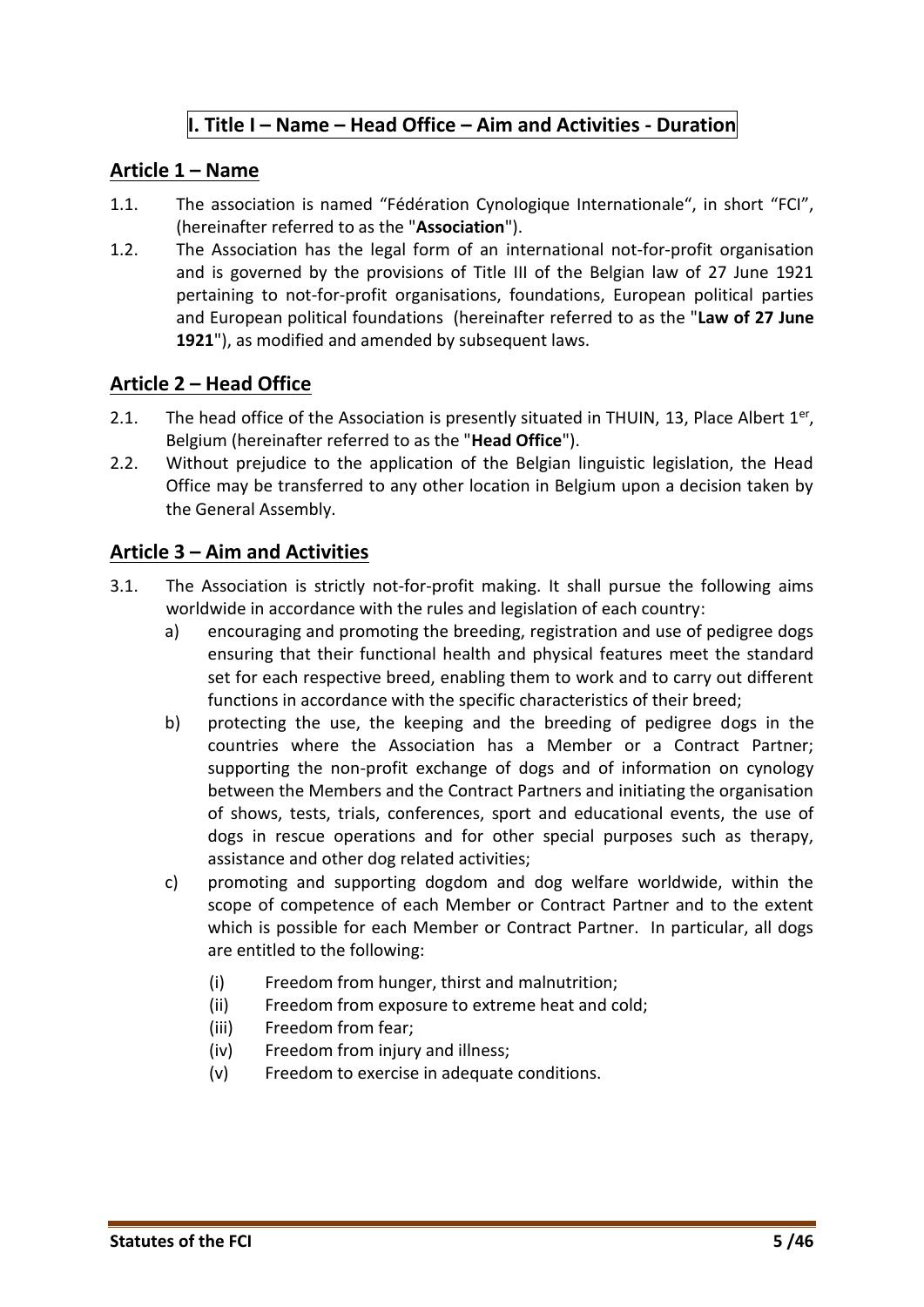- 3.2. In order to realize the aforementioned aims of international utility, the Association is developing in particular the following activities:
	- a) to issue special regulations in order to ensure in particular:
		- (i) the mutual recognition of studbooks, appendixes to the studbooks, and of pedigrees, exclusive of any other;
		- (ii) the mutual recognition of kennel names and judges and the establishment of an international directory of kennel names and judges;
		- (iii) the promotion of ethics and scientific research, which is of fundamental importance in cynology, and the free exchange of scientific information between the Members and Contract Partners ;
		- (iv) the observance of the breed standards as approved by the Association which must be recognised by all the Members and Contract Partners as far as they are not in contradiction with the laws of their respective country;
		- (v) the standardization to all possible extent of the national regulations by issuing regulations for international shows and for the international beauty and working championships and by keeping a list of dogs eligible for these championships;
		- (vi) the standardization when justified of the national regulations regarding the titles of national champions;
		- (vii) seeking to maintain high standards of judges appointed to officiate at international shows, working tests and trials;
		- (viii) the mutual recognition of penalties and procedures established by the Members and Contract Partners.
	- b) to support Members and Contract Partners, if necessary, in conjunction with other international organisations, by providing professional information, knowhow and, where necessary, experts in cynology;
	- c) to define and publish the characteristics of each breed after previous approval by the General Assembly or General Committee of the Association based on the breed standards of the country of origin or of the country of patronage of breeds;
	- d) to support the organisation of international conferences and education seminars;
	- e) **t**o serve as a resource and forum for education, information sharing and networking with the Members and Contract Partners.
- 3.3. The Association may become a member of any other not-for-profit organisation provided that membership has been previously approved by the General Assembly of the Association.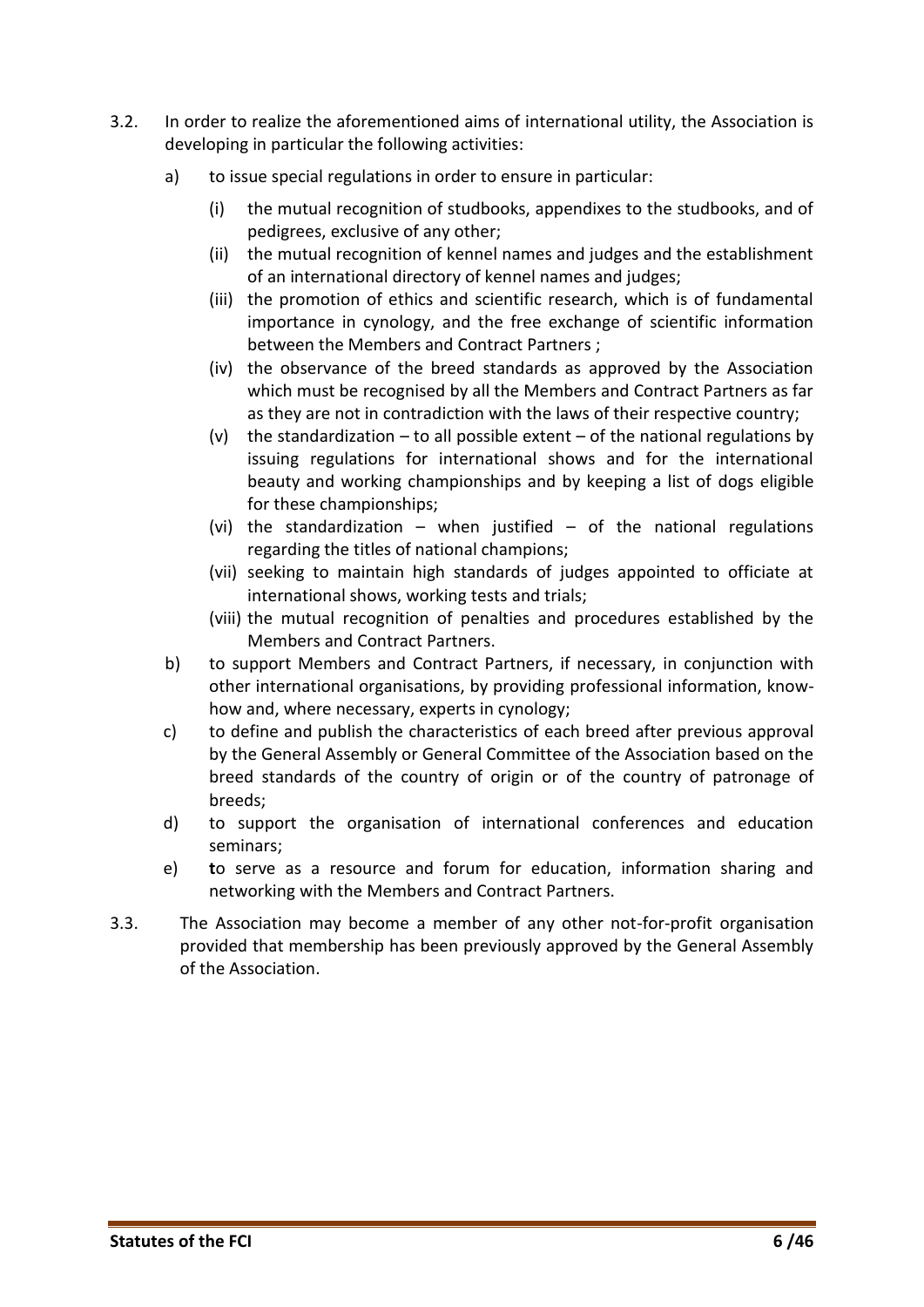3.4. The Association may undertake any other activity or take any other actions that are directly or indirectly related to the aim of the Association, or that are necessary or useful to the realization of said aim. Among other things, and provided that such activity is either expressly contained in the approved budget of the Association, or is otherwise approved by the General Assembly, the Association may grant loans to, invest in the capital of, or, in any other manner, directly or indirectly, take participations in other legal entities, associations and companies of private or of public nature, regardless of whether they are governed by Belgian law or by foreign laws.

In addition to this, the Association may carry out any activity that contributes directly or indirectly to the realisation of the above mentioned not-for-profit aim of international utility. This includes the exercise of commercial and profit-making activities on a secondary basis to the extent that is legally admitted. At all times, the proceeds shall be allocated to the realization of the above mentioned not-forprofit aim of international utility.

The Association is authorized to collect any resources which are necessary to the realization of its aim.

#### <span id="page-6-0"></span>**Article 4 – Non-discrimination and stance against racism**

4.1. Discrimination of any kind against a country, private person or groups of people on the grounds of ethnic origin, gender, language, religion, politics, sexual orientation or any other reason is strictly prohibited within the Association and punishable by suspension or by exclusion.

# <span id="page-6-1"></span>**Article 5 – Promoting friendly relations**

- 5.1. The Association shall promote friendly relations:
	- a) between Members, Sections and Contract Partners;
	- b) in society for humanitarian objectives.

#### <span id="page-6-2"></span>**Article 6 – Duration**

<span id="page-6-3"></span>The Association is constituted for an indefinite duration and can be dissolved at any time following a decision by the General Assembly in accordance with article 55 of these Statutes.

# **Title II. – Membership and Partnership**

#### <span id="page-6-4"></span>**Article 7 – General provisions**

- 7.1. The Association has two (2) categories of members: the Full Members and the Associate Members (hereinafter all referred to as the "**Members**") and two (2) categories of partners: the Contract Partners and the Cooperating Partners (hereinafter all referred to as the "**Partners**").
- 7.2. Natural persons are not eligible for Membership or Partnership of the Association.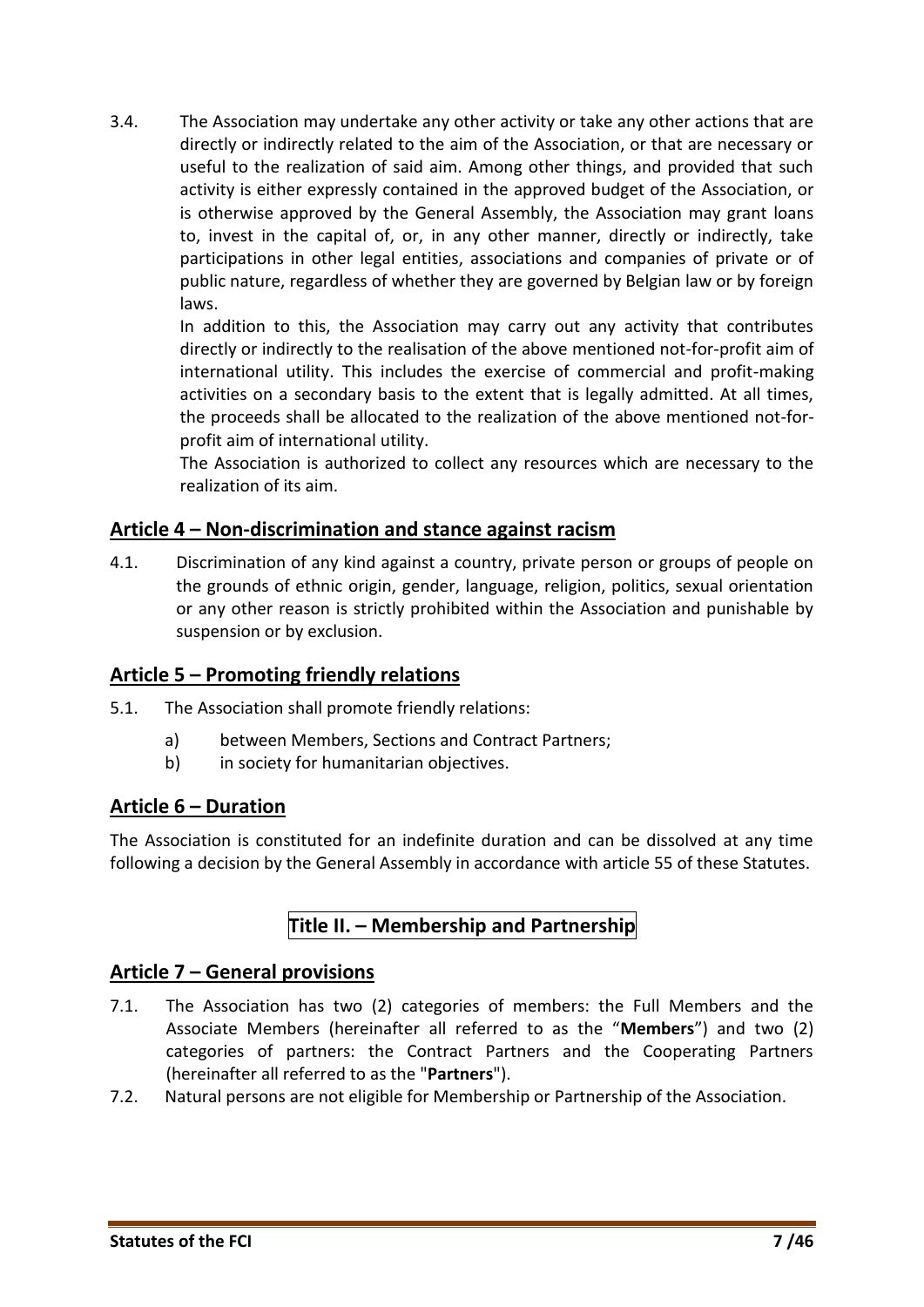- 7.3. In accordance with their respective status, which is stipulated in articles 8, 9, 10 and 11 of these Statutes, all Members and Partners shall enjoy all of the rights which are granted to them under these Statutes, the FCI Standing Orders, the FCI regulations, the circulars and the decisions of the FCI General Committee and General Assembly (hereinafter all referred to as the "**FCI Governing Rules**").
- 7.4 Membership is open to only one category per country (Full Member, Associate Member and Contracting Partner), not being possible to recognize, simultaneously, several National Canine Organisations.

#### <span id="page-7-0"></span>**Article 8 – Full Member**

- 8.1. Full Membership is open to only one (1) National Canine Organisation per country that satisfies all of the following conditions:
	- a) having Associate Membership status of the Association for a period of minimum five (5) years;
	- b) upon application for full membership, registration of a minimum of 3.000 dogs (puppies and imports) in their studbook and appendix and registration of a minimum of fifteen per cent (15 %) of the FCI recognised breeds during each of the three (3) calendar years preceding the date of application;
	- c) adoption of the legal form of a not-for-profit organisation or of its legal equivalent under the applicable law of the country of the concerned organisation;
	- d) recognition of all of the breeds which are recognised by the Association;
	- e) involvement in pursuing and achieving the Association's aims.
- 8.2. Full Members have full Membership rights including the right to attend and to vote at the General Assembly through their Delegates appointed in compliance with article 20.1. of these Statutes.

Amongst others, Full Members also have the right:

- a) to propose candidates eligible for election as General Committee member or as member in any other body of the Association and in the mandatory Commissions;
- b) to apply for breed recognition by the FCI, on a provisional and definitive basis;
- c) to submit proposals to the General Assembly, including proposals for the amendment of the Statutes or of the Standing Orders;
- d) to apply for hosting a World or Section Show or a Section/World Sport or Working Championship;
- e) to nominate and notify in writing the names of up to three (3) Delegates to the General Assembly of the Association;
- f) to use the Association as a source of information and as a platform of contact with other Members or Contract Partners;
- g) to use the FCI logo in compliance with article 60 of these Statutes.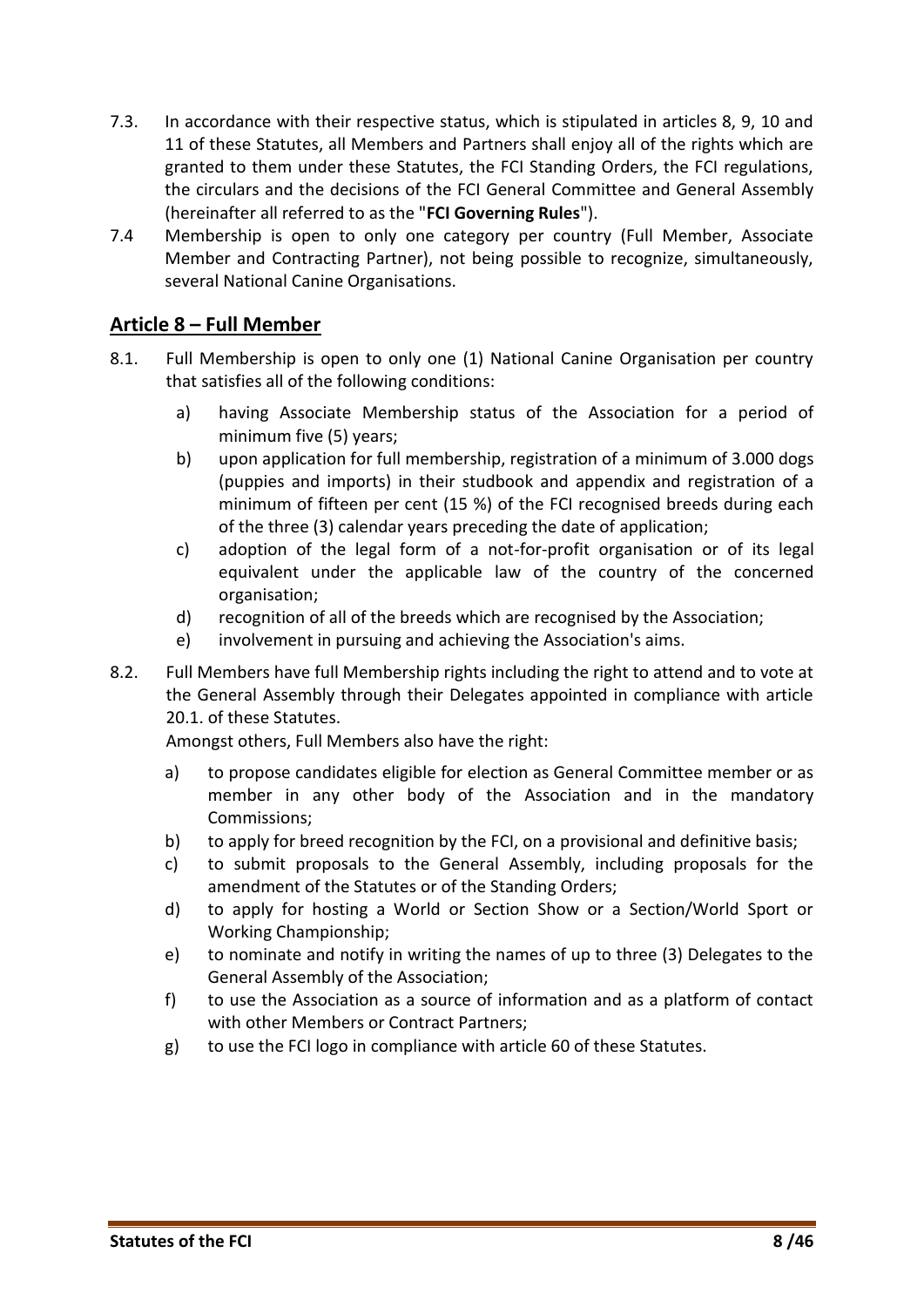- 8.3. Full Members have the following Membership duties:
	- a) to act in the interests of the Association to the best of their abilities and possibilities;
	- b) to promote and support dogdom and dog welfare within the Full Members' scope of competence and to the extent that is possible;
	- c) to comply fully with the FCI Governing Rules provided that they are not contrary to the domestic laws of the Full Member's country;
	- d) to register kennel names with the FCI international kennel names directory;
	- e) to pay a Full Membership fee and any other fees due to the Association;
	- f) to ensure that the Full Member's own members comply with the FCI Governing Rules at all times;
	- g) to recognize all of the FCI breeds (provisional or definitive);
	- h) to respect the FCI breed standards and breed nomenclature;
	- i) to exclude the persons who breed and/or sell dogs exclusively with economic purposes and/or who violate the code of breeding ethics as defined in the Standing Orders;
	- j) to not offend the Association or any of its Members and Contract Partners maliciously, publicly and officially;
	- k) to organize at least two (2) CACIB shows a year for countries with yearly studbook registrations up to ten thousand (10.000) dogs during the two years preceding the dates of the events;
	- l) for Members with more than ten thousand (10.000) yearly studbook registrations during the two (2) years preceding the dates of the events, to organize one (1) CACIB show for every additional ten thousand (10.000) dogs registered, with a minimum of ten (10) CACIB shows for Members with more than one hundred thousand (100.000) yearly studbook registrations during the two (2) years preceding the dates of the events;
	- m) to provide any statistics as required by the Head Office.

#### <span id="page-8-0"></span>**Article 9 – Associate Member**

- 9.1. Associate Membership is open to only one (1) National Canine Organisation per country that satisfies all of the following conditions:
	- a) having Contract Partnership status of the Association and having served a probationary period of minimum five (5) years;
	- b) upon application for associate membership, registration of a minimum of thousand (1.000) dogs (puppies and imports) in their studbook and appendix and registration of a minimum of ten percent (10 %) of the FCI recognised breeds during each of the three (3) calendar years preceding the date of application;
	- c) adoption of the legal form of a not-for-profit organisation or of its legal equivalent under the applicable law of the country of the concerned organisation;
	- d) recognition of all of the breeds which are recognised by the Association;
	- e) involvement in pursuing and achieving the Association's aims;
	- f) conclusion of a special Associate Agreement that specifies the relation of the Associate Member with the Association.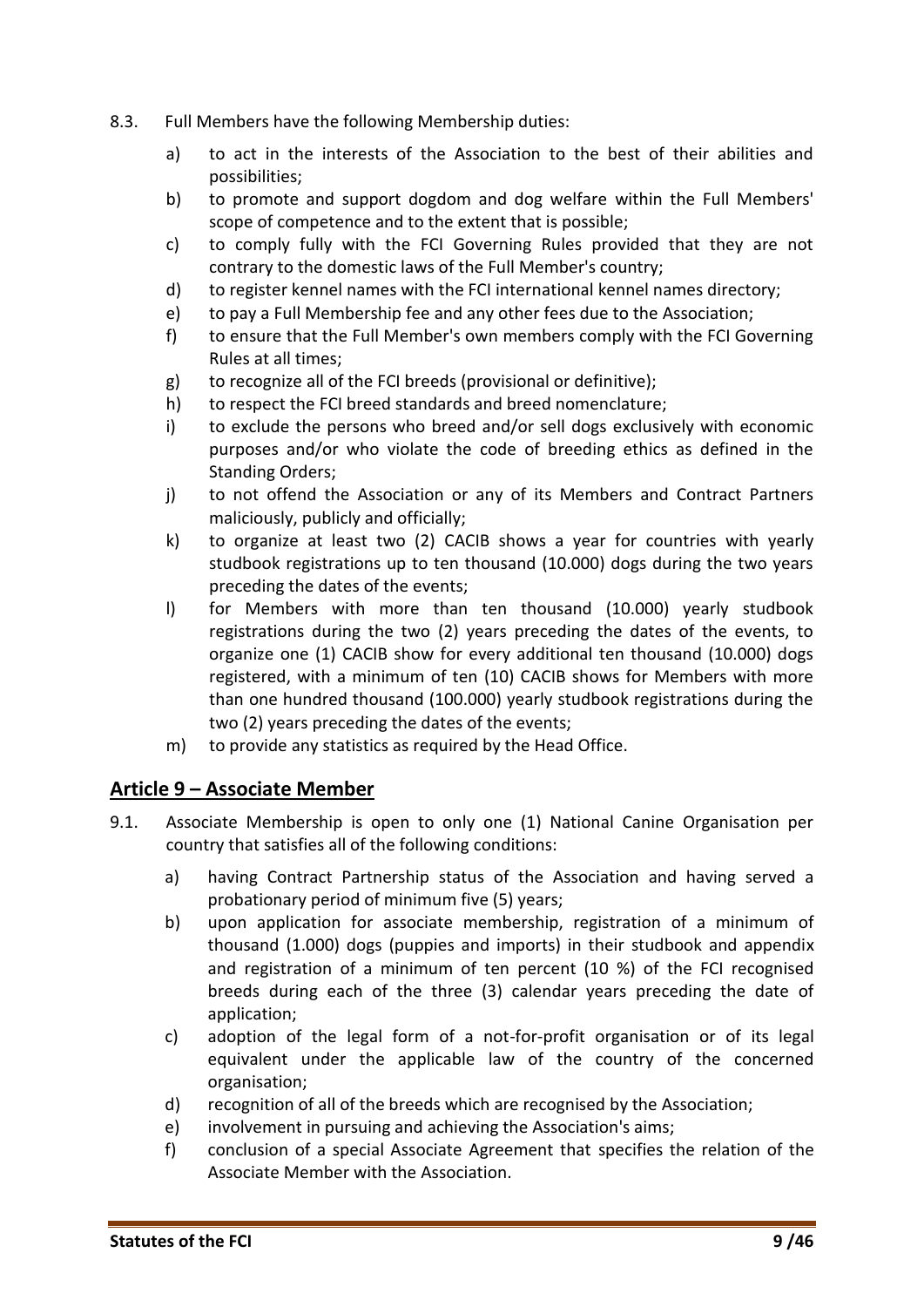9.2. Associate Members have the right to attend the General Assembly meeting. They do not have the right to vote, but they have the right to speak through their Delegates appointed in compliance with article 9.2., paragraph 2,d) of these Statutes. Associate Members cannot propose candidates for election as General Committee member or as member in any other body of the Association and in the mandatory Commissions. Associate Members do not have the right to apply for the hosting of a World or Section Show or a Section/World Sport or Working Championship.

Amongst others, Associate Members also have the right:

- a) to take part in their Section meetings with the right to speak, but not with the right to vote;
- b) to take part in the meetings of the non-mandatory Commissions with the right to speak, but not with the right to vote;
- c) to apply for breed recognition by the FCI, on a provisional and definitive basis;
- d) to nominate and notify in writing the names of up to three (3) Delegates to the General Assembly of the Association;
- e) to use the Association as a source of information and as a platform of contact with other Members or Contract Partners;
- f) to use the FCI logo in compliance with article 60 of these Statutes.
- 9.3. Associate Members have the following Membership duties:
	- a) to act in the interests of the Association to the best of their abilities and possibilities;
	- b) to promote and support dogdom and dog welfare within the Associate Members' scope of competence and to the extent that is possible;
	- c) to comply fully with the FCI Governing Rules provided that they are not contrary to the domestic laws of the Associate Member's country;
	- d) to comply with the special Associate Membership Agreement that they entered into with the Association;
	- e) to register kennel names with the FCI international kennel names directory;
	- f) to pay an Associate Membership fee and any other fees due to the Association;
	- g) to ensure that the Associate Member's own members comply with FCI Governing Rules at all times;
	- h) to recognize all of the FCI breeds (provisional or definitive);
	- i) to respect the FCI breed standards and breed nomenclature;
	- j) to exclude the persons who breed and/or sell dogs exclusively with economic purposes and/or who violate the code of breeding ethics as defined in the Standing Orders;
	- k) to not offend the Association or any of its Members and Contract Partners maliciously, publicly and officially;
	- l) to organize two (2) CACIB shows per year, with no exception;
	- m) to provide any statistics as required by the Head Office.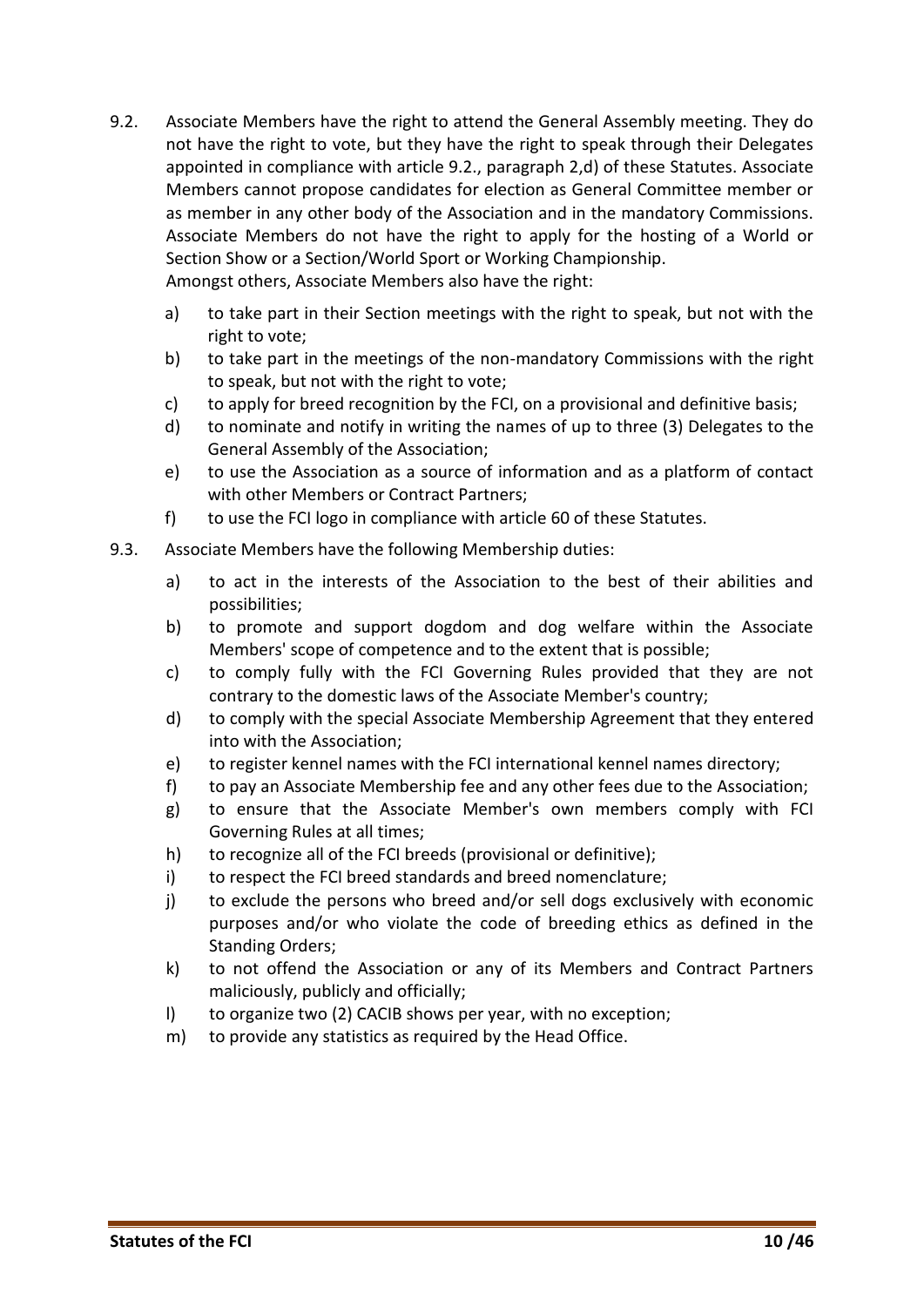### <span id="page-10-0"></span>**Article 10 – Contract Partner**

- 10.1. Contract Partnership is open to only one (1) National Canine Organisation per country that satisfies all of the following conditions:
	- a) upon application for partnership contract, registration of a minimum of five hundred (500) dogs (puppies and imports) in their studbook and appendix and registration of a minimum of five (5) % of the FCI recognised breeds during each of the three (3) calendar years preceding the date of application;
	- b) adoption of the legal form of a not-for-profit organisation or of its legal equivalent under the applicable law of the country of the concerned organisation;
	- c) recognition of all of the breeds recognised by the Association;
	- d) involvement in pursuing and achieving the Association's aims;
	- e) conclusion of a Partnership Contract that specifies the relation of the Contract Partner with the Association.
- 10.2. Contract Partners have the right to attend the General Assembly through their Delegates as observers appointed in compliance with article 10.2., Para. 2, c) of these Statutes. They do not have the right to speak nor the right to vote. Contract Partners cannot propose candidates for election as General Committee member or as member in any other body of the Association and in the mandatory Commissions. Contract Partners do not have the right to apply for the hosting of a World or Section Show or a Section/World Sport or Working Championship.

Amongst others Contract Partners have however the right:

- a) to attend their Section meetings as observers with the right to speak, but not with the right to vote;
- b) to attend non-mandatory Commission meetings as observers with the right to speak but not with the right to vote;
- c) to nominate and notify in writing the names of three (3) Delegates to the General Assembly of the Association;
- d) to use the Association as a source of information and a platform of contact with other Members or Contract Partners;
- e) to use the FCI logo in compliance with article 60 of these Statutes.
- 10.3. Contract Partners have the following Membership duties:
	- a) to act in the interests of the Association to the best of their abilities and possibilities;
	- b) to promote and support dogdom and dog welfare within the Contract Partners' scope of competence and to the possible extent;
	- c) to comply fully with the FCI Governing Rules at all times provided that they are not contrary to the domestic laws of the Contract Partner's country;
	- d) to comply with the Partnership Contract that they entered into with the Association;
	- e) to register kennel names with the FCI international kennel names directory;
	- f) to pay a Contract Partnership fee and any other fees due to the Association;
	- g) to ensure that the Contract Partner's own members comply with the FCI Governing Rules at all times;
	- h) to recognize all of the FCI breeds (provisional or definitive);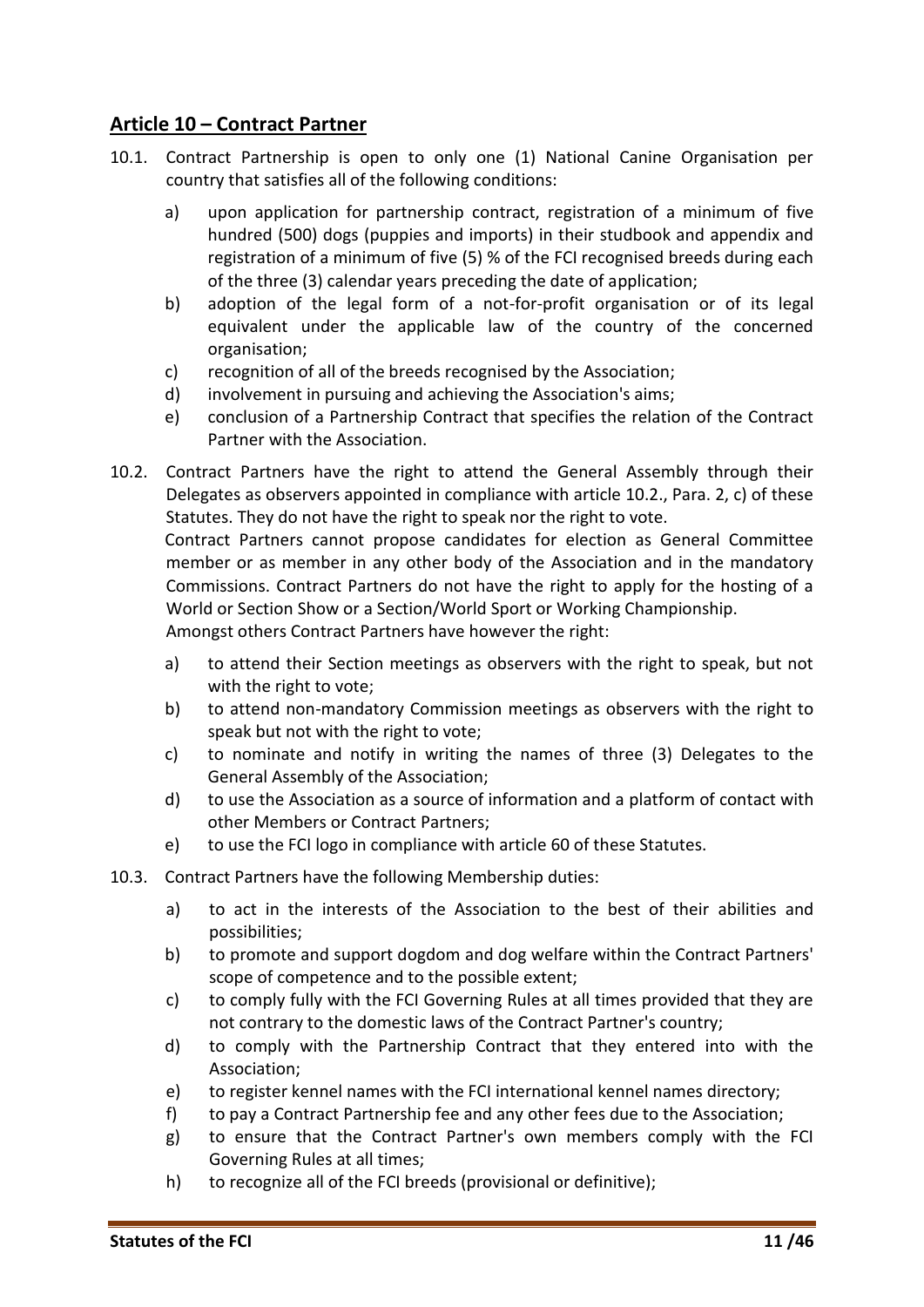- i) to respect the FCI breed standards and breed nomenclature;
- j) to exclude the persons who breed and/or sell dogs exclusively with economic purposes and/or who violate the code of breeding ethics as defined in the Standing Orders;
- k) to not offend the Association or any of its Members and Contract Partners maliciously, publicly and officially;
- l) to provide any statistics as required by the Head Office.

#### <span id="page-11-0"></span>**Article 11 – Cooperating Partner**

- 11.1. Cooperating Partnership is open to every organisation or legal entity sharing or willing to support the aim of the Association and that has entered into a special Cooperation Agreement which specifies the relation of the Cooperating Partner with the Association. This Cooperation Agreement – minus the provisions with commercial orientation- shall be published by the Association. The Association may only recognise international breed club organisations (i) promoting pedigree dogs, respecting the official FCI standards of the breed(s) they represent, and (ii) recognising as their members only the national breed clubs which are affiliated to the national canine organisation of their country, Member of the Association. The Member from the country of origin of the breed(s) must give its final approval on this recognition. Breeds whose country of origin is not part of the Association's Membership are exempted from this final approval.
- 11.2. Amongst others, the Cooperating Partners have the right:
	- a) to nominate one (1) contact person and to notify the Association of that contact person's name in writing;
	- b) to exercise all specific rights which are granted to them as laid down in the special Cooperation Agreement which they entered into with the Association.
- 11.3. Cooperating Partners have the following duties:
	- a) to comply with the special Cooperation Agreement which they entered into with the Association;
	- b) to not offend the Association or any of its Members and Contract Partners maliciously, publicly and officially.

#### <span id="page-11-1"></span>**Article 12 – Procedure for application - Admission**

- 12.1. The Association accepts only one (1) National Canine Organisation per country as Member or Contract Partner of the Association.
- 12.2. Only Associate Members can apply for Full Membership provided that (i) the concerned Associate Member satisfies all of the conditions provided for in article 8.1 of these Statutes and (ii) that it has fulfilled all of its Associate Membership duties in accordance with article 9.3. of these Statutes.
- 12.3. Only Contract Partners can apply for Associate Membership, provided that (i) the concerned Contract Partner satisfies all of the conditions provided for in article 9.1 of these Statutes and (ii) that it has fulfilled all of its Contract Partnership duties in accordance with article 10.3. of these Statutes.
- 12.4. Full Members are allowed to apply to revert to the category of Associate Membership.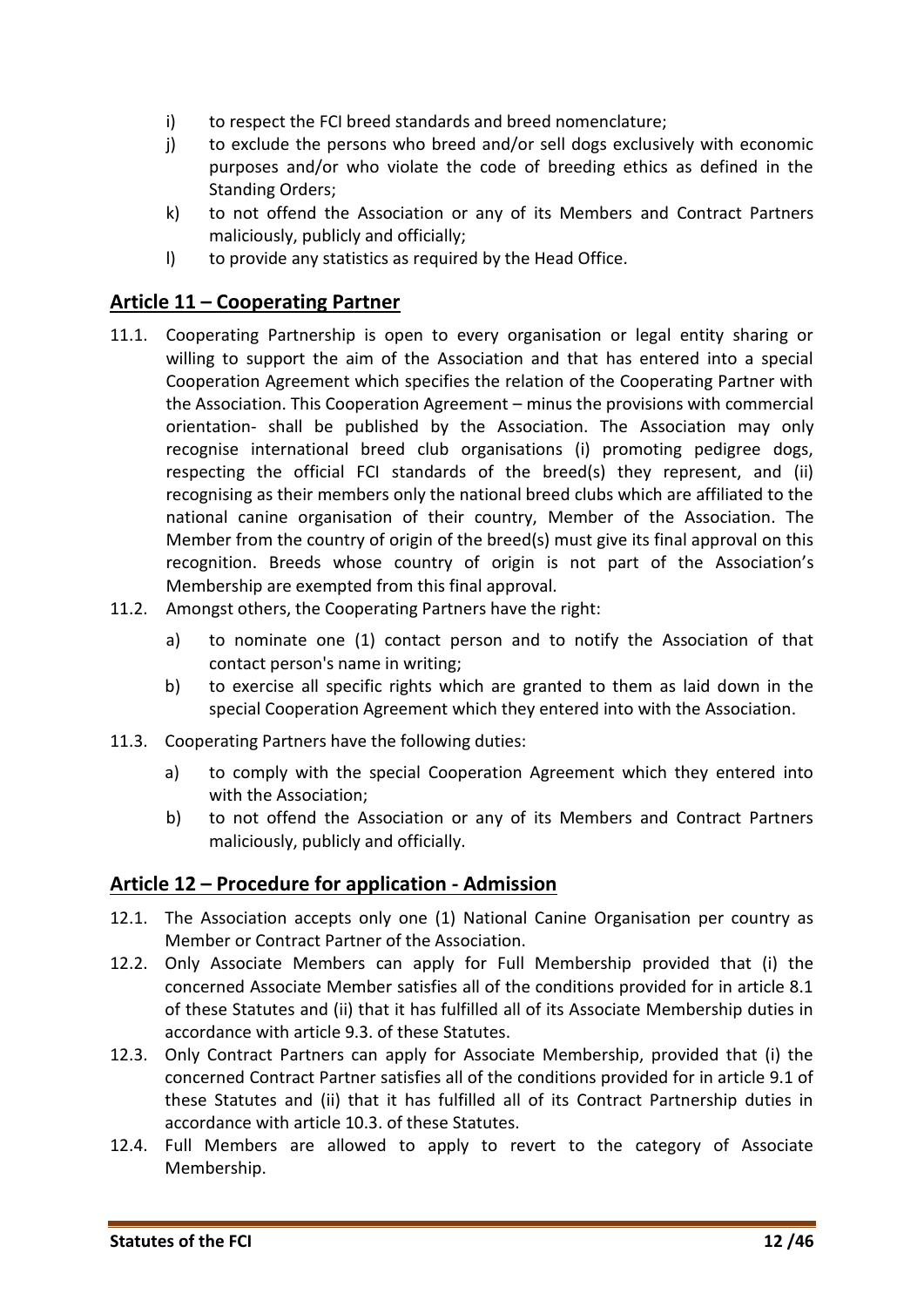12.5. In order to become a Member or a Contract Partner of the Association, an application to any category of Membership or Partnership needs to be made. The application needs to be signed by the applicant's legal representative(s) and filed by written request, as defined in the Standing Orders, to the Head Office.

The General Committee shall examine Membership or Partnership applications in accordance with the FCI Governing Rules.

The General Committee shall submit the applications for Membership together with its first assessment based on a written report submitted by the applicant to the General Assembly for decision. The General Assembly shall have full power of decision and discretion to decide whether Full Membership or Associate Membership shall be granted to the applicant. The General Assembly shall take the final decision and shall not be required to justify its decision. No notice of appeal can be given against the decision of the General Assembly.

The General Committee shall examine the Partnership applications in accordance with the FCI Governing Rules together with the drafts of the Partnership Contract or of the special Cooperation Agreement. The General Committee has full power and discretion (i) to decide whether Contract or Cooperating Partnership shall be granted to the applicant and (ii) to conclude and sign the Partnership Contract or the special Cooperation Agreement respectively with the Contracts Partners and Cooperating Partners. The General Committee shall not be required to justify its decision.

- 12.6. The decision of the General Assembly or the General Committee shall be notified by the Head Office to the applicant within thirty (30) calendar days following the decision. The new Member or Partner shall acquire its respective Membership or Partnership rights and duties as from the date of the decision of admittance. However, a newly admitted Full Member is only eligible to vote at the next General Assembly meeting.
- 12.7. Further provisions on the application formalities and procedure for Membership and Partnership may be adopted in the Standing Orders of the Association.

#### <span id="page-12-0"></span>**Article 13 – End of Membership or Partnership**

13.1. Membership or Partnership in the various Membership or Partnership categories ends (i) in accordance with article 13. 2., 13.3., 13.4 or 13.5. of these Statutes or (ii) by dissolution of the Association.

The end of Membership or Partnership during the course of the Association's financial year shall not affect the Member's or Partner's obligation to pay the Membership or Partnership fee or any other sum due on the date of the end of Membership or Partnership. The Member or Partner whose Membership or Partnership ended shall not be entitled to claim any of the Association's assets nor any reimbursement of its Membership or Partnership fee or any other compensation.

13.2. Any Member or Partner is entitled to resign its Membership or Partnership at any time by written notice sent by registered letter to the President of the Association with effect at the end of the calendar year following such written notice. Members or Partners who wish to resign are required to fulfil their obligations according to article 13.1., paragraph 2 of these Statutes.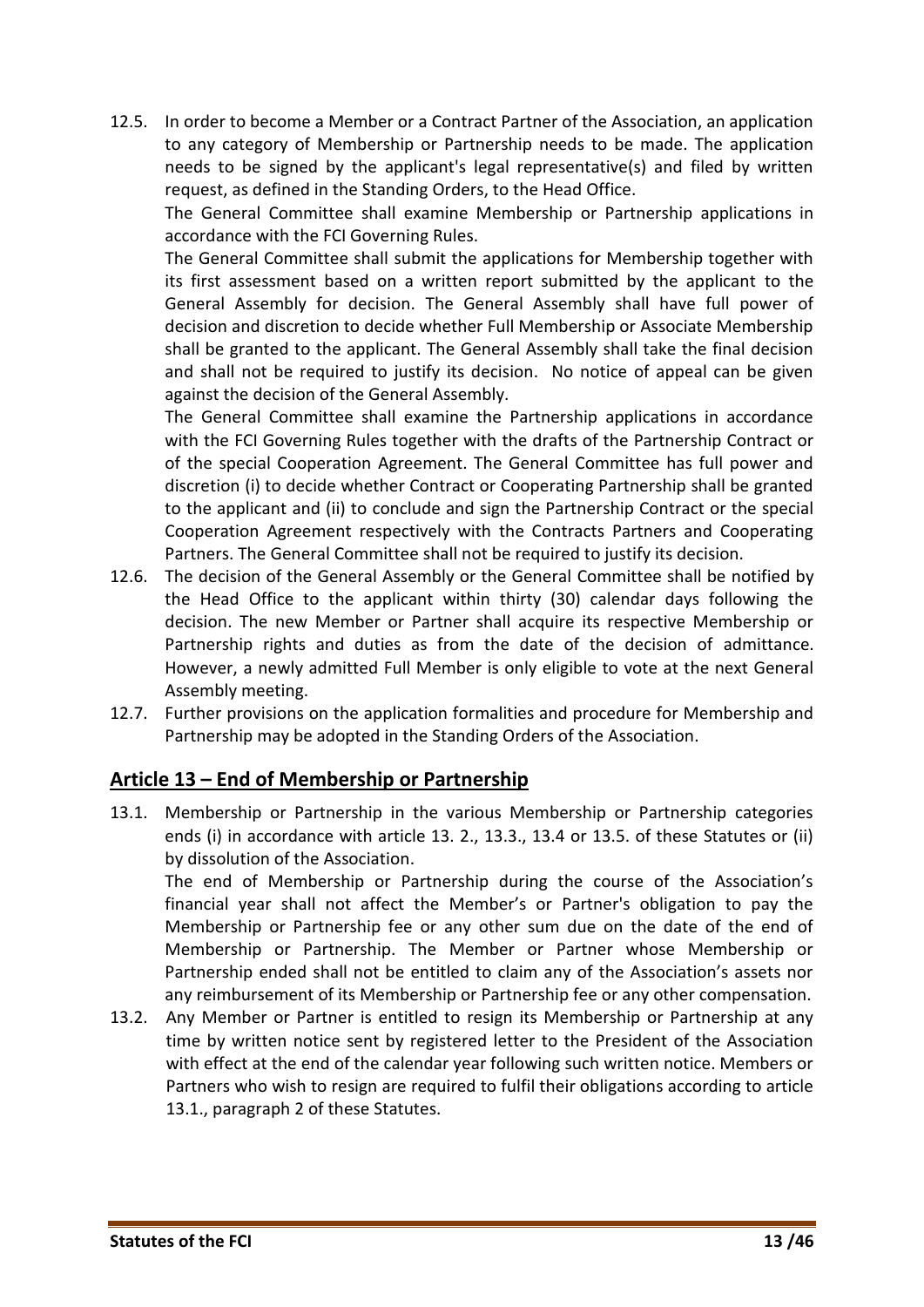- 13.3. The exclusion of a Member may be proposed by the General Committee to the General Assembly in the following cases:
	- a) if that Member ceases to satisfy the Membership criteria provided for in article 8 or 9 of these Statutes, except the criteria in 8.1 b) and 9.1 b);
	- b) in case of repetition of a serious violation by that Member of the provisions of the FCI Governing Rules;
	- c) in case of a gross violation by that Member of the provisions of the FCI Governing Rules;
	- d) if the conduct of that Member is contrary to the aim of the Association and/or if it harms the Association or any of its Members or Contract Partners;
	- e) if the Member does not pay or provide a suitable payment plan for its Membership fees or any other sum in arrears for more than six (6) months from the invoice due date on in spite of the notification of a payment reminder by registered letter or by email (with delivery and receipt confirmation) giving an additional delay of thirty (30) calendar days to execute the payment.

The Member whose Membership is proposed to be terminated must be summoned to have the opportunity to present its case on the envisaged exclusion either by oral or written statement to the General Assembly.

The exclusion of a Member shall be pronounced by the General Assembly by a decision taken by an absolute majority of the votes of the Full Members present or represented in the meeting. The decision of the General Assembly is final and the exclusion shall be effective as of the date of the decision of the General Assembly. The Member excluded is required to fulfil its obligations according to article 13.1., paragraph 2 of these Statutes.

- 13.4. The exclusion of a Contract Partner may be decided by the General Committee in the following cases:
	- a) if that Contract Partner ceases to satisfy the Partnership criteria provided for in article 10 of these Statutes;
	- b) in case of repetition of a serious violation by that Contract Partner of the provisions of the FCI Governing Rules;
	- c) in case of a gross violation by that Contract Partner of the provisions of the FCI Governing Rules;
	- d) if the conduct of that Contract Partner is contrary to the aim of the Association and/or if it harms the Association or any of its Members or Contract Partners ;
	- e) if the Contract Partner does not pay or provide a suitable payment plan for its Partnership fee or any other sum in arrears for more than six (6) months from the invoice due date on in spite of the notification of a payment reminder by registered letter or by e-mail (with delivery and receipt confirmation) giving an additional delay of thirty (30) calendar days to execute the payment.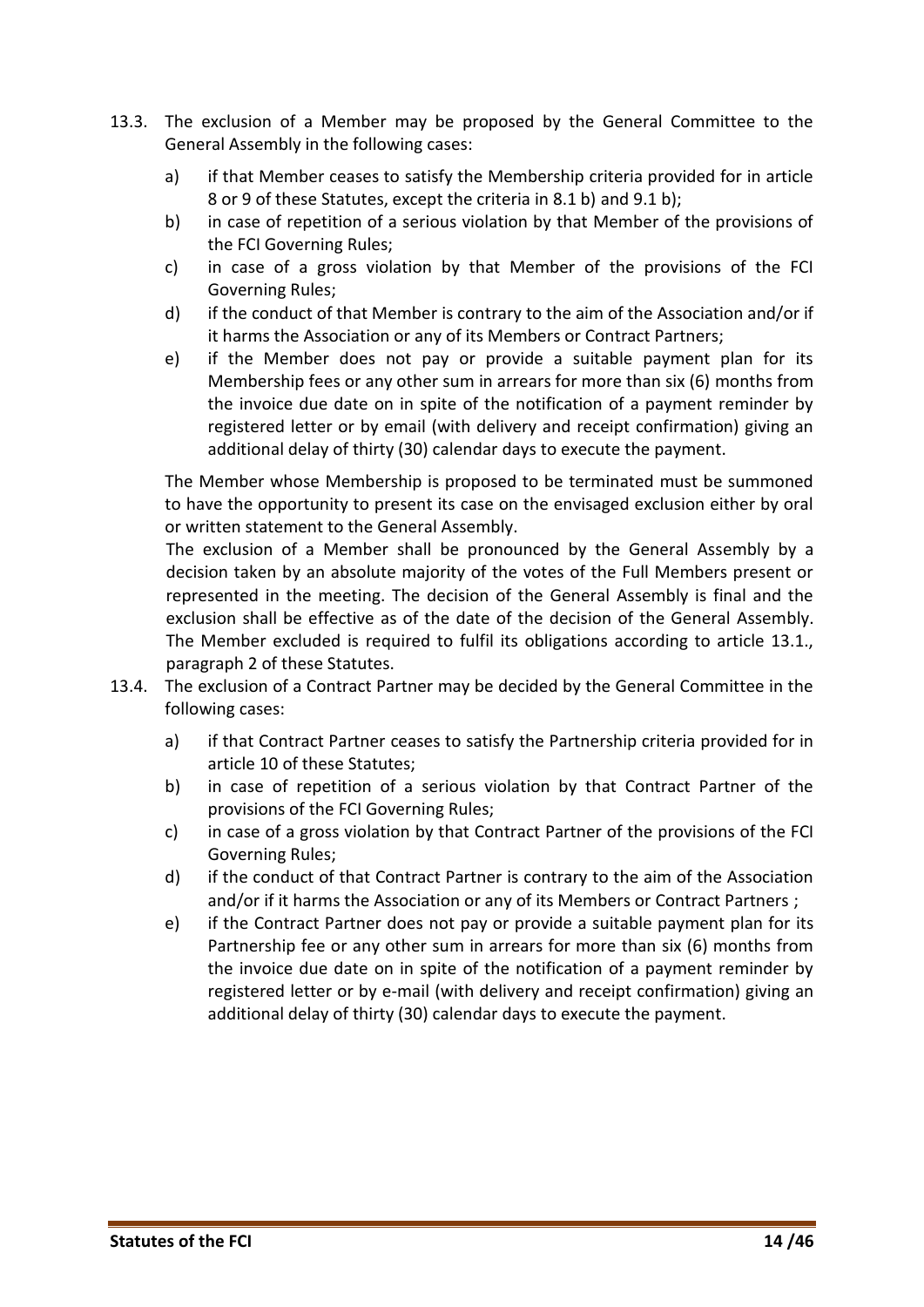The Contract Partner whose Contract Partnership is proposed to be terminated must be summoned to have the opportunity to present its case on the envisaged exclusion either by oral or written statement to the General Committee.

The exclusion of a Contract Partner shall be pronounced by the General Committee based on a decision taken by absolute majority of the votes of the General Committee present or participating remotely in the meeting. The decision of the General Committee is final and the exclusion shall be effective as of the date of the decision. The Contract Partner excluded is required to fulfil its obligations according to article 13.1., paragraph 2 of these Statutes.

13.5. Cooperating Partnership shall end in accordance with the provisions laid down in the special Cooperation Agreement concluded between the Association and the Cooperating Partner.

#### <span id="page-14-0"></span>**Article 14 – Suspension of Membership or Contract Partnership rights**

- 14.1. The General Committee can, with immediate effect, provisionally suspend all or part of a Member's Membership rights or of a Contract Partner's Partnership rights in the following cases:
	- a) repetition of a minor violation by that Member or Contract Partner of the provisions of the FCI Governing Rules;
	- b) failure by that Member or Contract Partner to comply with the demand for full and appropriate corrective action stipulated in the written warning previously sent by the General Committee to this Member or Contract Partner;
	- c) serious violation by that Member or Contract Partner of the FCI Governing Rules;
	- d) if the conduct of that Member or Contract Partner is contrary to the aim of the Association and/or if it harms the Association or any of its Members or Contract Partners;
	- e) if the Member or Contract Partner does not pay or provide a suitable payment plan for its Membership or Contract Partner fees or any other sum in arrears for more than four (4) months from the invoice due date on despite receiving a payment reminder by registered letter or by e-mail (with delivery and receipt confirmation) giving an additional delay of thirty (30) calendar days to execute the payment.
- 14.2. The suspended Member or Contract Partner will cease to benefit from the concerned Membership or Partnership rights. However, it has to continue to fulfil all of its Membership or Partnership duties under these Statutes.
- 14.3. The suspension decision of a Member or Contract Partner by the General Committee is valid until the General Committee decides otherwise, or as far as the Members are concerned, until a final decision has been taken by the General Assembly at its next General Assembly meeting once the General Committee has put forward the case and the reasons for the suspension to the General Assembly.

The concerned Member or Contract Partner has the right to present its case on the envisaged suspension by written statement to the General Assembly or to the General Committee.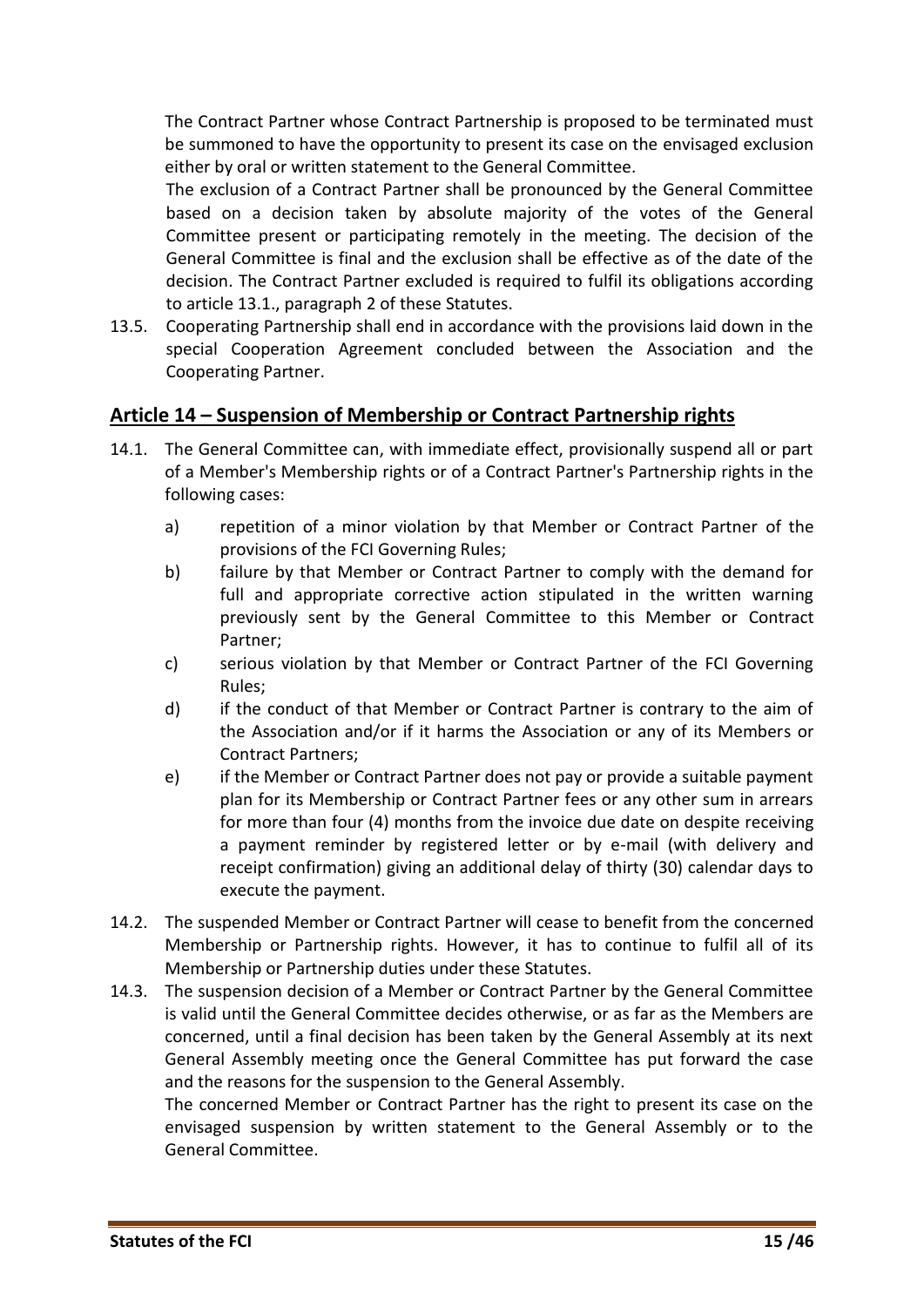The General Committee is responsible for informing the Members and Contract Partners as soon as it receives the position of the concerned Member or Contract Partner.

14.4. The suspended Member or Contract Partner has no right to claim any financial compensation for any decision which was taken according to this article.

## <span id="page-15-0"></span>**Article 15 – Downgrading from Full to Associate Membership**

- 15.1. The downgrading of a Member from Full Membership to Associate Membership may be proposed by the General Committee to the General Assembly in the following cases:
	- a) in case of repetition of a serious violation of the provisions of the FCI Governing Rules by that Full Member;
	- b) in case of a gross violation of the provisions of the FCI Governing Rules by that Full Member;
	- c) if the conduct of that Full Member is contrary to the aim of the Association and /or if it harms the Association or any of its Members or Contract Partners;
	- d) if the concerned Full Member does not pay or provide a suitable payment plan for its Membership fees or any other sum in arrears for more than six (6) months from the invoice due date on despite having received a payment reminder by registered letter or email (with delivery and receipt confirmation) giving an additional delay of thirty (30) calendar days to execute the payment.
- 15.2. The Full Member whose Membership is proposed to be downgraded must be summoned by the General Committee, so that it has the opportunity to present its case on the envisaged downgrading by submitting either an oral or a written statement to the General Assembly.

The downgrading of a Member from Full Membership to Associate Membership shall be based on a decision taken by an absolute majority of the votes of the Full Members present or represented in the meeting. The decision of the General Assembly is final and the downgrading shall be effective as of the date of the decision by the General Assembly.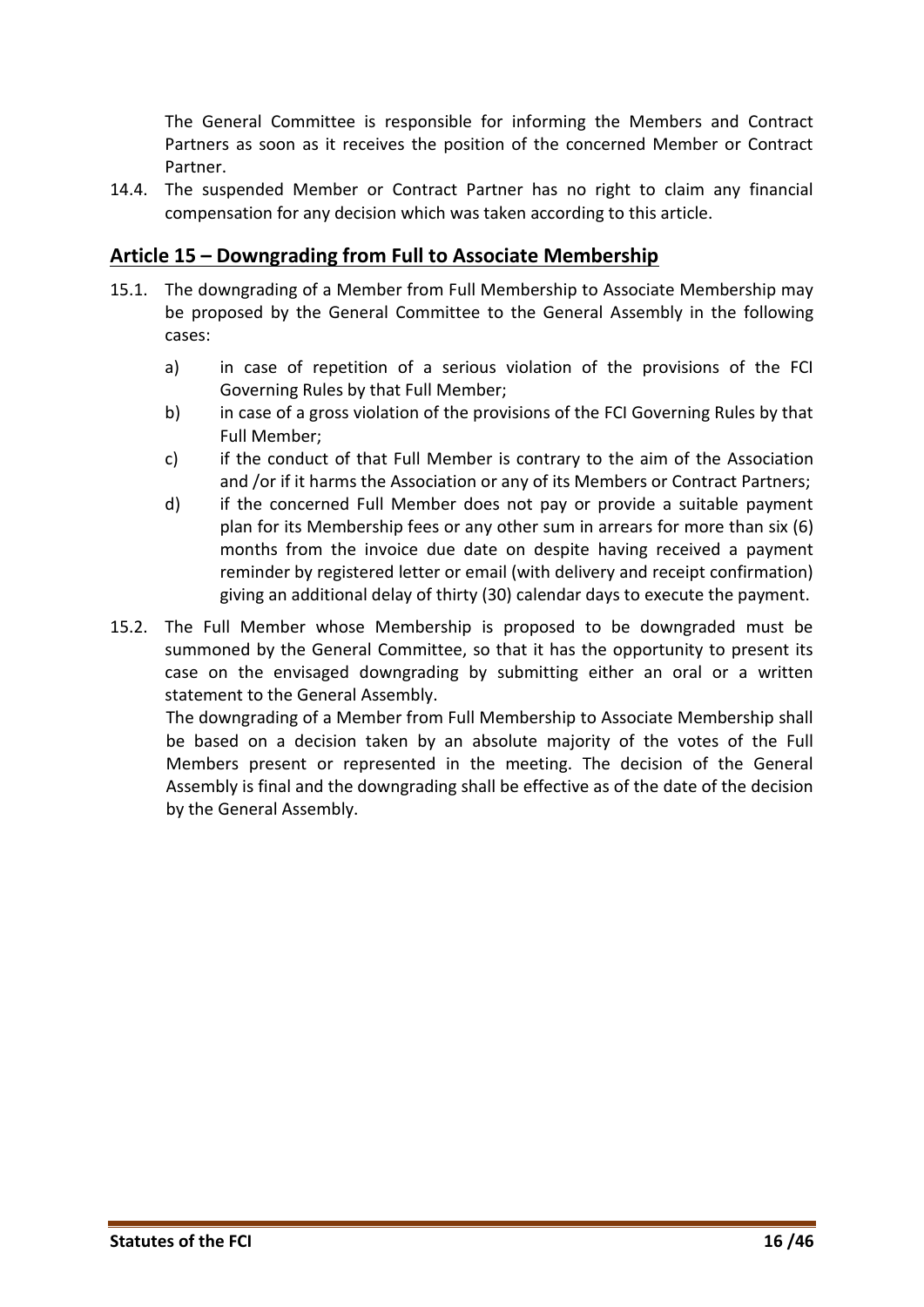# **Title III. - Sections**

#### <span id="page-16-1"></span><span id="page-16-0"></span>**Article 16 – Composition**

- 16.1. The Association is divided into the following geographical sub-divisions (hereinafter individually referred to as the "**Section**" or all referred to as the "**Sections**"):
	- a) Europe;
	- b) Asia, Africa & Oceania;
	- c) Americas & Caribbean.
- 16.2. Every Member or Contract Partner is allocated by the General Committee into one (1) of the Sections listed under article 16.1. of these Statutes.
- 16.3. In case of any significant changes, this allocation may be reviewed by the General Assembly at any time.

# <span id="page-16-2"></span>**Article 17 – Section Rules**

- 17.1. The Members or Contract Partners of a Section may incorporate an entity or organisation with or without legal personality for every Section provided that:
	- a) the Section works exclusively in the interest of the Association;
	- b) the aims and activities of the Section are compliant with the aims and activities of the Association such as they are stipulated in theses Statutes;
	- c) the Section decides on its own organisation and/or governing rules subject to and in compliance with the provision of the FCI Governing Rules.

The Sections' statutes and/or regulations must be submitted to the General Committee of the Association for approval.

17.2. A Section is made up of at least five (5) Full Members. The Members of a Section must have registered a total of at least one hundred thousand (100,000) dogs during the last calendar year (in the studbooks and in the appendixes to the studbooks) in order to be allowed to have a representative on the General Committee of the Association (hereinafter referred to as the "**Section Representative**").

The president of each Section represents the Section in question and acts as its Section Representative on the General Committee of the Association. He will be appointed by the General Assembly in accordance with article 26.1 of these Statutes as General Committee Member of the Association. In his absence, the Section's General Committee decides who represents the Section in the General Committee of the Association.

- 17.3. Each Section's General Committee must do its utmost to ensure that its own members (i) abide by the FCI Governing Rules and (ii) respect the FCI breeds standards and the FCI breed nomenclature.
- 17.4. The General Committee of the Association can delegate specific duties and powers to the Sections.
- 17.5. The Sections are financed by the membership fees which are set by the Sections and a financial contribution set by the General Assembly of the Association ("**FCI Financial Contribution**").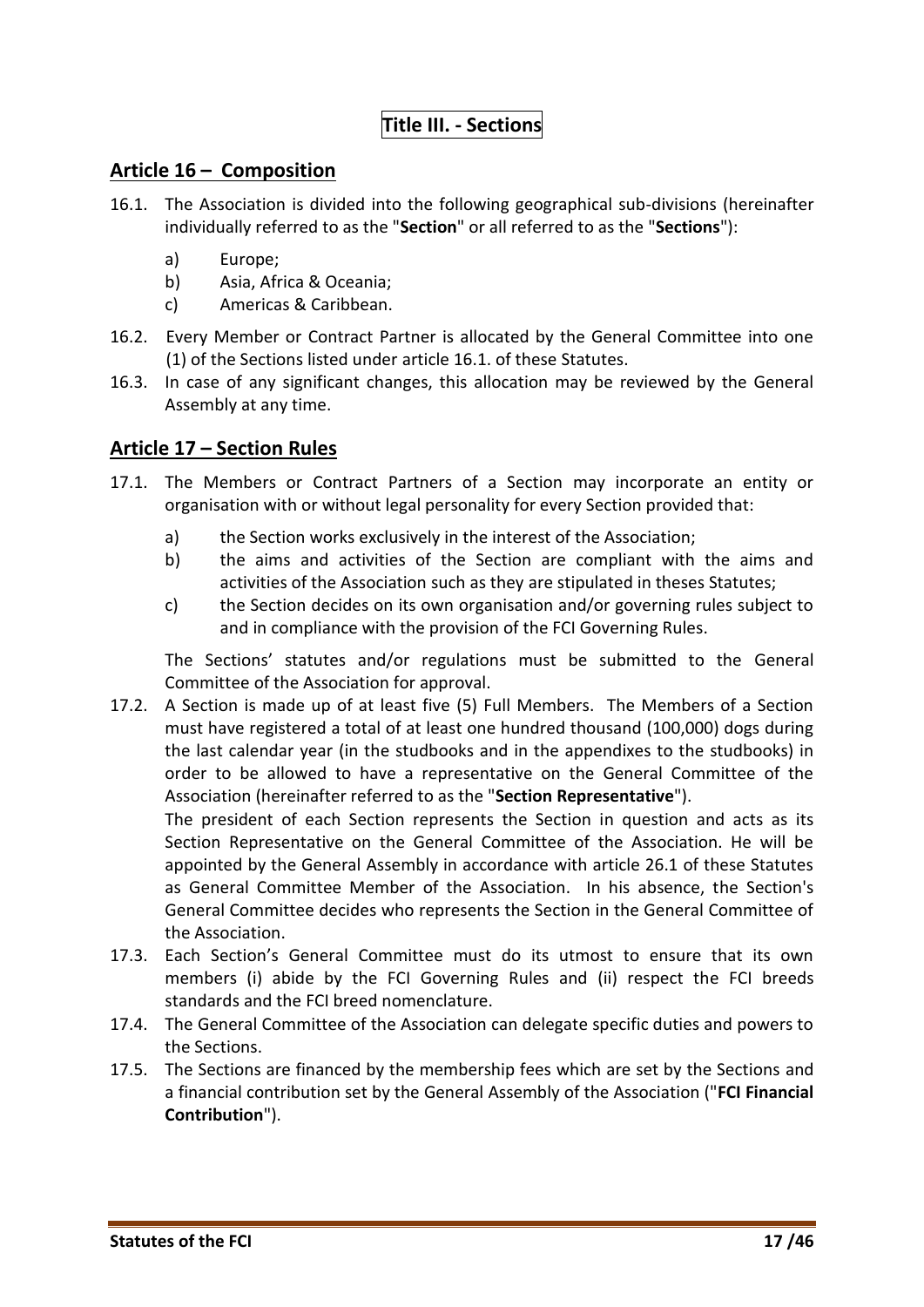The Section's General Committee must submit the budget of the Section for the following financial year and indicate the use of the FCI Financial Contribution within the Section to the General Committee of the Association for information.

17.6. A yearly activity plan and activity report and a yearly financial report, including a report regarding the use of the FCI Financial Contribution according to article 17.5. of these Statutes have to be sent to the General Committee of the Association by each Section for information purposes before the 1st of October of the following calendar year.

# <span id="page-17-0"></span>**Title IV. - ORGANISATION**

#### <span id="page-17-1"></span>**Article 18 – Governance structure**

- 18.1. The Association is composed of the following bodies:
	- a) the General Assembly;
	- b) the General Committee;
	- c) the Executive Committee;
	- d) the President;
	- e) the Executive Director.

The General Assembly is empowered with the determination of the overall strategy and the general business of the Association.

The General Committee is empowered with the management of the Association, including the administration, organisation, human resources and financial management of the Association.

The Executive Committee may - subject to the supervision of the General Committeetake any resolution concerning the operations and affairs of the Association in view to implement the decisions of the General Committee, except for powers specifically (i) conferred to the General Committee by the present Statutes or by the Law of 27 June 1921 or (ii) delegated to the Executive Director of the Association.

The President is the highest legal representative of the Association. He will hold the chair of the General Committee and the Executive Committee.

The Executive Director heads the Head Office of the Association. He is responsible for the day-to-day management of the Association and executes the decisions taken by the General Assembly, the General Committee and the Executive Committee.

- 18.2. Mandatory or non-mandatory Commissions for advisory purposes may be established by the General Assembly in order to assist the Association in achieving its aim.
- 18.3. The Executive Committee, the General Committee, the Disciplinary and Arbitration Commission and the General Assembly shall act as Dispute Resolution Bodies as laid down in Title VII of these Statutes in order to resolve any disputes, complaints or incidents whether arising from misconduct or any other violation of the FCI Governing Rules pursuant to the FCI Dispute Resolution Procedure.
- 18.4. The Head Office is set up in order to support the General Assembly, the General Committee and the Executive Committee in the administration of the Association and the Members and Contract Partners.
- 18.5. A Financial Commission is established to audit the financial information and the accounting of the Association.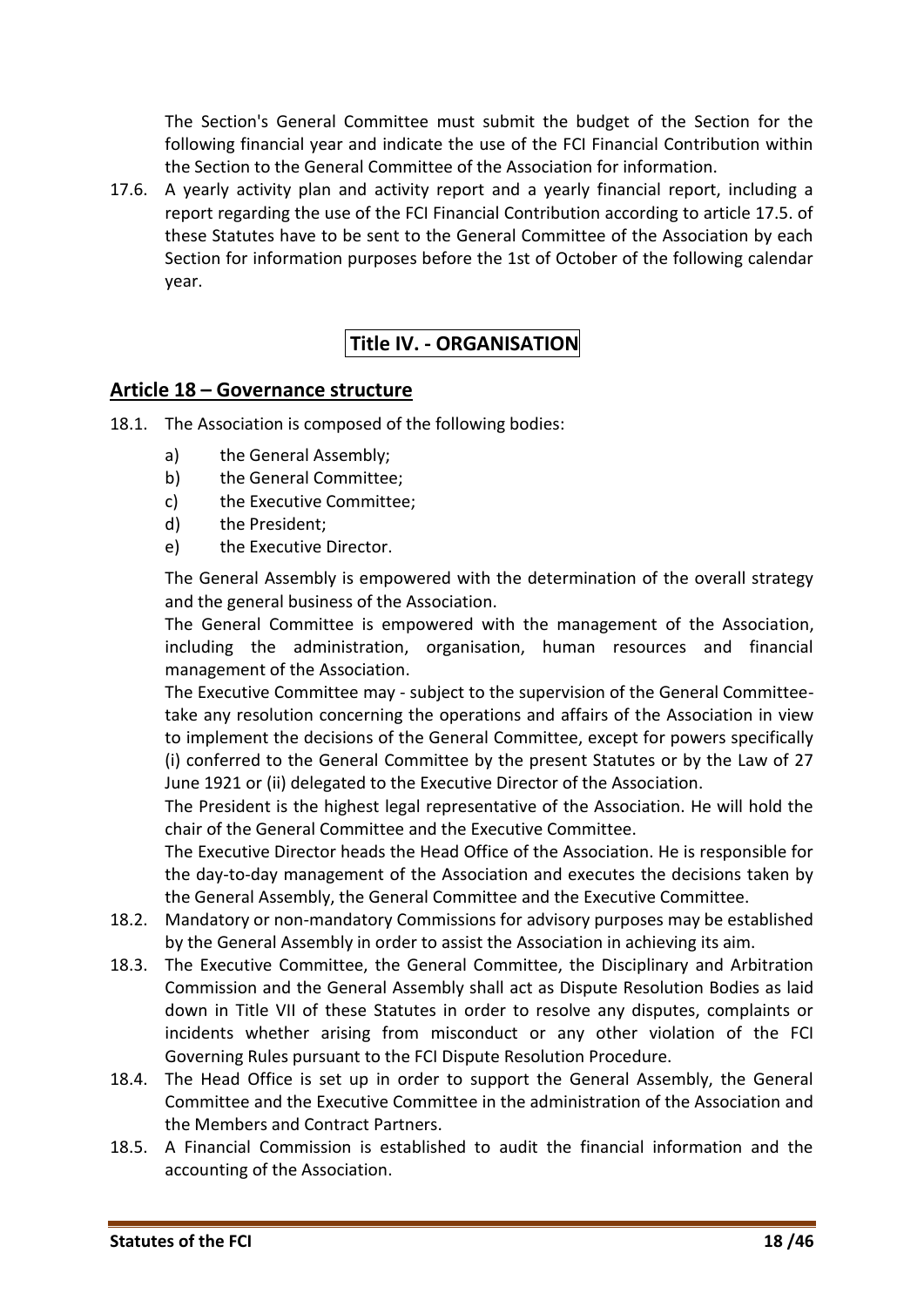18.6. Further details regarding the composition and the functioning of the bodies, the Commissions including the Financial Commission and the Head Office of the Association may be laid down in the Standing Orders of the Association.

# <span id="page-18-0"></span>**SECTION 4.1.- GENERAL ASSEMBLY**

#### <span id="page-18-1"></span>**Article 19 – Powers**

19.1. The General Assembly is the highest body of the Association and has full powers to ensure the achievement of the aim of the Association, except those powers which are expressly conferred on the General Committee and on the Executive Committee, either by law or by these Statutes.

All powers which have not been expressly conferred by law or by these Statutes on the General Committee are exercised by the General Assembly.

- 19.2. The General Assembly shall in particular have the following powers:
	- a) to determine the overall strategy and the general business of the Association;
	- b) to approve the General Committee's report including the activity and financial reports, the Executive Director's report, the Financial Commission's report, and the annual accounts of the two (2) previous financial years;
	- c) to approve the budgets and the activity plans for the following and the subsequent financial year as well as any amendment to them, including the approval of any necessary and obligated expenses which were not expressly contained in the approved budget of the Association of the concerned financial year and which have been validated and executed previously by the General Committee during the said financial year;
	- d) to vote on the discharge of the members of the General Committee and of the External Auditors*;*
	- e) to set the Membership/Partnership fee and the fees for the patronage of shows, trials and tests;
	- f) to fix the FCI Financial Contribution for the financing of each Section;
	- g) to decide on the admission, downgrading and expulsion of Members of the Association or on the suspension of Membership rights where requested by the General Committee and/or the Disciplinary and Arbitration Commission;
	- h) to elect the members of the General Committee and the President;
	- i) to appoint the Section representatives designated by each Section in accordance with article 26.1. of these Statutes as General Committee members;
	- j) to appoint and revoke the members of the Financial Commission;
	- k) to appoint and revoke the External Auditors, if required by law;
	- l) to establish mandatory or non-mandatory Commissions and to elect the members of the mandatory Commissions;
	- m) to revoke the members of the General Committee and the President;
	- n) to elect the respective Members to host the World Dog Show and/or the General Assembly meeting for the subsequent five (5) years;
	- o) to elect the members of the Disciplinary and Arbitration Commission according to article 46.1. of these Statutes;
	- p) to amend these Statutes and the Standing Orders;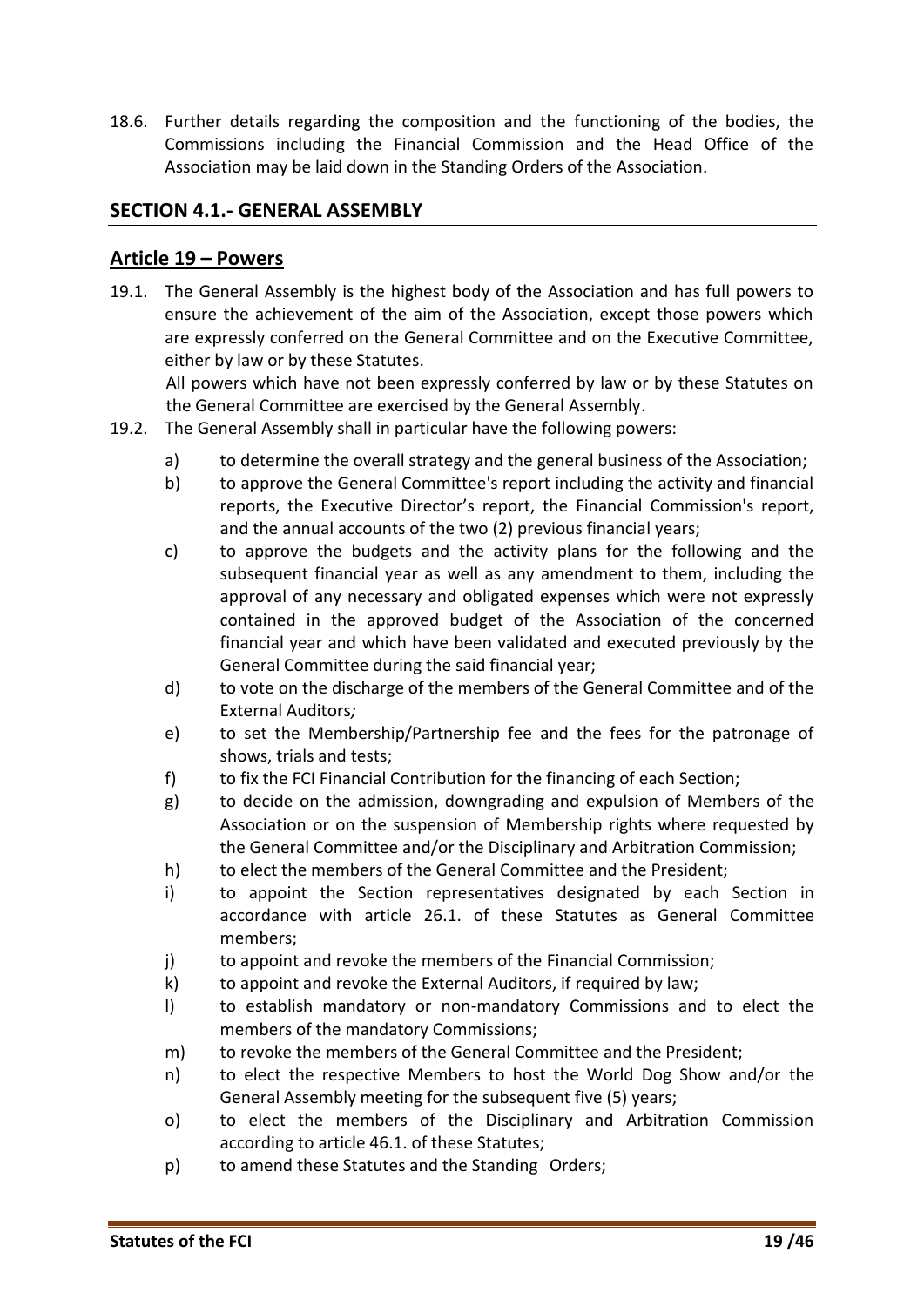- q) to recognise new breeds on a definitive basis and to approve their respective breed standards;
- r) to bestow the title of honorary president or honorary member upon any person for meritorious service to the Association;
- s) to vote on any change on the geographical sub-division of the Sections and to vote on a dissolution of a Section or of the Sections;
- t) to dissolve the Sections;
- u) to dissolve the Association;
- v) to decide upon any other matter or activity serving the aim of the Association which has not been explicitly conferred to another body or Committee of the Association.

#### <span id="page-19-0"></span>**Article 20 – Composition**

20.1 The General Assembly is composed of all of the Full Members of the Association. Each Full Member may appoint up to three (3) delegates among the natural persons who have their Legal residence in the country of the concerned Full Member in order to represent that Full Member at the General Assembly (hereinafter referred to as the "**Delegates**"). A General Committee member cannot be appointed as Delegate of his Full Member's country.

Such appointments may be modified at any time by the Full Member.

20.2. Further provisions regarding the composition of the General Assembly, the appointment of the Delegates of the Members or Contract Partners of the Association and their replacement, powers and responsibilities as well as the participation of third parties to General Assembly meetings may be adopted in the Standing Orders of the Association.

#### <span id="page-19-1"></span>**Article 21 – Meeting rules**

21.1. The ordinary General Assembly shall be held at least once every two (2) years at a physical location within the national territory of the Member elected to host the ordinary General Assembly meeting and/or the World Dog Show according to article 19.2. n) of these Statutes.

> The General Assembly meeting will not be held on the same day as the World Dog Show.

- 21.2. If necessary, an extraordinary General Assembly meeting may be called at any time at a physical location upon decision of the General Committee or upon request of at least one quarter (1/4) of the Full Members.
- 21.3. The Executive Director will send a calling notice by email or upon specific request, by post mail or by any other acceptable written means of communication, to the Members and Contract Partners at the latest hundred and twenty (120) calendar days before the date of the General Assembly meeting.

The calling notice includes the place, date and time of the meeting.

21.4. The Executive Director is to be notified of proposals for agenda items by post mail or by email, at the latest ninety (90) calendar days before the General Assembly meeting. He shall draw up the agenda based on proposals from the General Committee, the Full Members and the mandatory Commissions and submit it for final decision on the agenda to the General Committee.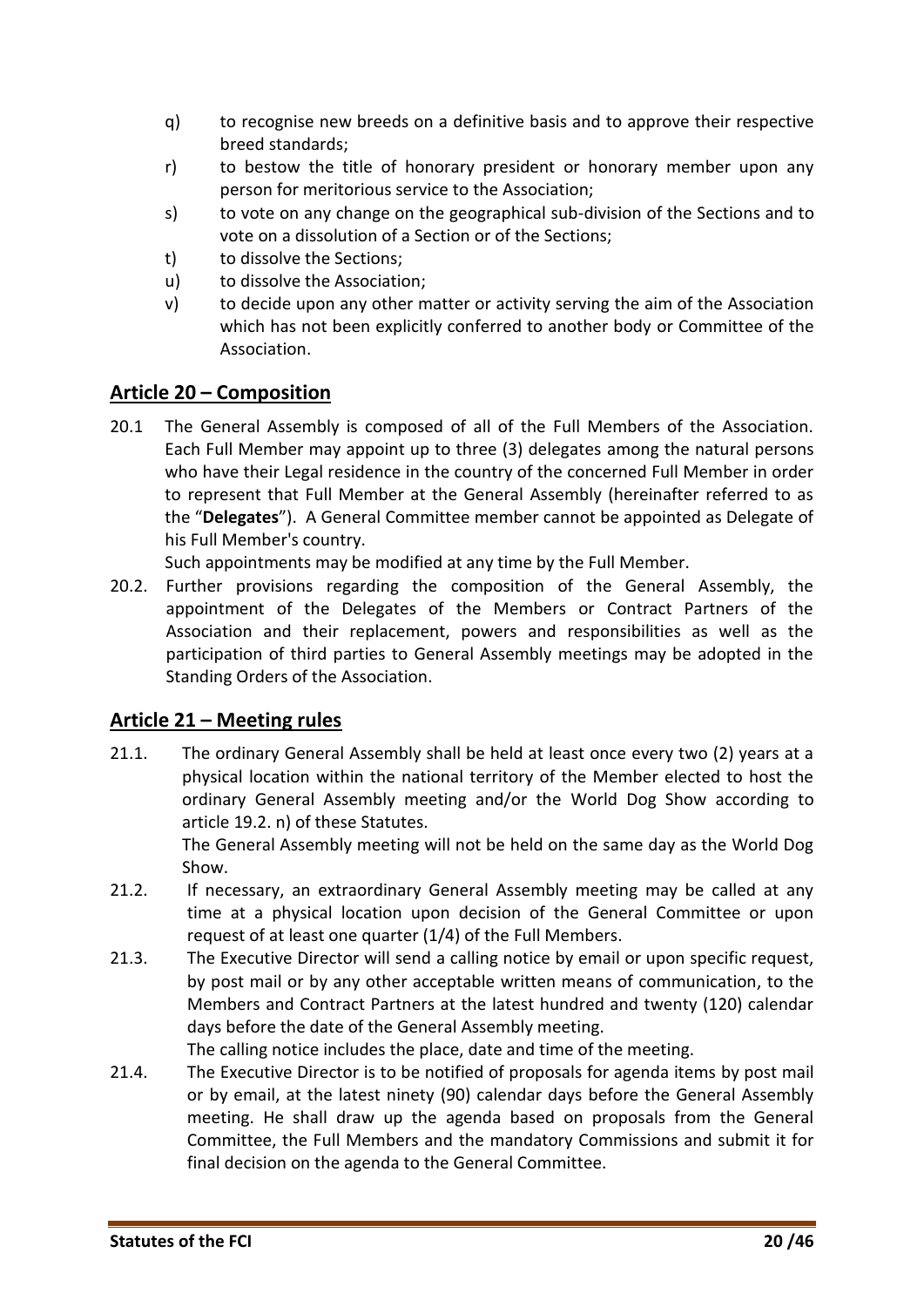The General Committee has to give its opinion to the General Assembly on any matter or proposal forwarded by the Full Members and the mandatory Commissions.

The General Committee is allowed to submit proposals and requests to the General Assembly at any time with the exception of changes of the agenda which is governed by 21.4., last paragraph of these Statutes.

The proposals for candidates (outgoing members and new candidates) for a position within the General Committee and the mandatory Commissions must be sent to the Executive Director, in the same way as other proposals, for inclusion in the agenda. A candidate may not stand for election on the day of the General Assembly if his candidacy does not appear on the agenda.

The agenda as well as the relevant enclosures and supporting documents shall be sent by email, or upon specific request by post mail or by any other acceptable written means of communication and shall be made available on the website for the Members and Partners at the latest forty-five (45) calendar days before the General Assembly meeting. The agenda can be changed provided that three quarters (3/4) of the Full Members present or represented in the meeting agree to such a motion.

- 21.5. The General Assembly tasks the General Committee to nominate a facilitator to chair the General Assembly meeting.
- 21.6. Subject to the provisions and limitations stipulated in these Statutes or in the Standing Orders of the Association and without prejudice to article 20.1. of these Statutes, Associate Members, Contract Partners and guests invited by the President, the General Committee or the General Assembly (hereinafter referred to as the "**General Assembly Guests**") may attend the General Assembly meeting. The General Committee members and the Executive Director attend the General Assembly meeting
- 21.7. Further meeting rules of the General Assembly may be adopted in the Standing Orders.

# <span id="page-20-0"></span>**Article 22 – Voting and quorum**

- 22.1. Only Full Members are entitled to vote. Each Full Member shall have one (1) vote.
- 22.2. Associate Members, Contract Partners and General Assembly Guests invited by the President, the General Committee or the General Assembly may attend the General Assembly meeting without the right to vote. The members of the General Committee and the Executive Director attend the General Assembly meeting without the right to vote.
- 22.3. Any Full Member may be represented at the General Assembly by another Full Member by virtue of an official written proxy to be sent by the concerned National Canine Organisation to the Executive Director at the latest seven (7) calendar days (CET) before the date of the General Assembly meeting. Each Full Member may only hold one (1) proxy for another Full Member*.*

As an exception to the previous paragraph, a Full Member's Delegate or a third party may act on behalf of an unlimited number of Full Members by virtue of a written proxy, if the Belgian law requires that the decisions of the General Assembly must be certified by a notarial deed.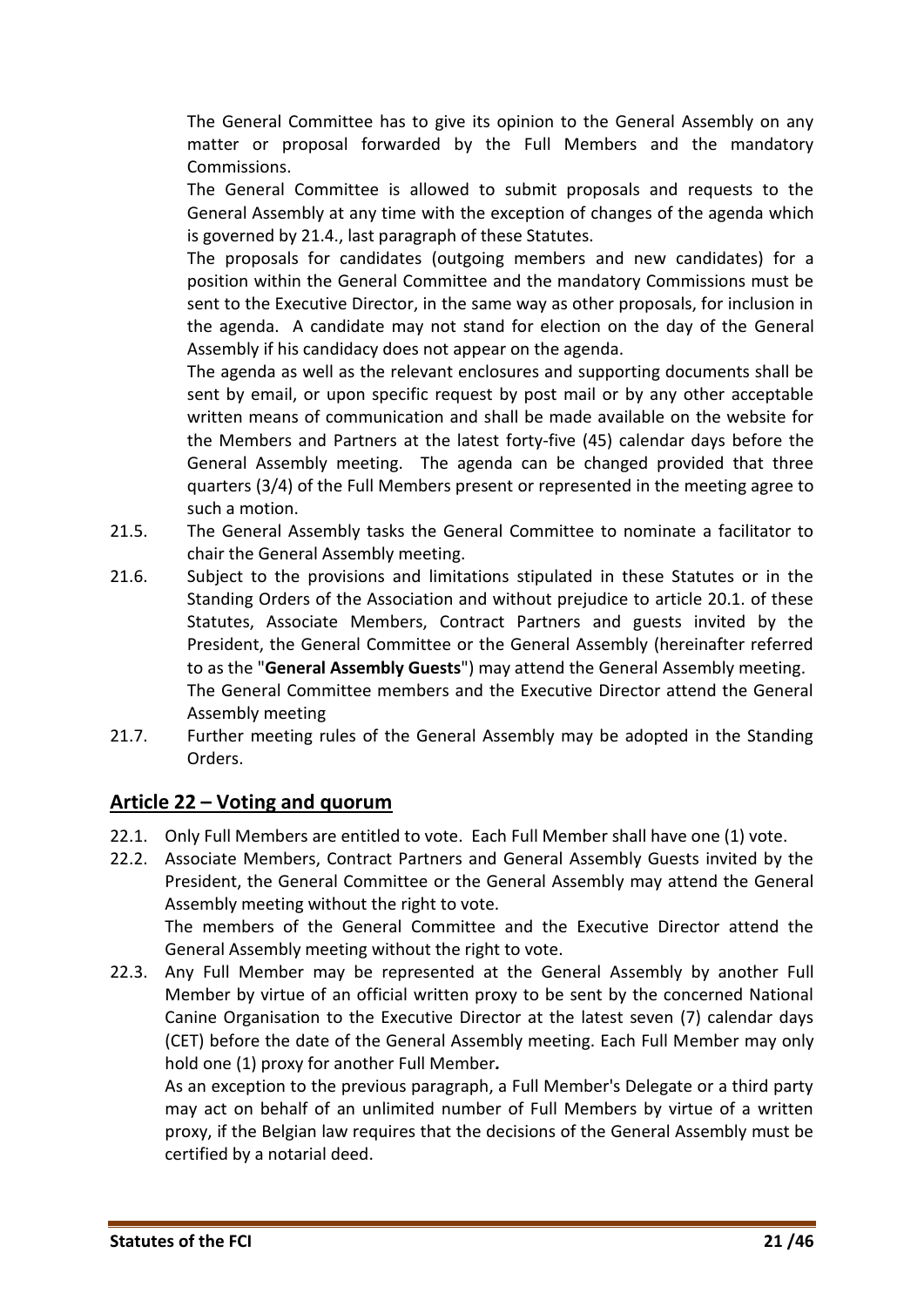- <span id="page-21-0"></span>22.4. The General Assembly shall be deemed validly constituted and can take decisions regardless of the number of the Full Members present or represented in the meeting.
- 22.5. Unless these Statutes or the Law of 27 June 1921 require another majority, decisions on proposals must be taken by the General Assembly by a simple majority of the votes of the Full Members present or represented in the meeting**.** Abstentions, blank or invalid votes are not taken into account for the calculation of the majority.
- 22.6. The election of candidates takes place by secret ballot, unless the General Assembly decides otherwise.

The candidates with an absolute majority of the votes of the Full Members present or represented in the meeting are elected in sequence according to the number of votes they have obtained. Abstentions, blank or invalid votes are disregarded for the calculation of the absolute majority.

Should an insufficient number of candidates be elected with an absolute majority, a second vote shall be held immediately afterwards. The number of candidates required is elected according to the number of votes they have received following the simple majority principle. Abstention, blank or invalid votes are disregarded for the calculation of the simple majority.

Further rules regarding elections of candidates may be laid down in the procedure described in the Standing Orders.

22.7. Voting can be done by show of hand, by secret ballot or by electronic means on site. Voting by secret ballot takes place for elections of candidates in accordance with article 22.6. of these Statutes, for the election of the respective Members to host the World Dog Show for the subsequent five (5) years, on sensitive matters, and for any other purposes upon request of a minimum of one third (1/3) of the Full Members present at the General Assembly meeting.

Voting by electronic means on site cannot be done for the election of candidates.

22.8. In urgent cases, upon request of the General Committee or in cases approved by the General Assembly, a written decision-making procedure may be launched in which the General Assembly may vote in a ballot without personal meeting, i.e. by fax, by email, by exchange of written letter.

The calling notice for written decision-making procedure shall be sent together with the text of the proposal and all supporting documents for decision-making purposes as described in article 21.4. of these Statutes to all Full Members at least thirty (30) days before the deadline for voting.

A Full Member giving no response or comment before the expiration of the deadline of voting to the President is deemed abstaining from voting.

Any Full Member may in the course of the written decision-making procedure request that the proposal is decided in a scheduled General Assembly meeting. If such request is expressed by more than one quarter (1/4) of the Full Members, the matter shall be placed on the agenda of the next meeting of the General Assembly convened in accordance with article 21.3 and 21.4 of the present Statutes.

The majority and quorum requirements and any other voting rules as outlined in the present section of the Statutes shall apply accordingly.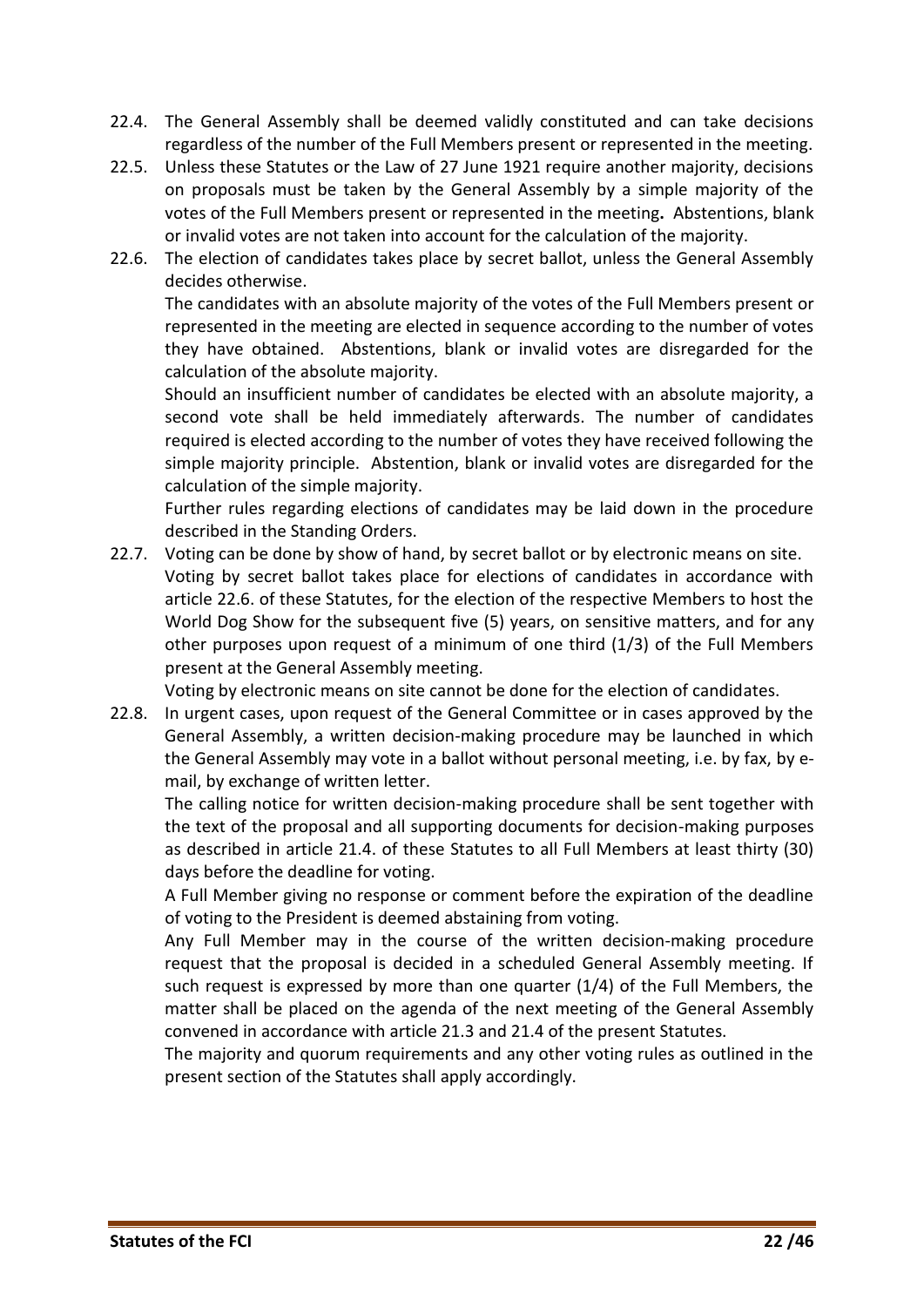# **Article 23 – Minutes of the meeting**

- 23.1. The minutes of the General Assembly, including a record of all decisions of the General Assembly shall be drawn up under the responsibility of and signed by the person chairing the General Assembly and the appointed Secretary. A copy of the minutes of the meeting in the four (4) working languages of the Association shall be sent to all Members and Contract Partners by post mail, e-mail or by any other means of communication within forty-five (45) calendar days of the meeting.
- 23.2. The original minutes of the General Assembly meeting have to be entered into a separate electronic or physical register, signed by the President and the Secretary and kept at the Head Office of the Association, where it must be made available to all Members and Contract Partners for consultation.
- 23.3. Further provisions regarding the decision making process and the voting of the General Assembly as well as the minutes of meeting may be adopted in the Standing Orders.

# <span id="page-22-0"></span>**Article 24 – Amendment to the Statutes and Standing Orders**

- 24.1. Any proposal aimed at amending these Statutes or the Standing Orders must emanate from the General Committee, or from a Full Member of the Association.
- 24.2. The General Assembly shall be deemed validly constituted and has the quorum to resolve on the amendment of the Statutes or the Standing Orders if at least twothirds (2/3) of the Full Members are present or represented in the meeting. If this quorum is not reached at said General Assembly meeting, a second General Assembly meeting for the same purpose shall be convened which can definitively and validly resolve on the proposal, by the same majority of votes provided for in article 24.3 of these Statutes, irrespective of the number of Full Members present or represented in the meeting, at the earliest within one (1) month following the first General Assembly meeting.
- 24.3. Unless otherwise foreseen by law, a resolution regarding the amendment of the Statutes or the Standing Orders must be taken by a two-thirds (2/3) majority of the votes of the Full Members present or represented in the meeting. If the amendment of the Statutes relates to one of the aims of the Association stipulated in article 3.1., a) and 3.1., b) of these Statutes, the resolution must be taken by a three-quarter (3/4) majority of the Full Members present or represented in the meeting.

Abstentions, blank or invalid votes do not count in the calculation of the majority.

24.4. Amendments to the Statutes will only come into effect once the publication and approval conditions have been fulfilled according to the Law of 27 June 1921.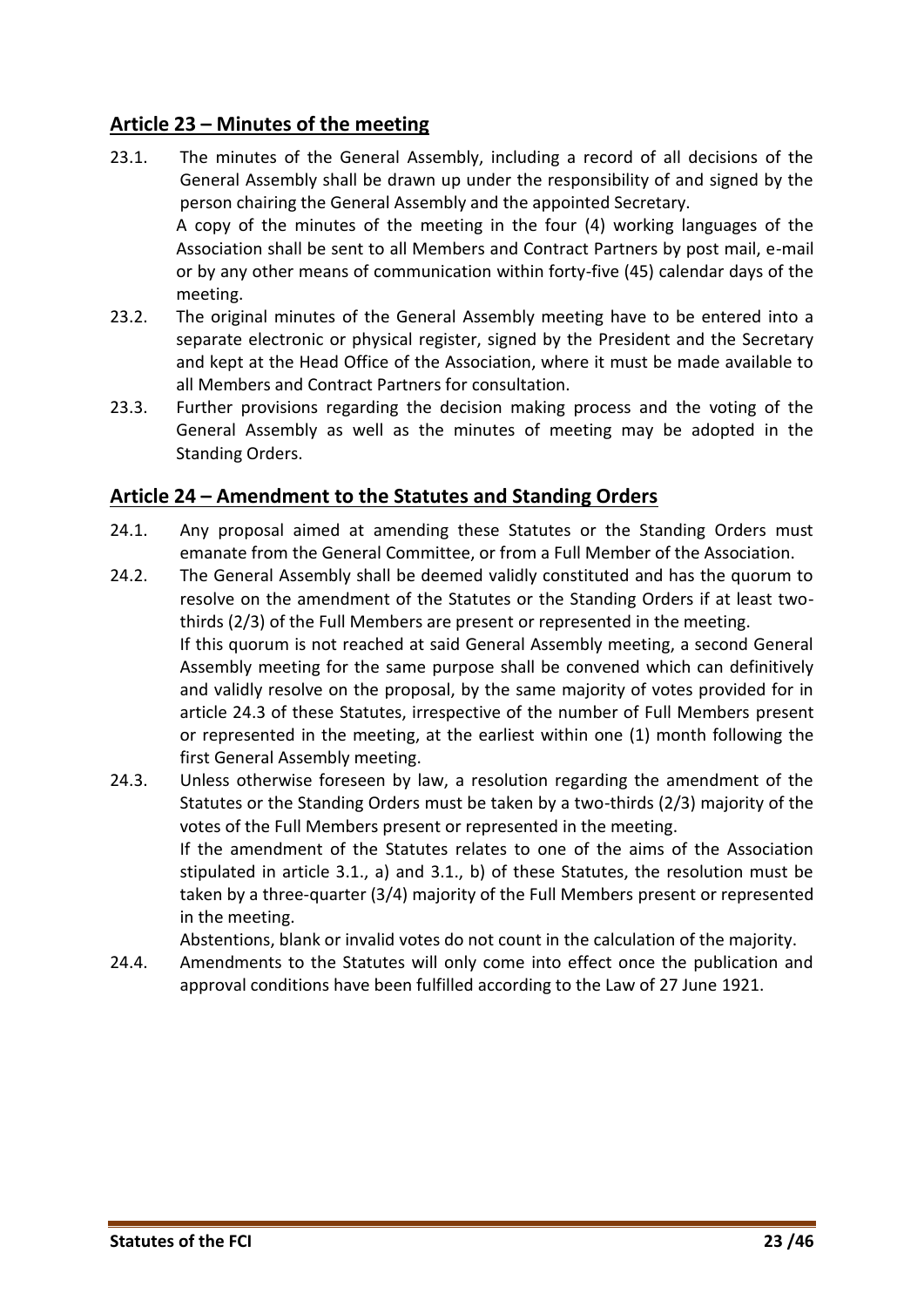#### <span id="page-23-0"></span>**SECTION 4.2. GENERAL COMMITTEE**

#### <span id="page-23-1"></span>**Article 25 – Powers**

25.1. The General Committee has all the powers that have been expressly conferred on it by law or these Statutes, i.e. all powers of management and administration of the Association in accordance with the applicable laws, these Statutes and the decisions of the General Assembly.

In particular, the powers of the General Committee include, but are not limited to the following:

- a) to realize the aims set out in these Statutes;
- b) to implement the decisions of the General Assembly;
- c) to ensure that the FCI Governing Rules are observed;
- d) to ensure that legal and financial requirements are met, including due fulfilment of accounting requirements, in particular to draw up and submit for approval to the General Assembly the activity plan and the budget (including any amendments thereto) for the two (2) following financial years, the financial report, the activity report, the General Committee report and the annual accounts of the two (2) previous financial years;
- e) to validate and execute necessary and obligated expenses which are not expressly contained in the approved budget of the Association of the concerned financial year and to submit them for final approval to the next General Assembly;
- f) to create temporary Commissions and Working Groups, to approve the work and the programme of the Commissions, the temporary Commissions and Working Groups and to assign specific tasks to them;
- g) to approve all of the special regulations drawn up by the Commissions;
- h) to approve the new breeds on a provisional basis and their respective standards;
- i) to approve amendments to the standards;
- j) to announce events;
- k) to draw up and keep up to date the list of show judges and working judges;
- l) to draw up and keep up to date the international directory of kennel names;
- m) to take care of the communications to the press and of the public relations activities;
- n) to select and appoint the Executive Director as well as to dismiss the Executive Director;
- o) to decide on the suspension of a General Committee member according to article 27.1., paragraph 2 of these Statutes;
- p) to elect a Vice-President and a Treasurer from among the General Committee members elected or appointed by the General Assembly and to decide on the task assignments between the General Committee members;
- q) to settle disputes between Members, Contract Partners, Sections or a Commission Member on the one hand and the Association on the other hand and to act as Dispute Resolution Body in compliance with Title VII and VIII of these Statutes;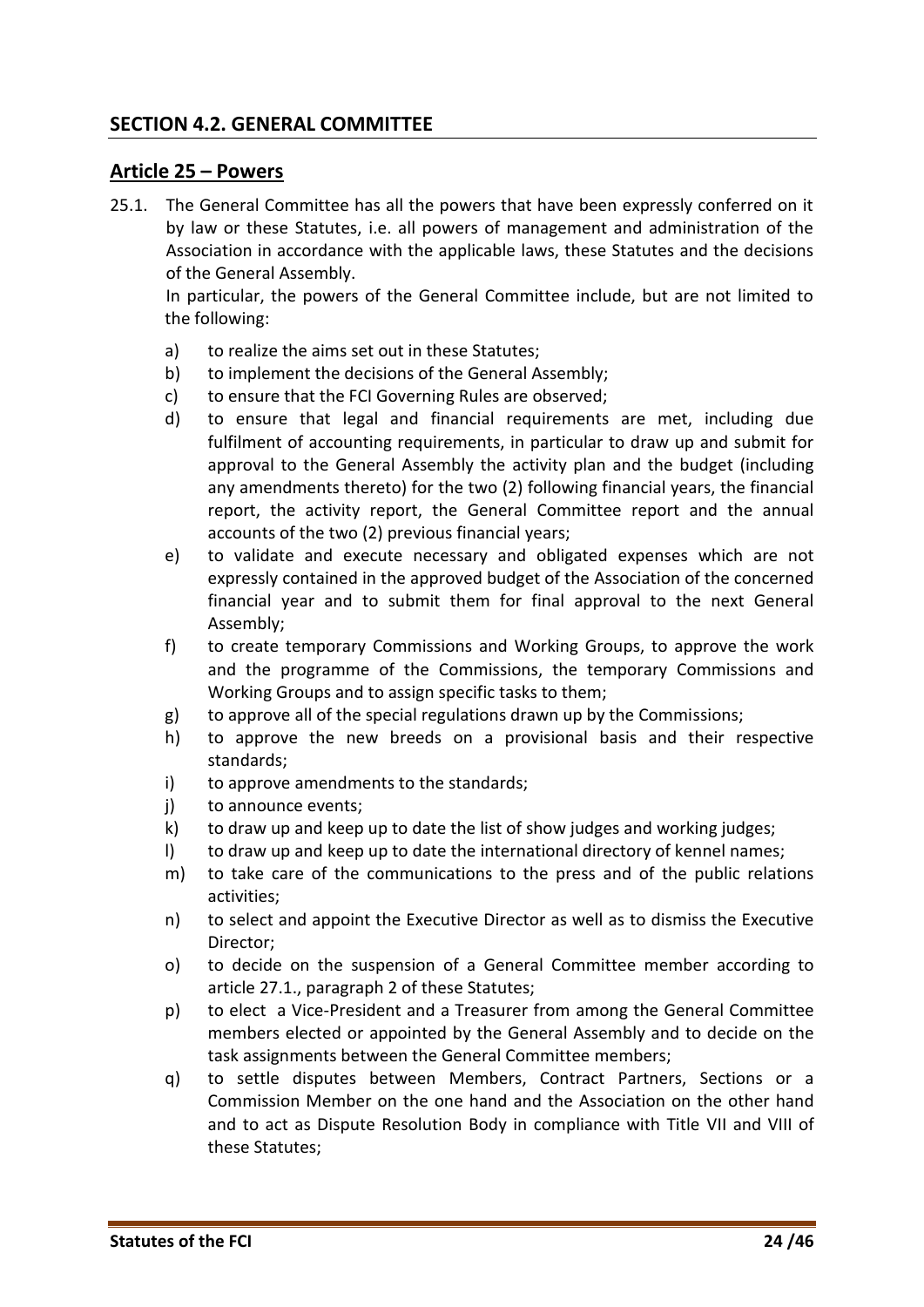- r) to decide on matters related to international shows, trials, tests and titles and to take the final decision in cases of uncertainty and disagreement after previous consultation with the organizers of these events;
- s) to decide on the admission of Partners and on the sanctions against or the exclusion of Contract Partners, to conclude, amend or resign the Partnership Contract or the special Cooperation Agreement with the Contract Partners or the Cooperating Partners;
- t) to set the amount of all reimbursements;
- u) to bring or to support legal actions on behalf of the Association;
- v) to suspend provisionally the Membership or Contract Partnership rights in compliance with article 14.1. of these Statutes;
- w) to submit proposals and requests to the General Assembly at any time with the exception of changes of the agenda;
- x) to give its opinion to the General Assembly on any matter or proposal forwarded by the Full Members and the mandatory Commissions;
- y) to decide on the final agenda of the General Assembly.
- 25.2. The General Committee may delegate specific management or representation powers of the Association regarding legal actions or legal acts involving the Association to one (1) or more members of the General Committee, to the Executive Committee, the Executive Director, to the President or to third parties. In this case, the scope of the delegated powers and the term of the mandate have to be specified.
- 25.3. Without prejudice to article 25.2. of these Statutes, the General Committee delegates the day-to-day management powers of the Association, including authority to sign on behalf of the Association and powers of representation relating to such day-to-day management to the Executive Director of the Association or one (1) General Committee member.

The day-to-day management is to ensure the operational implementation, execution and achievement of the decisions taken by the General Committee. It covers all acts that are driven by the needs of the daily life of the Association and that due to their level of importance and the requirement of a prompt solution do not justify the intervention of the General Committee itself.

Further details regarding the powers and delegation of powers of the General Committee may be stipulated in the Standing Orders.

#### <span id="page-24-0"></span>**Article 26 – Composition**

26.1. The General Committee shall be composed of at least and maximum nine (9) members. Six (6) General Committee members including the President shall be elected by the General Assembly.

In addition, the General Assembly is bound to formally appoint as General Committee member the Section Representative of each Section designated by the respective Section General Assembly as referred to in article 17.2. of these Statutes.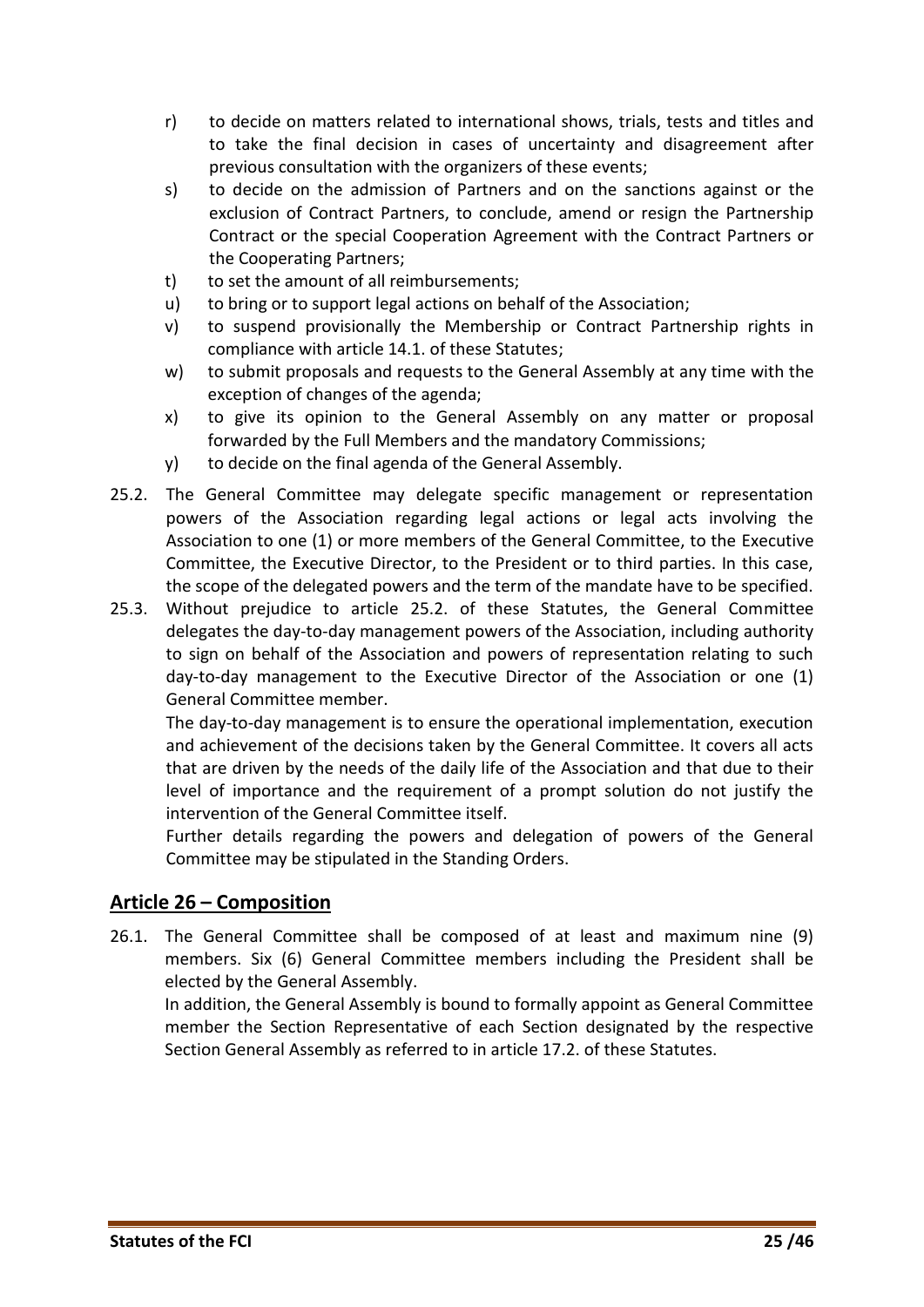Without prejudice to article 26.3., last paragraph of these Statutes, when a new Section Representative is designated to sit on the General Committee, he provisionally enjoys all the rights of a General Committee member as from the date of the very first General Committee meeting following his designation by the respective Section General Assembly until the next General Assembly of the Association which will appoint him definitively.

26.2. Only natural persons may be designated as Section Representative or proposed as candidate for election for a General Committee position. The designated Section Representatives or the candidates for election must have their Legal Residence in the Full Member country which proposes and supports them. Only one (1) natural person per Full Member of the Association can hold a position as member of the General Committee. This rule applies to the General Committee members elected by the General Assembly and to the Section Representatives designated by the Sections.

A Section Representative on the General Committee cannot stand simultaneously for election as General Committee member by the General Assembly.

New candidates for election and outgoing members of the General Committee can only be elected by the General Assembly to a General Committee position, if they are supported by the Full Member's country in which they have their Legal Residence.

26.3. The General Assembly elects the General Committee members from the submitted candidatures according to the rotating system stipulated in article 26.3., paragraph 2, of these Statutes, and appoints the designated Section Representatives for a fouryear term.

The General Assembly elects, every two (2) years, three (3) General Committee members. Every two (2) years the General Assembly will elect the President of the Association. Without prejudice to article 26.1., last paragraph, of these Statutes, each General Committee member and the President hold their position as from the date of the very first General Committee meeting following the General Assembly on which they were elected or appointed.

26.4. Further provisions regarding the composition of the General Committee, the designation of the Section Representatives, the candidates, election, and appointment for a General Committee member position may be specified in the Standing Orders of the Association.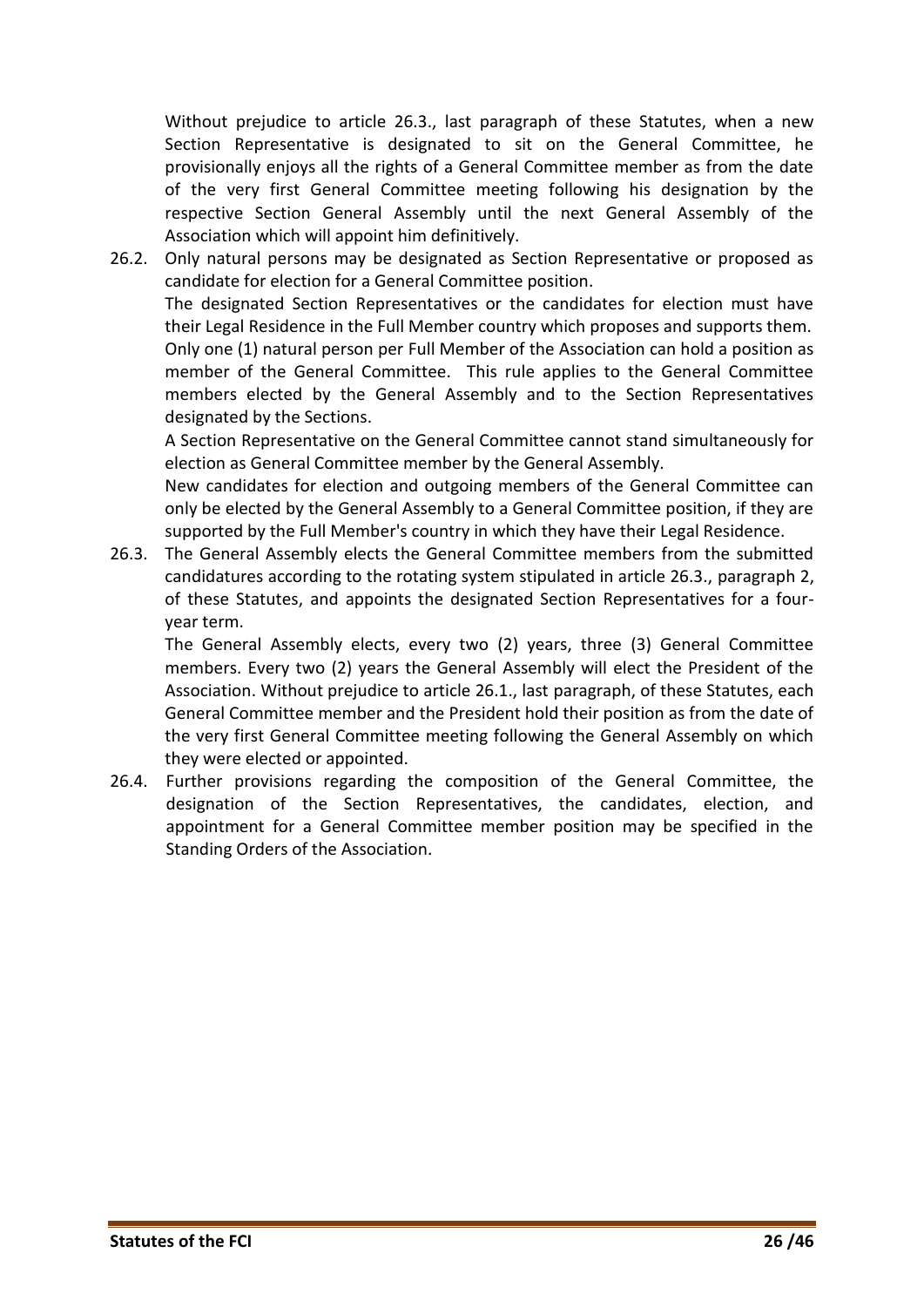# <span id="page-26-0"></span>**Article 27 – End of General Committee membership**

27.1. The tenure of a General Committee member shall end by (i) the death, the resignation or the legal disqualification of the General Committee member, (ii) the revocation by the General Assembly or (iii) the expiration of his term.

If a General Committee member seriously violates the FCI Governing Rules or contravenes legal provisions or public order he can be revoked. The General Committee has the power to suspend the General Committee member concerned until the next General Assembly resolves upon his revocation.

The revocation of the General Committee as a whole or of a General Committee member by the General Assembly before the end of the term of their respective mandate shall require a two thirds (2/3) majority of the votes of the Full Members present or represented in the meeting.

The General Committee member whose revocation is proposed has the right to be heard. The General Assembly can hear any other third party concerned, if necessary. The members of the General Committee are free to resign at any moment by formally giving written notice at the Head Office of the Association.

27.2. If a General Committee member position becomes vacant, the composition of the General Committee will remain unchanged until the first following General Assembly meeting at which the General Assembly shall have the power to elect or appoint a new General Committee member for the remainder of the term of office of his predecessor according to article 26.1, 26.2 and 26.3 of these Statutes.

#### <span id="page-26-1"></span>**Article 28 – Remuneration**

28.1. All offices within the General Committee are exercised on a voluntary basis. Unless specifically decided otherwise by the General Assembly or in these Statutes, the members of the General Committee shall not be entitled to receive any remuneration in compensation of their duties.

#### <span id="page-26-2"></span>**Article 29 – Meeting Rules**

29.1. The General Committee meets at least twice a year and as often as it deems necessary upon request of the President, of the majority of the General Committee members or of the Executive Committee.

The calling notice to the General Committee meeting shall be sent in writing, by post or by electronic mail by the Executive Director on behalf of the President and received by every General Committee member at least thirty (30) calendar days before the meeting. The notice includes the draft agenda prepared by the Executive Committee, the date, time and venue of the meeting as well as the supporting documents.

General Committee members are entitled to propose agenda items until at least seven (7) calendar days before the meeting. The agenda will be approved by the General Committee at the beginning of each meeting.

29.2. The General Committee meeting is chaired by the President or, in case of his absence by the Vice-President.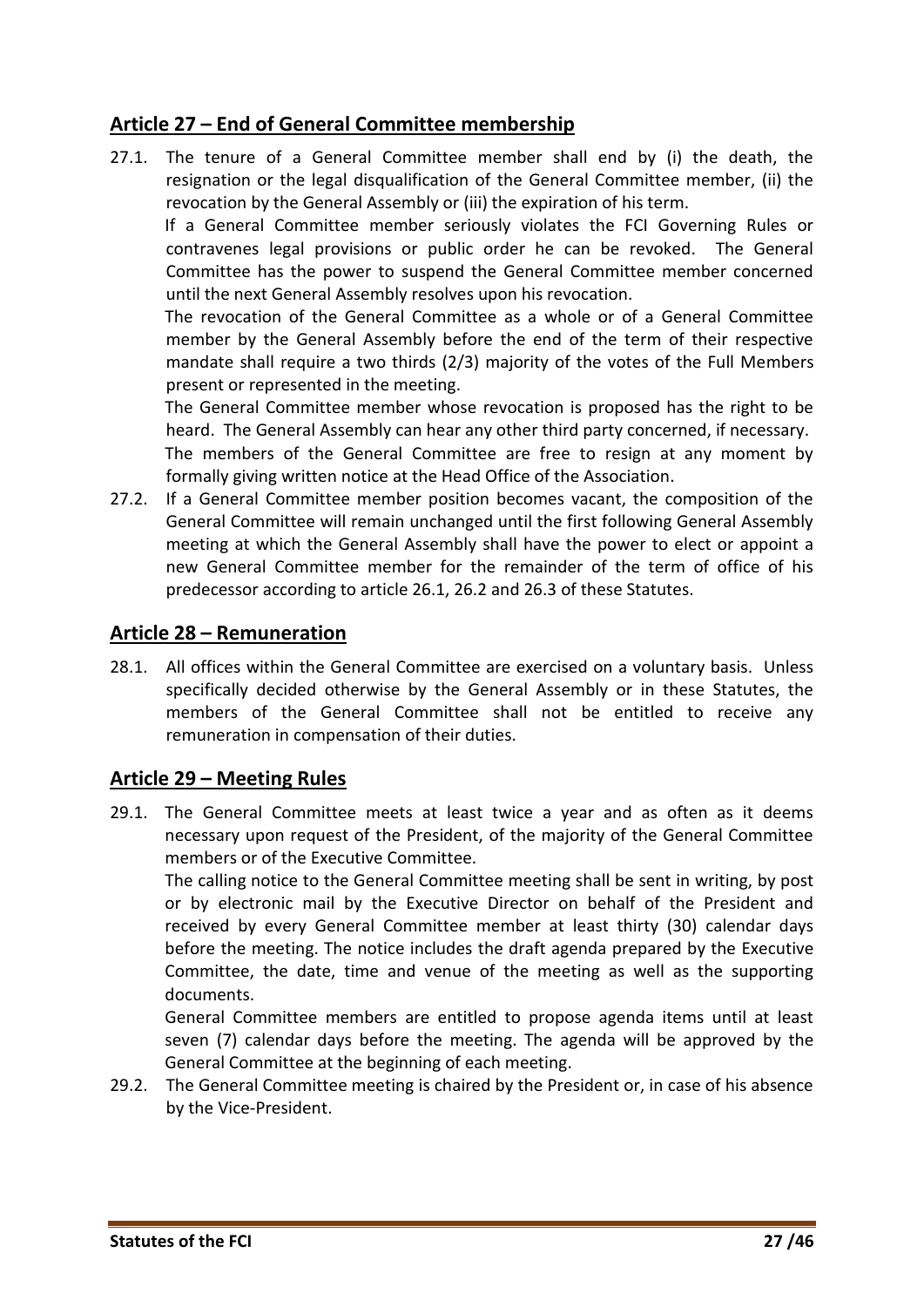29.3. Subject to the provisions and limitations stipulated in these Statutes or in the Standing Orders of the Association and without prejudice to article 26.1 of these Statutes, Members, Contract Partners, experts, guests invited by the President or the General Committee (hereinafter referred to as the "**General Committee Guests**") may attend the General Committee meeting.

The Executive Director attends the meetings of the General Committee.

Where necessary, the staff of the Head Office may attend the meetings of the General Committee.

General Committee meetings may be held with or without physical location designated as place of the meeting. General Committee members and the Executive Director, and as the case may be, Members, Contract Partners, experts, General Committee Guests, or the staff may attend the meeting in person.

They can also participate in the meeting via conference call, video conference, webconference, by any another electronic means which offers the possibility to General Committee members, Members, Contract Partners, experts, General Committee Guests, the Executive Director or the staff participating in the meeting (i) to hear each other at the same time, (ii) to speak to each other and (iii) as far as General Committee members are concerned, to cast definitively although not simultaneously their vote on the agenda items. Any General Committee member, Member, Contract Partner, expert, General Committee Guest, the Executive Director or the staff participating by such means shall be deemed present at such meeting.

29.4. Further meeting rules of the General Committee may be adopted in the Standing Orders.

#### <span id="page-27-0"></span>**Article 30 – Voting and quorum**

- 30.1. Each General Committee member shall have one (1) vote.
- 30.2. General Committee Guests or the staff may attend the General Committee meetings without the right to vote.

The Executive Director attends the General Committee meeting without the right to vote.

- 30.3. The General Committee meeting will be deemed validly constituted and has the quorum to take a decision if at least seven (7) General Committee members are present or participate remotely in the meeting.
- 30.4. The General Committee shall take its decisions by an absolute majority of the votes of the General Committee members present or participating remotely in the meeting.

Abstentions, blank or invalid votes do not count in the calculation of the majority.

In the case of a tied vote, the President or his deputy has the casting vote.

- 30.5. Voting can be done by show of hand, by secret ballot or by electronic means in real time. Voting by secret ballot takes place for the election of candidates, on sensitive matters and for any other purposes upon request of a minimum of two (2) General Committee members.
- 30.6. Upon request of the President or the Executive Director or in cases approved by the General Committee, a written decision-making procedure may be launched in which the General Committee may vote in a ballot without personal meeting, i.e. by fax, by e-mail, by exchange of written letter.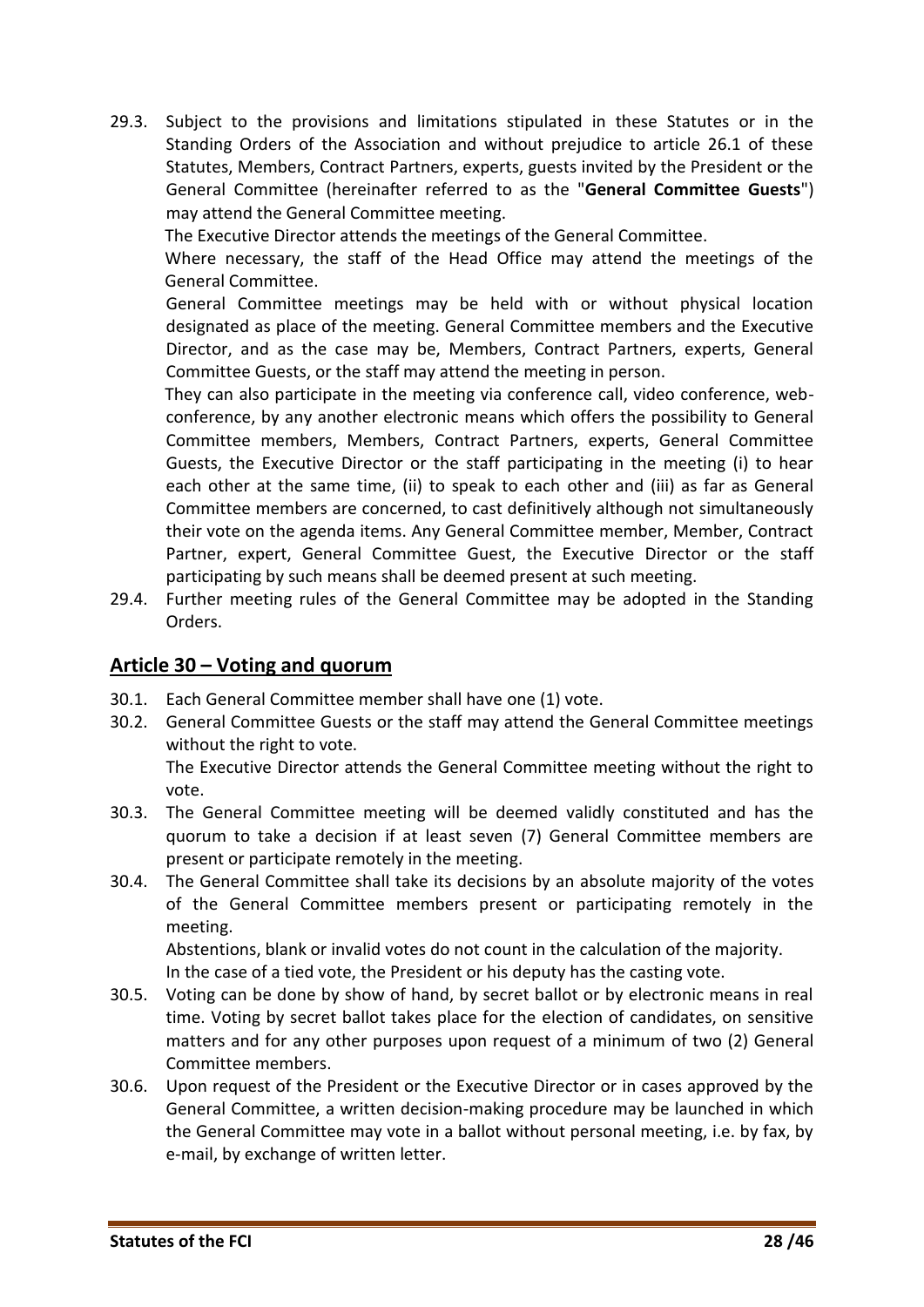The calling notice for written decision-making shall be sent together with the text of the proposal and all supporting documents as described in article 29.1. of these Statutes to all General Committee members at least seven (7) calendar days before the deadline for voting. A General Committee member giving no response or comment before the expiration of the deadline of voting to the President is deemed casting an affirmative vote to the extent legally admitted and provided that this clause is clearly indicated in the procedure.

30.7. Further provisions on the decision-making process, the voting rights and procedure, the quorum and majority rules of the General Committee may be adopted in the Standing Orders.

# <span id="page-28-0"></span>**Article 31 – Minutes of meeting**

- 31.1. The minutes of the General Committee meeting shall be signed by the President and the Executive Director. The minutes shall be sent by e-mail to the members of the General Committee no later than fourteen (14) calendar days after the meeting for their formal and final approval by electronic post.
- 31.2. The original minutes of the General Committee have to be entered into a separate electronic or physical register, signed by the President and the Executive Director and have to be kept at the registered office of the Association where they must be made available to General Committee members for information.
- 31.3. Decisions made at the General Committee meeting shall be made available by circular to the Members and Contract Partners not later than thirty (30) calendar days after the meeting.
- 31.4. Further details regarding the recording, the final approval of the minutes of General Committee meeting and their communication to the General Committee members, may be detailed in the Standing Orders.

#### <span id="page-28-1"></span>**SECTION 4.3.- EXECUTIVE COMMITTEE**

#### <span id="page-28-2"></span>**Article 32 – Powers**

- 32.1. Subject to the supervision of the General Committee, the Executive Committee may take any resolution concerning the operations and affairs of the Association in view to implement the resolutions of the General Committee, except for powers specifically (i) conferred to the General Committee by the present Statutes or by the Law of 27 June 1921 or (ii) delegated to the Executive Director of the Association.
- 32.2. Subject to the foregoing and to the terms and conditions of these Statutes, and without limiting the generality of the foregoing, the Executive Committee shall have amongst others the following powers:
	- a) to take all decisions on urgent matters that cannot be postponed to the next meeting of the General Committee;
	- b) to prepare the General Committee meetings;
	- c) to call upon the President or a member of a Commission to attend the meeting to discuss the activities and finances involved;
	- d) to settle disputes between Members, Contract Partners or a Mandatory Commission Member on the one hand and the Association on the other hand;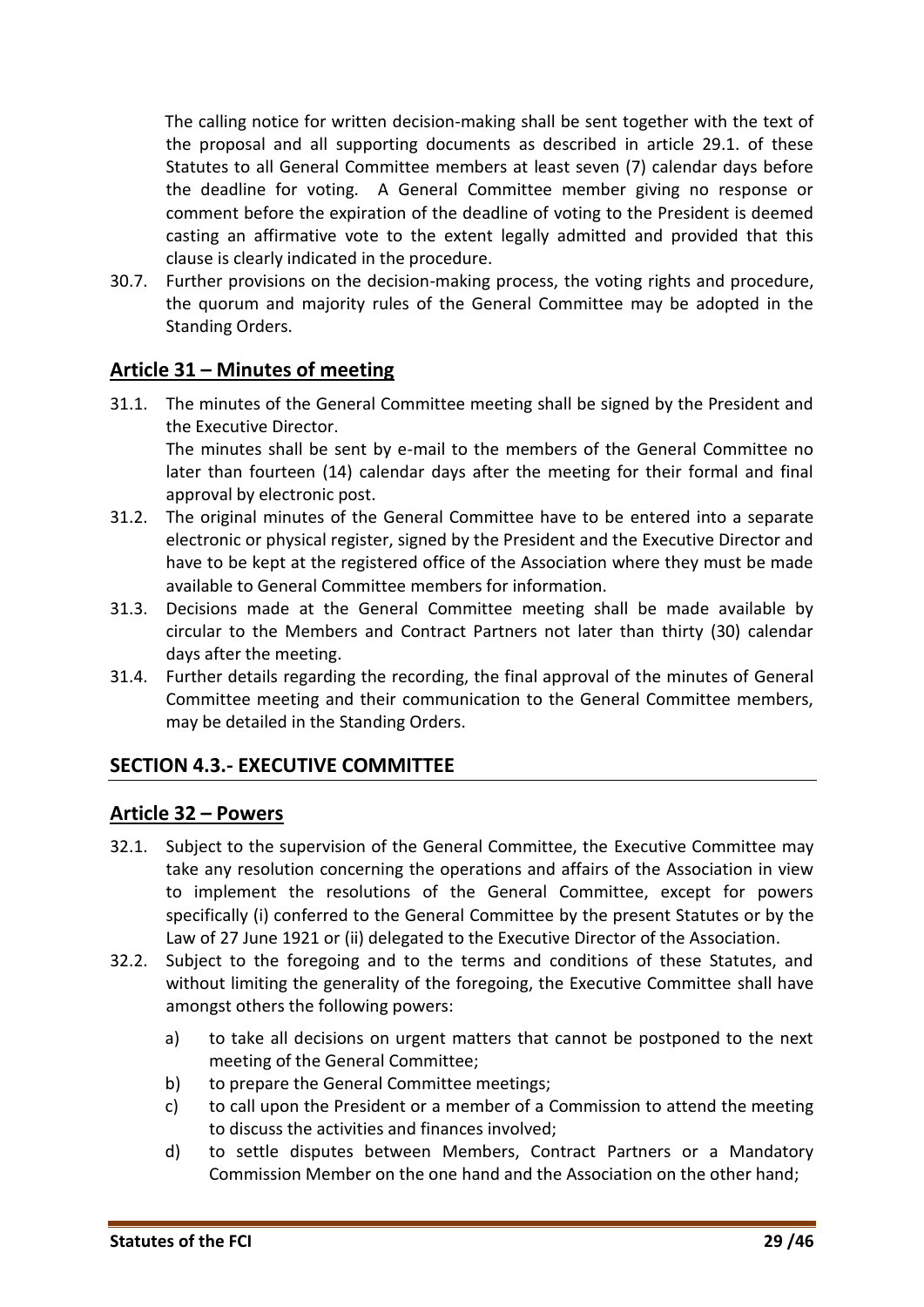- e) to settle in a fair way any problem or dispute that may arise between two (2) or more Members, Contract Partners or with third parties of the Association and where necessary, to launch the FCI Dispute Resolution Procedure before the General Committee as set out in Article 47 of these Statutes.
- f) to determine and submit for approval to the General Assembly any change of the amount of the bail to be deposited by the plaintiff in the framework of the FCI Dispute Resolution Procedure according to Article 47.10, Para. 1 of these Statutes.
- 32.3. The Vice-President assists and substitutes the President in case of his absence in the General Assembly, the General Committee or otherwise.
- 32.4. The Treasurer supervises the financial and economic affairs of the FCI and enforces the decisions made by the Executive and General Committees. The Treasurer is responsible for:
	- a) the general financial oversight of the Association;
	- b) supervising the financial planning and budgeting;
	- c) reporting to the General Committee and General Assembly about the abovementioned subjects; and
	- d) outlining the current financial status of the Association.

#### <span id="page-29-0"></span>**Article 33– Composition**

- 33.1. The Executive Committee is a committee of the General Committee and is composed of the President, the Vice-President and the Treasurer.
- 33.2. The President is elected by the General Assembly in accordance with article 37.1 of these Statutes.

At the first meeting of the General Committee following each ordinary General Assembly meeting at which General Committee members are elected according to Art.26.3 of these Statutes, the General Committee shall elect two (2) General Committee members to serve as Vice-President and Treasurer.

The Section Representatives are not eligible for a position in the Executive Committee.

The Executive Committee members shall be elected for a two-year term by the General Committee.

Without prejudice to article 33.3 of these Statutes, the Executive Committee members shall serve as such until their resignation or until the General Committee elects their successors.

33.3. The tenure of an Executive Committee member shall end by (i) the death, the resignation or the legal disqualification of the Executive Committee member, (ii) his dismissal by the General Committee, (iii) his revocation by the General Assembly or (iv) the expiration of his term.

The dismissal of the Executive Committee as a whole or of an Executive Committee member by the General Committee before the end of the term of their respective mandate shall require an absolute majority of the votes of the General Committee members present or participating remotely in the meeting.

The Executive Committee members are free to resign at any moment by formally giving written notice at the Head Office.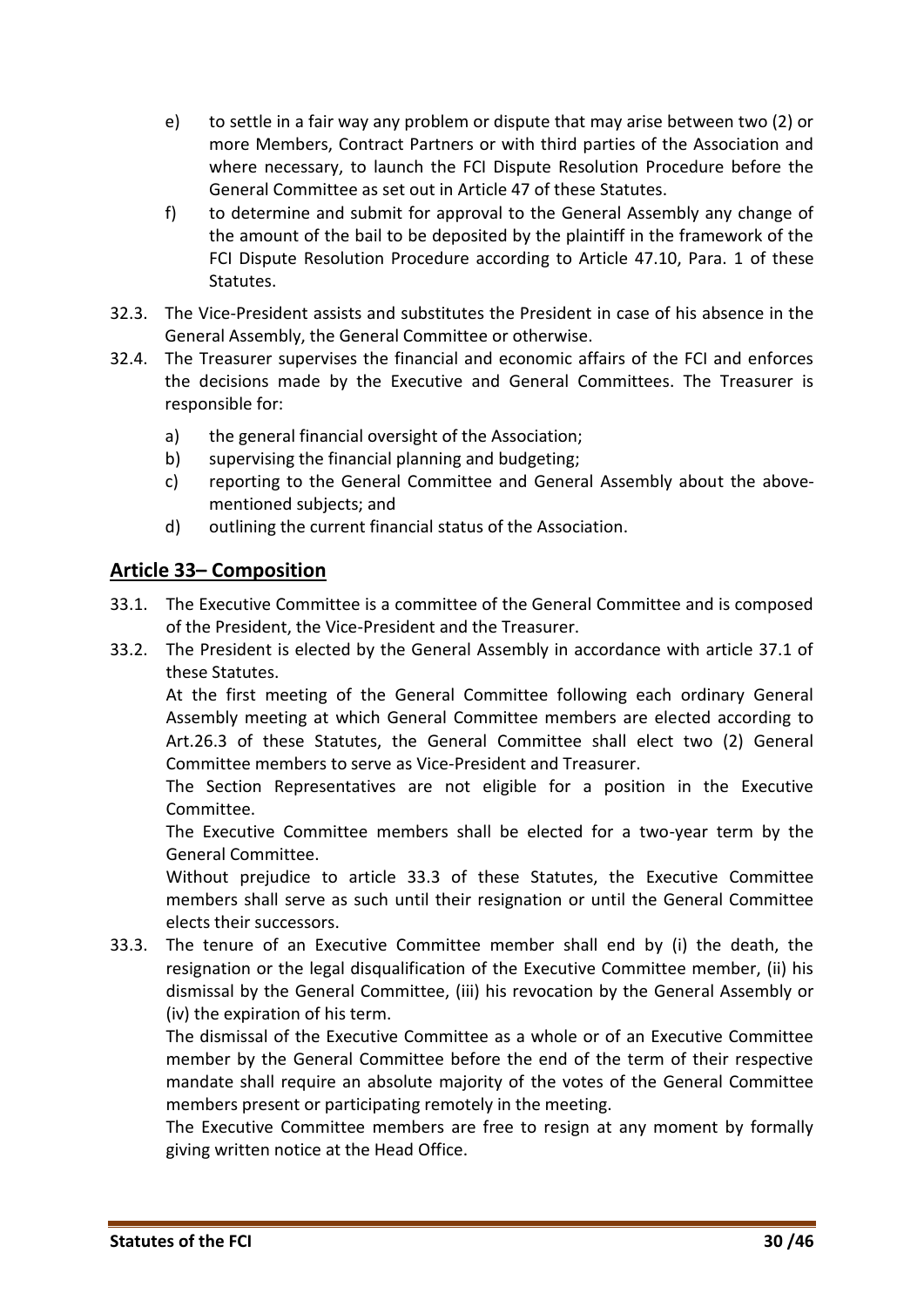In case of vacancy of an Executive Committee position other than the President, the General Committee has the power to elect another Executive Committee member for the remainder of the term of office of his predecessor among the eligible General Committee members to fill such vacancy.

33.4. Unless specifically decided otherwise by the General Assembly or in the present Statutes, the members of the Executive Committee shall not be entitled to receive any remuneration.

#### <span id="page-30-0"></span>**Article 34– Meeting Rules**

34.1. The Executive Committee meets when necessary.

The calling notice to the Executive Committee meeting shall be sent in writing, by post or by electronic mail by the Executive Director on behalf of the President and received by every Executive Committee member at least thirty (30) calendar days before the meeting. The notice includes the agenda prepared by the President and the Executive Director, the date, time and venue of the meeting as well as the supporting documents.

Executive Committee members are entitled to add agenda items at the beginning of each meeting.

- 34.2. The Executive Committee meeting is chaired by the President or, in case of his absence by the Vice-President.
- 34.3. Subject to the provisions and limitations stipulated in these Statutes or in the Standing Orders of the Association and without llas to article 33.1. of these Statutes, Members, Contract Partners, General Committee members, members of a Commission, experts, guests invited by the President or the Executive Committee (hereinafter referred to as the "**Executive Committee Guests**") may attend the Executive Committee meeting.

The Executive Director attends the meetings of the Executive Committee.

Where necessary, the staff of the Head Office may attend the meetings of the Executive Committee.

Executive Committee meetings may be held with or without physical location designated as place of the meeting. Executive Committee members and the Executive Director, and as the case may be, Executive Committee Guests or the staff may attend the meeting in person. They can also participate in the meeting by conference call, video conference, web-conference, by any another electronic means which offers the possibility to Executive Committee members, Executive Director, the Executive Committee Guests or the staff participating in the meeting (i) to hear each other at the same time, (ii) to speak to each other and (iii) as far as Executive Committee Members are concerned, to cast definitively although not simultaneously their vote on the agenda items. Any Executive Committee member, the, Executive Committee Guests, the Executive Director or the staff participating by such means shall be deemed present at such meeting.

34.4. Further provisions regarding the composition, task assignments within the Executive Committee and the meeting rules of the Executive Committee may be adopted in the Standing Orders.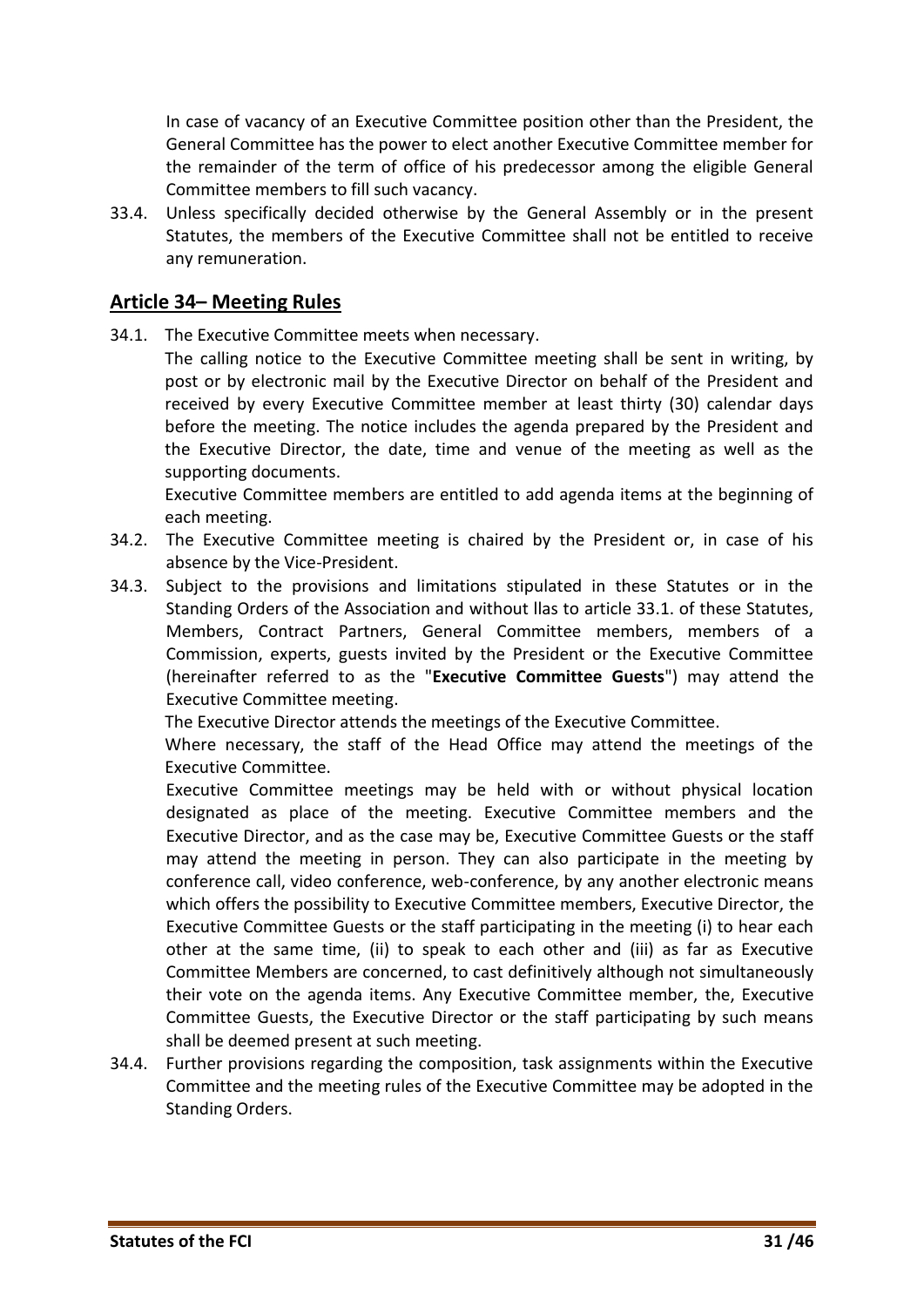# <span id="page-31-0"></span>**Article 35 – Voting and quorum**

- 35.1. Each Executive Committee member shall have one (1) vote.
- 35.2. Executive Committee Guests or the staff may attend the Executive Committee meetings without the right to vote.

The Executive Director attends the Executive Committee meeting without the right to vote.

- 35.3. The Executive Committee meeting will be deemed validly constituted and has the quorum to take a decision if at least two (2) Executive Committee members are present or participe remotely in the meeting.
- 35.4. The Executive Committee shall take its decisions by an absolute majority of the votes of the Executive Committee members present or participating remotely in the meeting.

Abstentions, blank or invalid votes do not count in the calculation of the majority. In the case of a tied vote, the President or his deputy has the casting vote.

- 35.5. The provisions provided for in article 30.5 to article 30.7 of these Statutes for the General Committee meeting apply accordingly to Executive Committee meeting.
- 35.6. Further provisions on the decision-making process, the voting rights and procedure, the quorum and majority rules of the Executive Committee may be adopted in the Standing Orders.

#### <span id="page-31-1"></span>**Article 36 – Minutes of meeting**

36.1. The minutes of the Executive Committee meeting shall be signed by the President and the Executive Director.

The minutes shall be sent by e-mail to the members of the Executive Committee no later than fourteen (14) calendar days after the meeting for their formal and final approval by electronic post.

A copy of the minutes shall be made available to all the members of the General Committee not later than seven (7) calendar days after their formal and final approval by the Executive Committee.

- 36.2. The original minutes of the Executive Committee have to be entered into a separate electronic or physical register, signed by the President and the Executive Director and have to be kept at the Head Office of the Association.
- 36.3. Further details regarding the recording, the final approval of the minutes of the Executive Committee meeting and their communication to the General Committee members, may be detailed in the Standing Orders.

#### <span id="page-31-2"></span>**SECTION 4.4.- PRESIDENT**

#### <span id="page-31-3"></span>**Article 37 – President**

- 37.1. The General Assembly shall elect among the elected General Committee members by secret ballot the President for a period of two (2) years according to article 26.1 and 26.3 of these Statutes.
- 37.2. The mandate of the President shall end according to article 27.1 of these Statutes.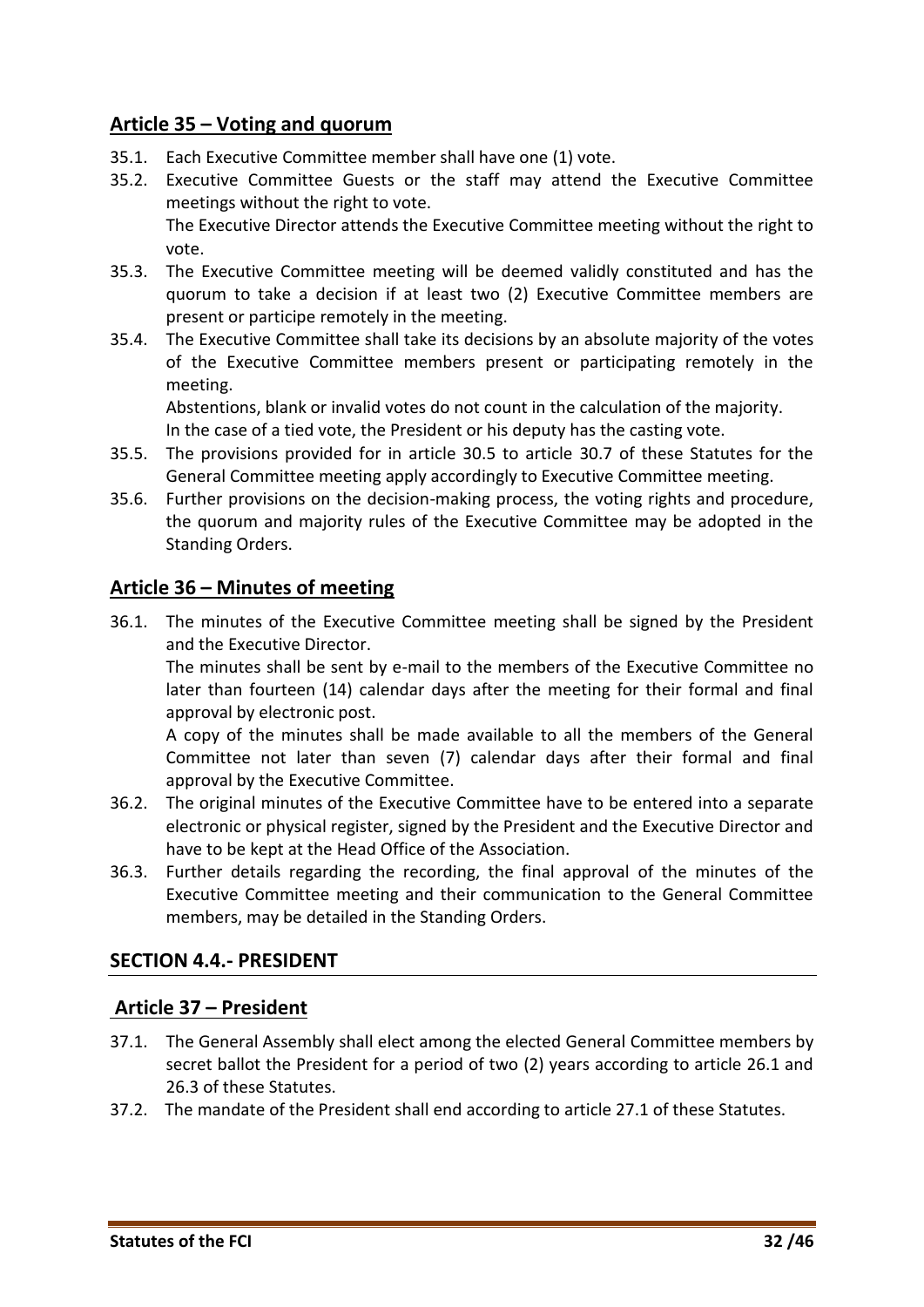- 37.3. If the position of the President becomes vacant, the General Committee shall vote for the Vice-President who will serve as acting President until the next General Assembly.
- 37.4. The President is a legal representative of the Association. He will be responsible for the overall guidance of the General Committee and the Executive Committee and that the latter exercise their powers as set out in article 25 and 32 of these Statutes. In particular, the responsibilities of the President include the following:
	- a) to ensure together with the Executive Director the implementation of the decisions of the General Assembly, the General Committee and of the Executive Committee;
	- b) In urgent cases, to take any decisions on behalf of the Executive and General Committees and to submit these decisions for approval to the General Committee as soon as possible;
	- c) to chair and conduct the meetings of the General Committee and the Executive Committee. If he is permanently or temporarily prevented from performing his official function, these meetings are chaired and conducted by the Vice-President;
	- d) to take the initiative to launch legal proceedings.

#### <span id="page-32-0"></span>**SECTION 4.5.- EXECUTIVE DIRECTOR**

#### <span id="page-32-1"></span>**Article 38 – Executive Director**

- 38.1. The Executive Director is the Chief Executive Officer of the Head Office. He is an employee of the Association and is selected and appointed for an indefinite duration by the General Committee.
- 38.2. The mandate of the Executive Director shall end by the death, the resignation or the legal disqualification of the Executive Director or the dismissal of the Executive Director by the General Committee.
- 38.3. The Executive Director is free to resign according to his contract at any moment by formally giving written notice to the President at the Head Office of the Association.
- 38.4. If the Executive Director is prevented by circumstances beyond his control from fulfilling his position for more than thirty (30) consecutive calendar days, the General Committee takes back the day-to-day management powers and may appoint an Interim Director to exercise the day-to-day management powers – if possible following the advice of the Executive Director - until he is taking back his position.
- 38.5. The Executive Director ensures the operational implementation and execution of the decisions taken by the General Assembly and the General Committee. The Executive Director shall be responsible for the (i) day-to-day management of the Association formally delegated to him by the General Committee according to article 25.3 of these Statutes and (ii) for any other specific management or representation powers beyond said day-to-day management powers regarding legal actions or legal acts involving the Association delegated to him according to article 25.2 of these Statutes.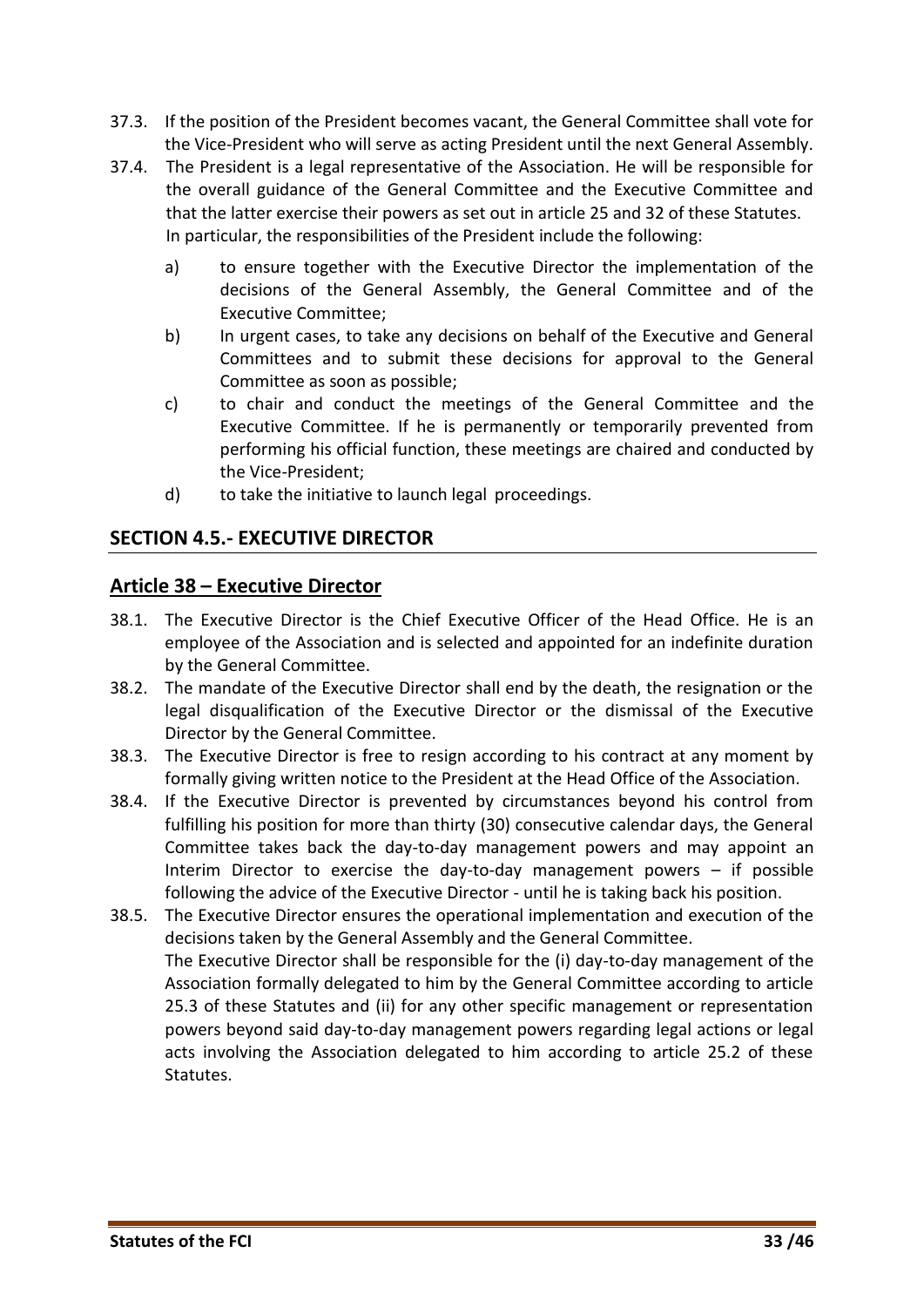He shall be responsible, amongst others according to the instructions from the President for:

- a) managing and supervising the accounts of the Association in a due and proper manner;
- b) writing the minutes for the meetings of the General Assembly, the Executive and General Committees;
- c) handling the FCI correspondence;
- d) maintaining the relations with the Sections, Members, Committees and Commissions;
- e) organising the Head Office;
- f) appointing and dismissing of staff working in the Head Office;
- g) presenting a report on the Head Office's activities and statistics of general interest to the General Assembly.
- 38.6. The Executive Director shall be authorised to sub-delegate, under his own responsibility, one (1) or more powers delegated to him within the scope of the dayto-day management or within the scope of the specific management or representation powers going beyond said day-to-day management within the limitations set out in the present Statutes, the Standing Orders or the relevant delegation of powers to staff members or third parties.
- 38.7. The Executive Director is under the supervision of the General Committee and shall report to the latter on the work and activities performed by him and the Head Office.
- 38.8. Without prejudice to article 43 of these Statutes, the Executive Director validly represents the Association alone in the day-to-day management of the Association towards third parties.
- 38.9. Further provisions on the appointment, the dismissal, the powers and responsibilities, sub-delegation of powers, the rights and duties of the Executive Director may be adopted in the Standing Orders.

#### <span id="page-33-0"></span>**SECTION 4.6.- HEAD OFFICE**

#### <span id="page-33-1"></span>**Article 39 – Head Office**

- 39.1. Under the authority and direction of the Executive Director, the Head Office supports the General Committee, the Executive Committee and the General Assembly with the administrative day-to-day management of the Association and is responsible for the fulfilment of all of the administrative work of the Association.
- 39.2. Further provision regarding the competences and the functioning of the Head Office of the Association may be stipulated in the Standing Orders.

#### <span id="page-33-2"></span>**SECTION 4.7.- COMMISSIONS**

#### <span id="page-33-3"></span>**Article 40 – General provisions**

- 40.1. The General Assembly establishes the mandatory and non-mandatory Commissions for advisory purposes (hereinafter both referred to as the "**Commissions**").
- 40.2. The Commissions are responsible to the General Committee and must submit reports on their activities.
- 40.3. The General Committee can determine the tasks of the mandatory Commissions.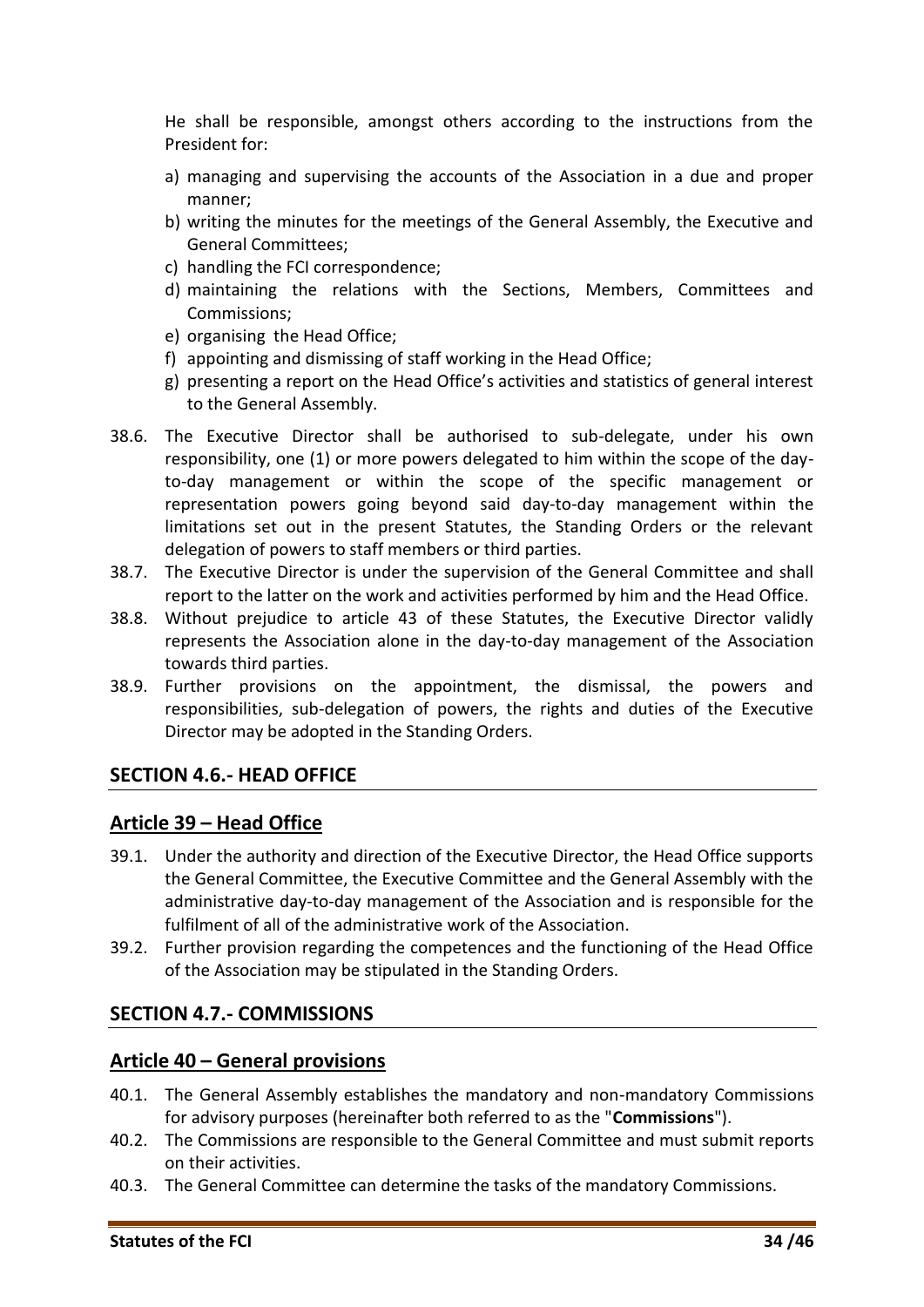- 40.4. Any Commission can enlist the assistance of a maximum of two (2) experts where the particular nature of the problems concerned requires such support.
- 40.5. The Executive Director shall forward the minutes of the Commission meetings and any other written reports exclusively to (i) the Commission Members and the Member or Contract Partner by which the Commission Member has been appointed as well as (ii) to the General Committee within eight (8) weeks of the meeting at the latest.

Proposals to the General Committee will be sent separately from the minutes.

- 40.6. All the minutes of the commissions' meetings must be sent to the Members and Contract Partners, as soon as they have been commented and/or approved by the General Committee.
- 40.7. The general provisions stipulated in articles 40.2 to 40.6 of these Statutes shall not apply to the Disciplinary and Arbitration Commission.

#### <span id="page-34-0"></span>**Article 41 – Mandatory Commissions**

- 41.1. The Association has the following mandatory Commissions:
	- 1. the Scientific Commission
	- 2. the Standards Commission
	- 3. the Disciplinary and Arbitration Commission

These three (3) mandatory Commissions are made up of a maximum of six (6) Commission Members each elected by the General Assembly. Mandatory Commission Members cannot be members of the General Committee at the same time. Only one (1) person per country whose National Canine Organisation is a Full Member of the Association can be Commission Member of a mandatory Commission. A natural person can only be Member of one (1) Mandatory Commission.

A National Canine Organisation can only nominate natural persons who have their Legal residence in the country of the concerned National Canine Organisation as its official mandatory Commission Member.

New candidates and outgoing Commission Members can be elected only if they are supported by their own National Canine Organisation.

The candidates shall be elected for a term of office of four (4) years.

- 41.2. In the event of death or permanent disability or any other valid reason preventing a mandatory Commission Member from carrying out his duties, the General Committee can appoint a replacement for the remainder of the term.
- 41.3 Each Commission member shall have one (1) vote and must attend the Commission meeting in person. A proxy vote is not allowed.

#### <span id="page-34-1"></span>**Article 42 – Non-mandatory Commissions**

42.1. At the General Assembly, all the Members and Contract Partners shall designate the non-mandatory Commissions in which they wish to have a Commission Member. The National Canine Organisations shall nominate one (1) Commission Member for each Commission on which they are represented.

A National Canine Organisation can only nominate natural persons who have their Legal residence in the country of the concerned National Canine Organisation as its official Commission Member**.**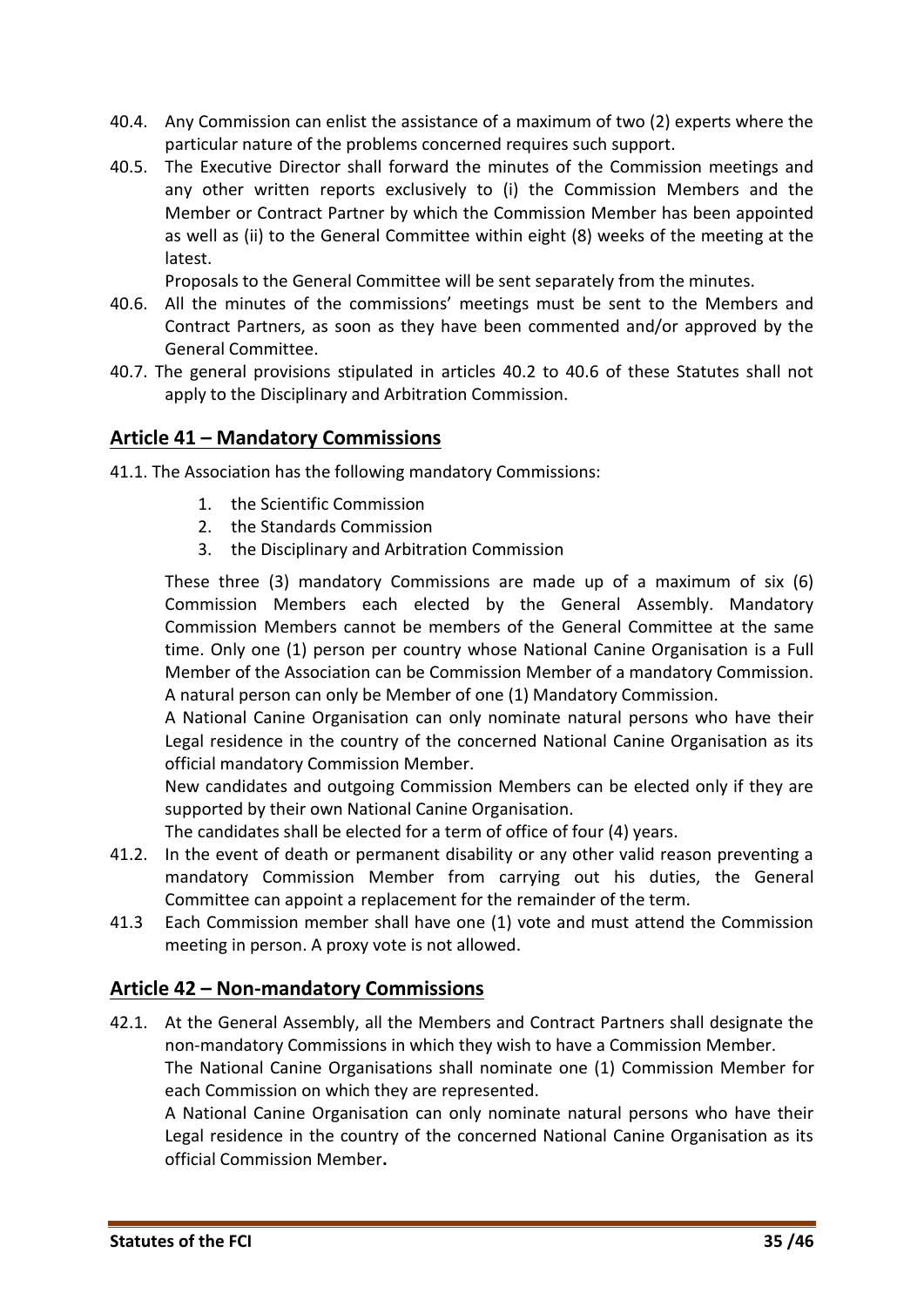The Commission Member nominated must have the necessary qualifications and knowledge to carry out his duties.

The General Committee will determine the deadline to be observed by the Members and Contract Partners with regard to submitting the list of these Commissions and the names of the Commission Members.

42.2. After each General Assembly, the non-mandatory Commissions shall elect one (1) of their Commission Members as President. A National Canine Organisation represented on a Commission can nominate a substitute in the case of its Commission Member being permanently or temporarily unable to carry out his duties. The presidents of the non-mandatory Commissions are responsible for the administration of the meetings (with the exception of sending invitations to meetings and the agendas). Non-mandatory Commission Presidents cannot be members of the General Committee at the same time.

Every non-mandatory Commission will be assigned a liaison Agent, in charge of communication and relations with the General Committee (hereinafter referred to as the "**Liaison Agent**"). This Liaison Agent is a member of the General Committee.

- 42.3. Associate Members can be represented in the non-mandatory Commissions and have the right to speak without the right to vote. Contract Partners can attend the meetings but they do not have the right to vote or to speak.
- 42.4. The meetings are convened by the respective presidents via the Executive Director at least sixty (60) calendar days before the date set for the meeting.
- <span id="page-35-0"></span>42.5. Only Commission members coming from Full Members are entitled to vote. Each said Commission member shall have one (1) vote and must attend the non-mandatory Commission meeting in person. A proxy vote is not allowed.

# **Title V. - REPRESENTATION**

#### <span id="page-35-1"></span>**Article 43 – Representation**

- 43.1. Unless otherwise stipulated in these Statutes and without prejudice to article 25.2. and 25.3 of these Statutes, the Association is validly represented with respect to all legal acts towards third parties (i) by the General Committee or (ii) by two members of the Executive Committee jointly or (iii) by the President and the Executive Director jointly who will not have to justify to third parties the powers conferred to this end.
- 43.2. Without prejudice to article 37.4 of these Statutes, the Association shall be validly represented in all legal actions or arbitration, as plaintiff or defendant before courts, tribunals, or other jurisdictions by (i) the Executive Director alone or (ii) by the President alone.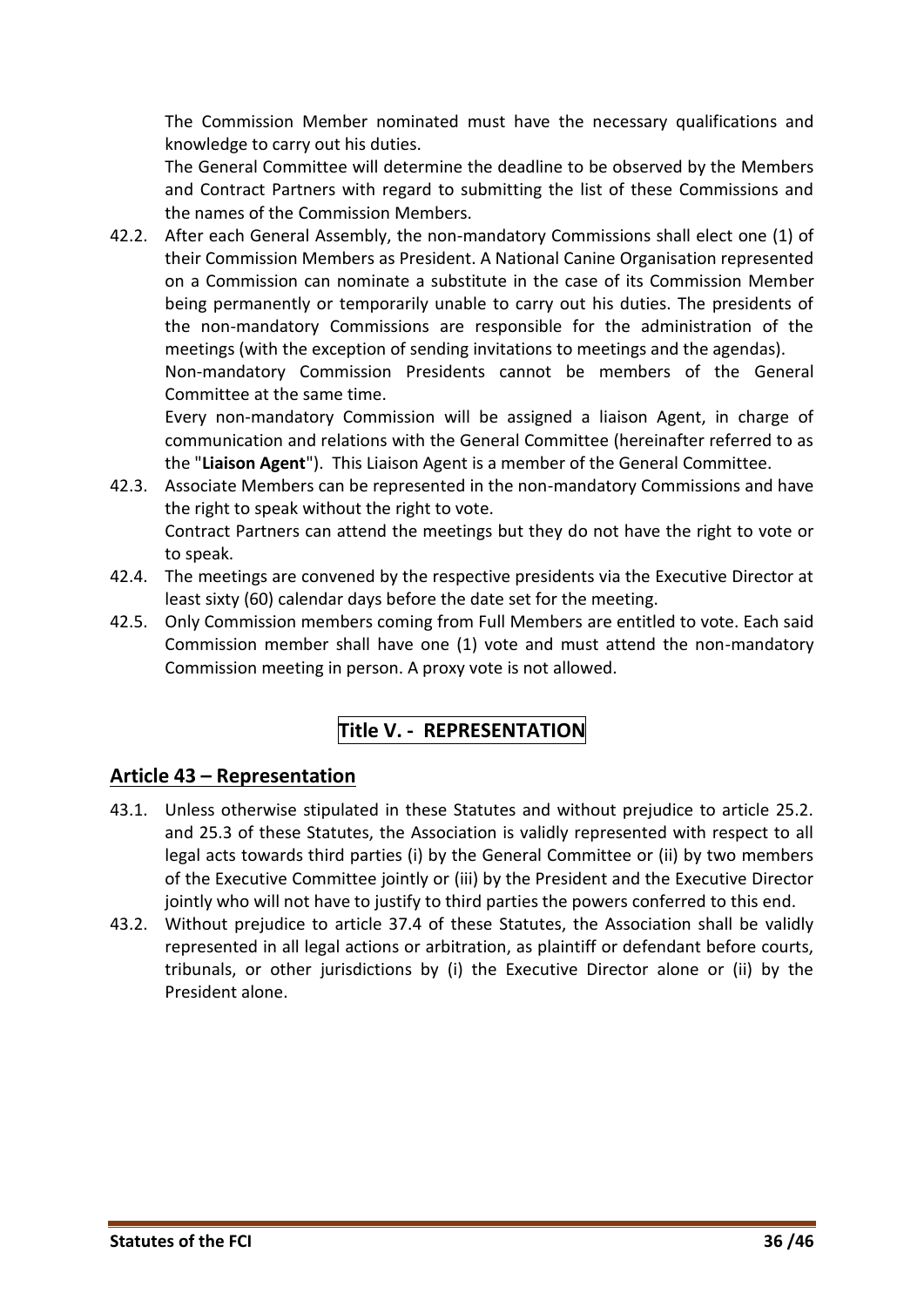# **Title VI. - HONORARY PRESIDENT AND HONORARY MEMBERS**

#### <span id="page-36-1"></span><span id="page-36-0"></span>**Article 44 – Honorary president and honorary members**

- 44.1. The General Assembly can bestow the title of honorary president or honorary member on any person for meritorious service to the Association.
- 44.2. The General Committee shall propose the candidates.
- <span id="page-36-2"></span>44.3. The honorary president or honorary member can attend the General Assembly at his own expenses with the right to speak, but in this capacity, not with the right to vote.

# **Title VII. – DISPUTE RESOLUTION**

#### <span id="page-36-3"></span>**Article 45 – General provisions**

- 45.1. Each dispute resolution procedure of the FCI or of a Member must comply with the following common minimum standards for procedural rights:
	- a) Right of adversarial procedure. The natural person or legal entity that is subject to a dispute resolution procedure shall have his rights of defence guaranteed and the possibility to set out his questions and arguments by written means or by a physical hearing to the authorised dispute resolution bodies.
	- b) Right of access. The natural person or legal entity who is subject to a dispute resolution procedure shall have the right of access to the all the relevant supporting documentary evidences.
	- c) Right of legal certainty. The authorised dispute resolution bodies conducting the dispute resolution procedure shall take a final decision within a reasonable time. This decision shall be duly motivated.
	- d) Period of limitation. Facts that may constitute a violation of the FCI Governing Rules and that date more than one (1) year ago, shall no longer be a ground for opening a dispute resolution procedure or imposing sanctions.
- 45.2. Disputes between Members, Contract Partners, Sections or a Commission Member on the one hand and the Association on the other hand shall be settled by the Executive Committee and the General Committee in compliance with article 13, 14 and 15 as well as 49, 50 and 51 of these Statutes.
- 45.3. Disputes, complaints and incidents as mentioned in article 47.1 of these Statutes shall be settled by the dispute resolution procedure as laid down in Article 47 of these Statutes (hereinafter referred to as the "**FCI Dispute Resolution Procedure**").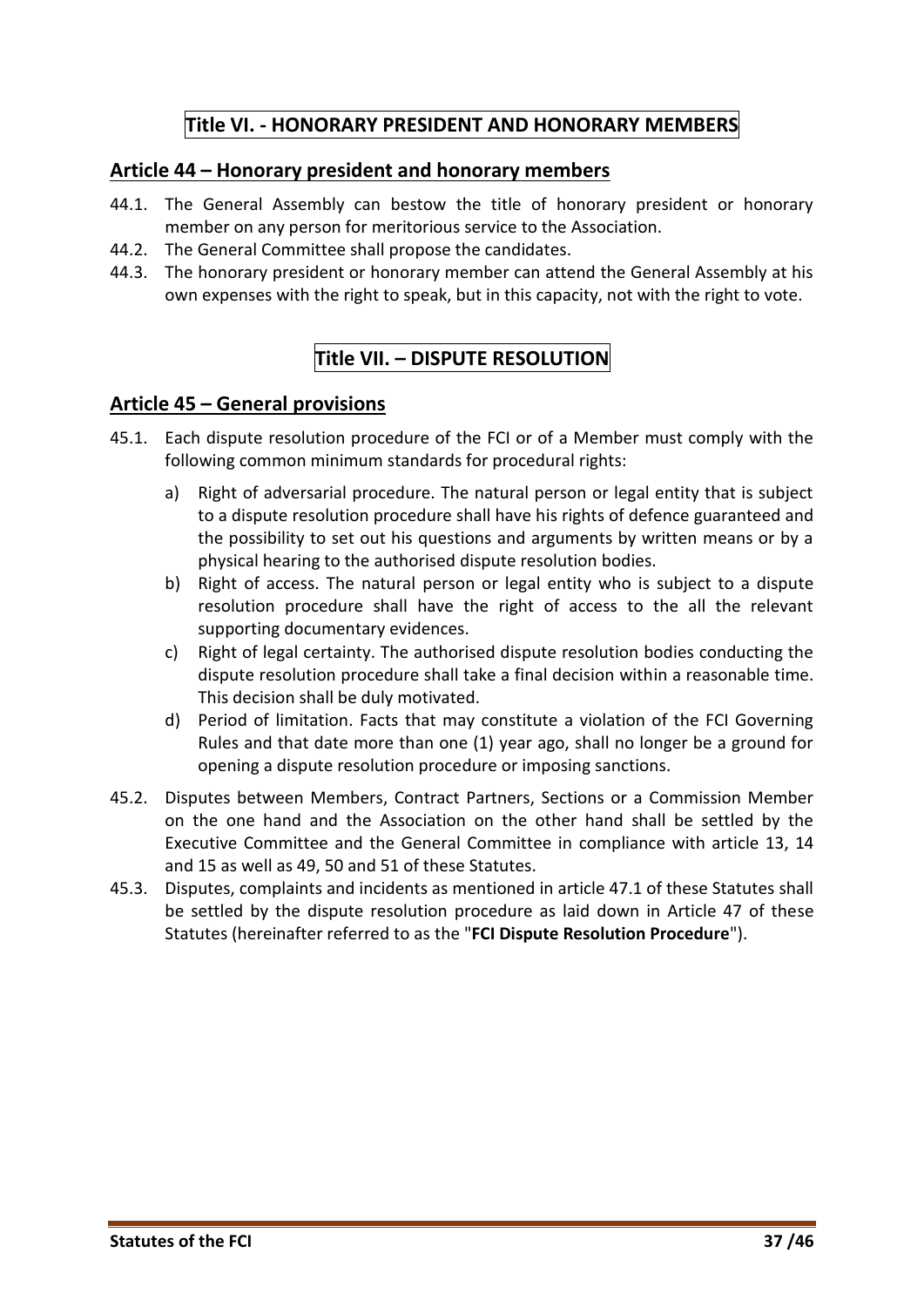#### <span id="page-37-0"></span>**Article 46 - Dispute Resolution Bodies**

46.1. The Executive Committee, the General Committee, the General Assembly and the Disciplinary and Arbitration Commission (hereinafter referred to as the "**Dispute Resolution Bodies**") will resolve disputes, complaints and incidents referred to under article 45.3. of these Statutes, whether arising from misconduct or any other violation of the FCI Governing Rules.

The Disciplinary and Arbitration Commission is composed of five (5) natural persons (three (3) effective members and two (2) substitute members) who are not affiliated or do not have any official relationships to any Disputing Party involved.

The General Assembly shall elect the chairperson and the other members of the Disciplinary and Arbitration Commission for a period of four (4) years. Two (2) members of the Disciplinary and Arbitration Commission must have a confirmed legal background and the three (3) other members must have experience in dogs and dogdom. The president of the Disciplinary and Arbitration Commission must be one of the members who has a confirmed legal background.

General Committee members are not eligible to become a member of the Disciplinary and Arbitration Commission.

#### <span id="page-37-1"></span>**Article 47 – FCI Dispute Resolution Procedure**

- 47.1. Without prejudice to article 13, 14 and 15 of these Statutes, the Dispute Resolution Bodies shall act on disputes, complaints or incidents between Members, between Contract Partners or between (a) Member(s) and (a) Contract Partner(s) (hereinafter referred to as the "**Disputing Parties**").
- 47.2. The subject of the disputes or complaints can be any misconduct or any kind of violation of the FCI Governing Rules.
- 47.3. Complaints must be made to the Executive Director in compliance with the time guidelines and filing formalities stipulated in the Standing Orders.
- 47.4. The Executive Committee shall try to settle in a fair way any dispute, complaint or incident (hereinafter referred to as the "**Disciplinary Matter**") that may arise between Disputing Parties. If a result is not obtained within thirty (30) calendar days as from the date of notification of the complaint, dispute or incident to the Association, the Executive Director shall upon instruction of the Executive Committee refer the Disciplinary Matter to the General Committee.
- 47.5. The General Committee shall make a first assessment of the Disciplinary Matter. Where necessary, the General Committee may further investigate the Disciplinary Matter (hereinafter referred to as the "**Preliminary Investigation**").
- 47.6. On completion of the Preliminary Investigation, the General Committee shall make a written report to the Disciplinary and Arbitration Commission.
- 47.7. The Disciplinary and Arbitration Commission is to the exclusion of any other body of the Association in charge of the further examination of the Disciplinary Matter. The Disciplinary and Arbitration Commission shall only handle a Disciplinary Matter upon respective request of the General Committee laid down in the written report.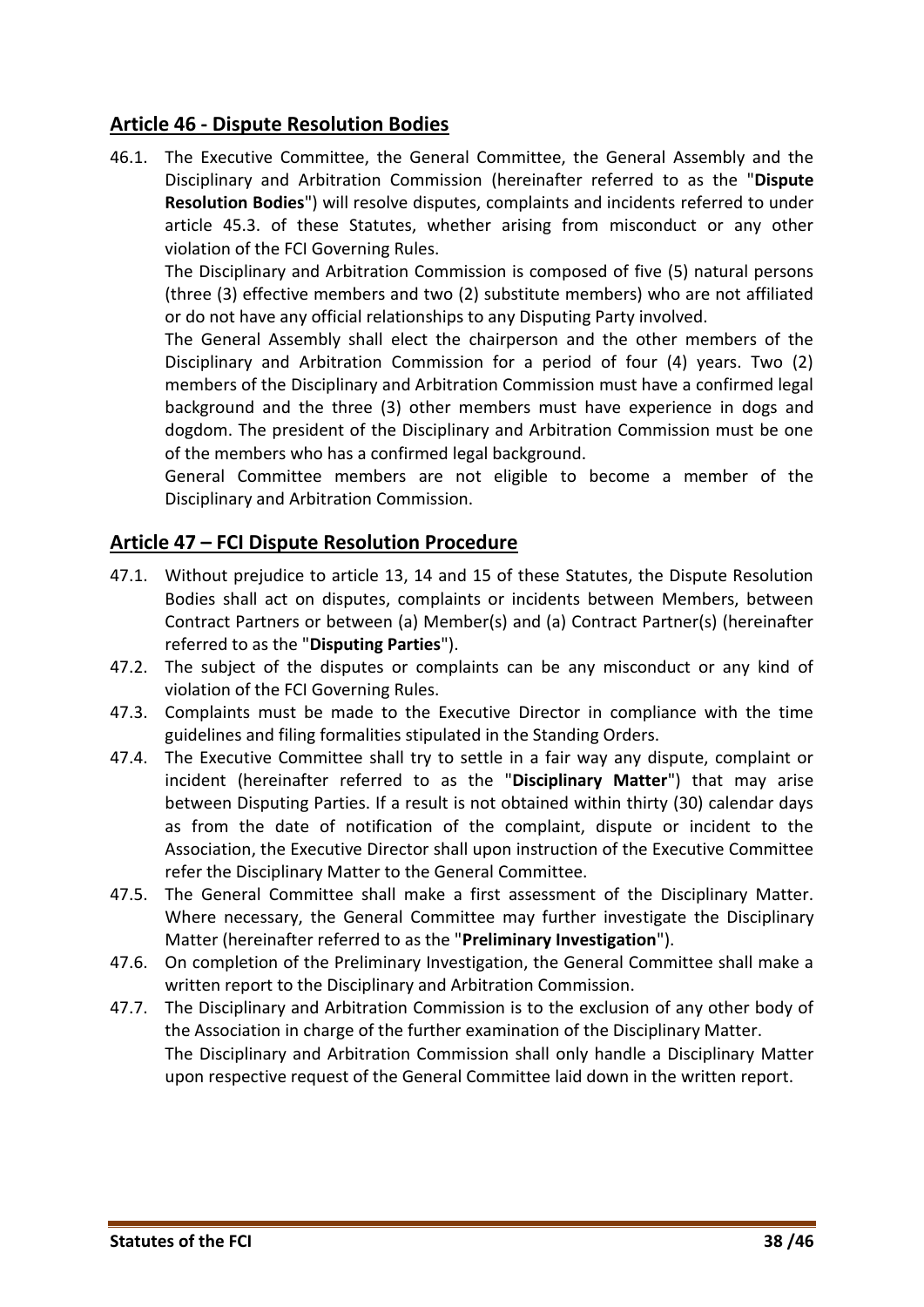Without prejudice to article 13, 14 and 15 of these Statutes and the respective powers of the General Assembly and the General Committee, the Disciplinary and Arbitration Commission shall decide on the sanctions provided for in the FCI Governing Rules.

The Disciplinary and Arbitration Commission shall give written reasons for its decisions and for any sanction imposed or any proposal of sanction to be imposed by the General Committee or the General Assembly. Copies shall be provided to the Disputing Parties.

- 47.8. Without prejudice to articles 13, 14 and 15 of these Statutes and the respective powers of the General Assembly and the General Committee, any of the Disputing Parties can appeal the decisions of the Disciplinary and Arbitration Commission to the General Assembly. Such appeal does not have suspensive effect. The decisions of the Disciplinary and Arbitration Commission shall be effective as of the date of notification of the decision and shall apply until the next General Assembly takes the final decision.
- 47.9. The General Committee is obliged to enforce the decisions of the Disciplinary and Arbitration Commission.
- 47.10. The plaintiff will deposit with the filing of a complaint a bail as laid down in the Standing Orders. Any change of the amount of the bail shall be determined by the Executive Committee and submitted for final approval to the General Assembly. The Disciplinary and Arbitration Commission shall fix the costs of the FCI Disputes Resolution Procedure, including among others the fees and expenses of the meeting(s) of the General Committee and the Disciplinary and Arbitration Commission. Unless otherwise decided by the Disciplinary and Arbitration Commission, the costs of the Disputes Resolution Procedure shall be borne by the unsuccessful Disputing Party.
- <span id="page-38-0"></span>47.11 Further provisions regarding the dispute resolution, the appointment of the Dispute Resolution Bodies, the FCI Dispute Resolution Procedure may be laid down in the Standing Orders.

# **Title VIII. SANCTIONS**

#### <span id="page-38-1"></span>**Article 48 – General provisions**

48.1. The General Committee, the Disciplinary and Arbitration Commission or the General Assembly shall, depending on the type of offences, impose sanctions on Members and Contract Partners of the Association for misconduct or any kind of violation of the FCI Governing Rules.

The sanctions imposed on a Member or Contract Partner shall be recognised by all other Members, Contract Partners and Sections of the Association. In all the cases, the rights of defence will be guaranteed by law.

- 48.2. There are three (3) types of offences which are classified according to their severity:
	- a) Misconduct: minor violation of the FCI Governing Rules, unless frequently repeated.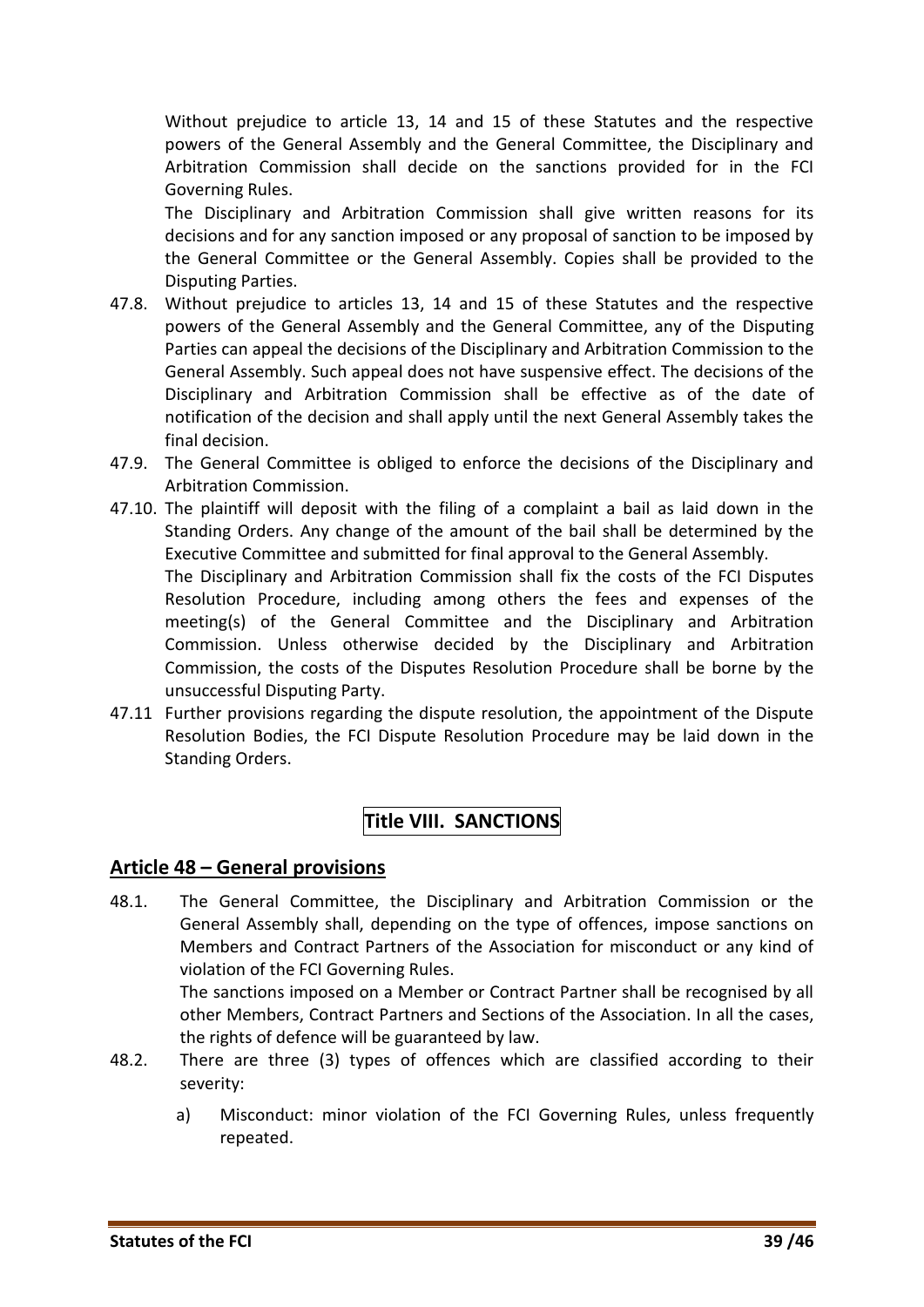- <span id="page-39-2"></span>b) Serious misconduct: repetition of a minor violation of the FCI Governing Rules, failure to comply with the demand for full and appropriate corrective action; serious violation of the FCI Governing Rules, non-payment of Membership or Contract Partnership fees or invoices in general for more than four (4) months from the invoice due date; or more in general, a conduct contrary to the aim of the Association and/or harming the Association or any of its Members or Contract Partners .
- c) Gross misconduct: repetition of a serious violation of the FCI Governing Rules, gross violation of the FCI Governing Rules, non-payment of Membership or Contract Partnership fees or invoices in general for more than six (6) months from the invoice due date, or more in general, a conduct contrary to the aim of the Association and/or harming the Association or any of its Members or Contract Partners.

#### <span id="page-39-0"></span>**Article 49 – Sanctions against Full and Associate Members**

49.1. The following sanction can be imposed against Full and Associate Members depending on the type of offences listed in article 48.2. of these Statutes:

a) Misconduct: a written warning with a demand for full and appropriate corrective action.

b) Serious misconduct: suspension of Membership rights, including the suspension from activities and/or events under the FCI patronage.

c) Gross misconduct: exclusion from the Association or downgrading from Full Member to Associate member.

49.2. The General Committee has the power to impose the sanctions mentioned under article 49.1. a) and b) of these Statutes upon decision of the Disciplinary and Arbitration Commission or on its own initiative. The General Committee shall upon decision of the Disciplinary and Arbitration Commission or on its own initiative propose to the General Assembly to impose the sanctions mentioned under article 49.1. c) of these Statutes in accordance with article 13.3. and 15 of these Statutes.

#### <span id="page-39-1"></span>**Article 50 – Sanctions against Contract Partners**

50.1. The following sanction can be imposed in accordance with article 25.1. s) of these Statutes by the General Committee upon decision of the Disciplinary and Arbitration Commission or on its own initiative against Contract Partners depending on the type of offences listed in article 48.2. of these Statutes:

a) Misconduct: a written warning with a demand for full and appropriate corrective action.

b) Serious misconduct: where applicable, suspension of Contract Partnership rights, including the suspension from activities and/or events under the FCI patronage.

c) Gross misconduct: where applicable, exclusion from the Association or prohibition to issue export pedigrees.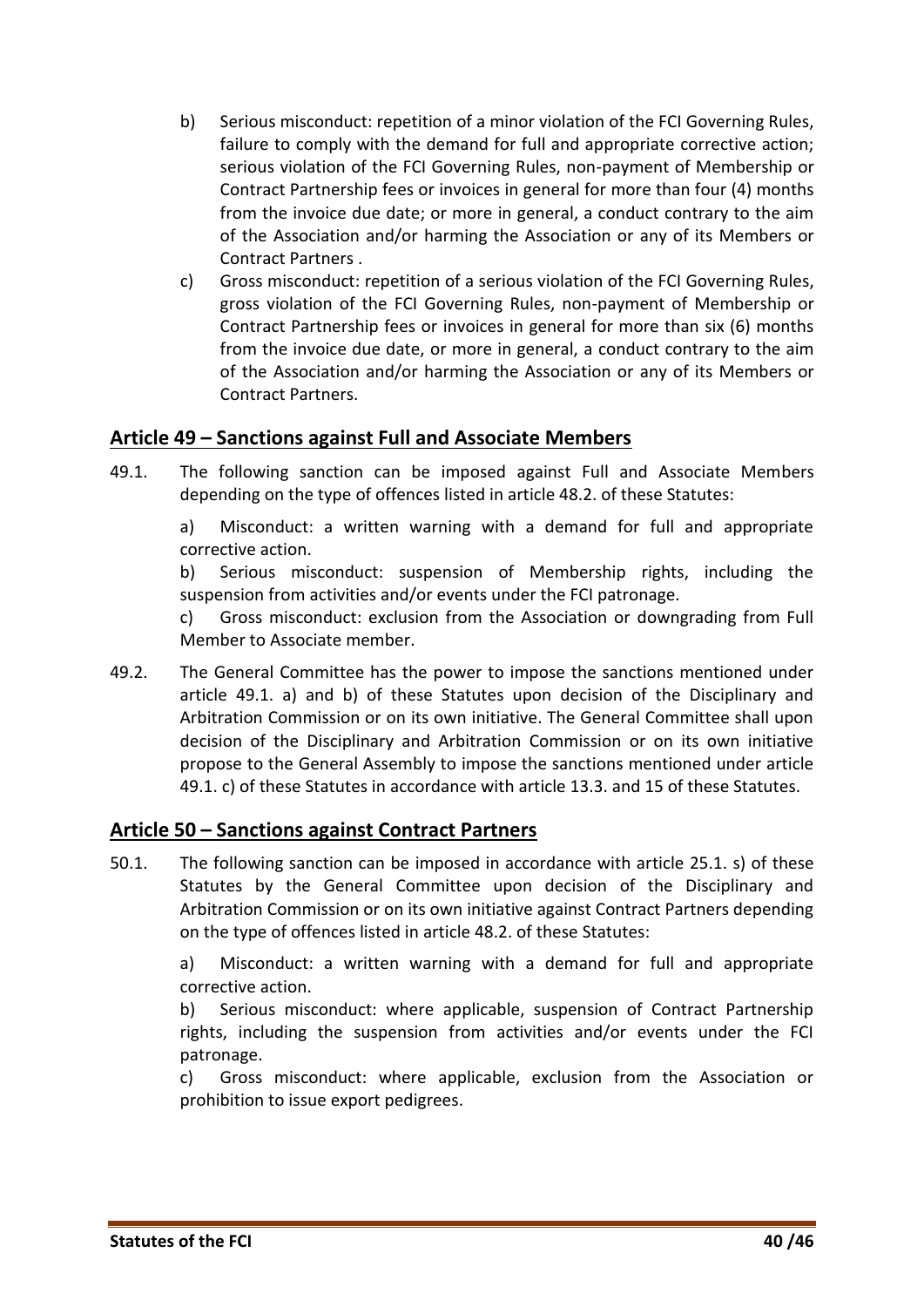# **Title IX. - FINANCES**

#### <span id="page-40-0"></span>**Article 51 – Financial Resources**

- 51.1. The financial resources of the Association comprise, in particular:
	- a) Membership and Contract Partnership fees;
	- b) contracts, gifts and donations, grants, subsidies assets inherited or received as a bequest or legacy, capital proceed or any other legally allowed resources that might be paid or granted to the Association;
	- c) other resources from the activities placed under the aegis of the Association.
- 51.2. The Association may accept donations provided that they do not affect its independence. Donations to the Association, either from hand to hand or by testament, shall not have effect if they are not authorized and do not comply with the applicable law.

#### <span id="page-40-1"></span>**Article 52 – Budget and annual accounts**

- 52.1. The financial year of the Association shall start on  $1<sup>st</sup>$  January and end on  $31<sup>st</sup>$ December of each calendar year.
- 52.2. The balance sheets and annual account for the previous financial year and the budget for the following year shall be drawn up on  $1<sup>st</sup>$  March, at the latest each year. The balance sheets, the annual accounts and the budgets are provisionally validated by the General Committee, and presented together with the audit reports for final approval at the subsequent General Assembly.
- 52.3. Necessary and obligated expenses which are not expressly contained in the approved budget of the Association of the concerned financial year can be validated and executed by the General Committee provided that they are approved by the General Assembly at its next meeting.

#### <span id="page-40-2"></span>**Article 53 – Reimbursement of meeting expenses**

53.1. Meeting expenses (travelling and accommodation) of the General Committee, the Executive Committee, the mandatory Commissions as well as meetings mandated by the General Committee are borne by the Association.

#### <span id="page-40-3"></span>**Article 54 – Financial Commission – External Audit**

54.1. The Financial Commission is composed of three (3) members. Every two (2) years, the General Assembly appoints the Financial Commission among the natural persons nominated by each Section it being understood that each Section nominates one (1) Financial Commission member.

Members of the Financial Commission cannot be a member of their respective Section's General Committee.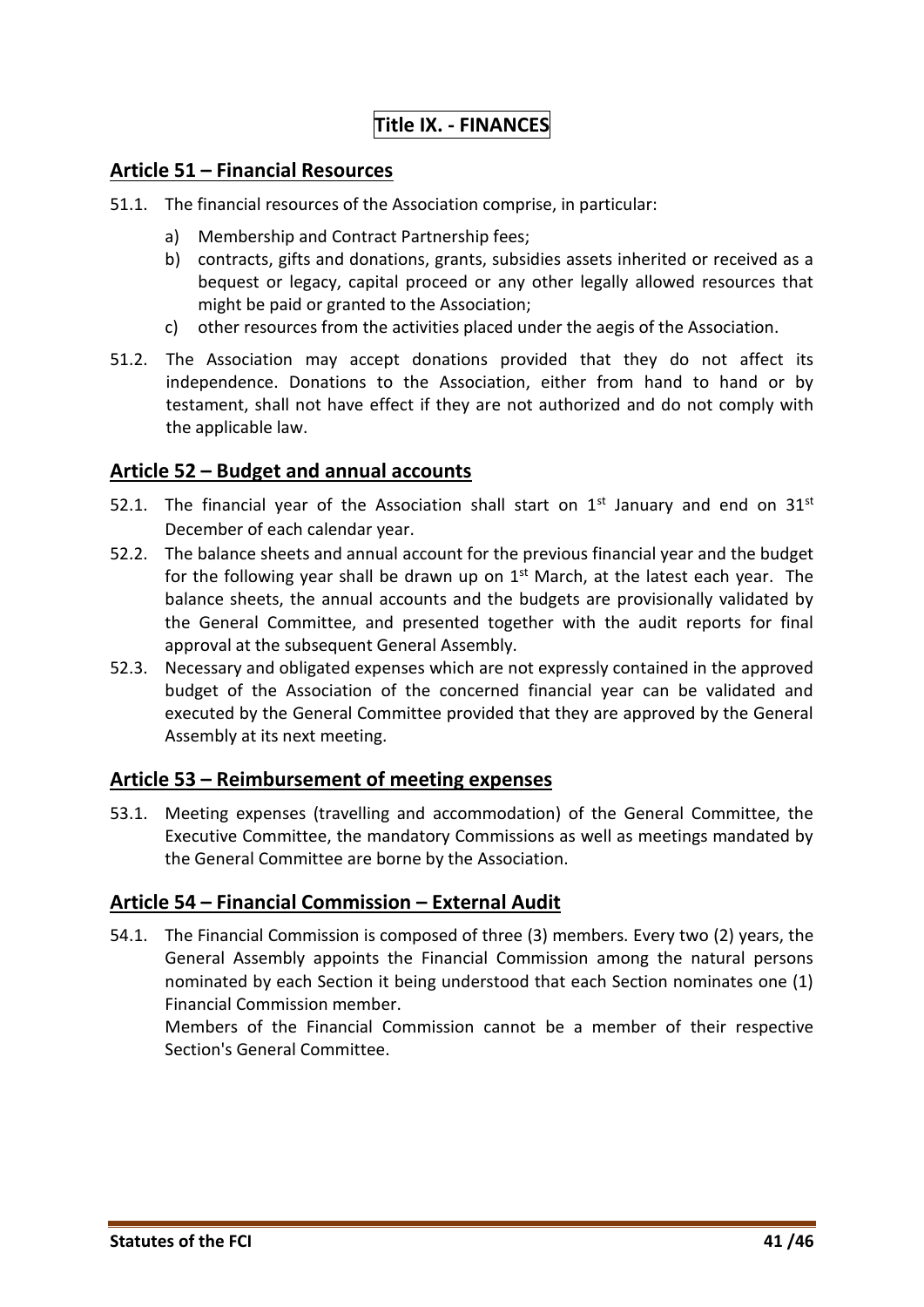- 54.2. The Financial Commission meets once (1) a year. If exceptional circumstances would require it, an additional meeting can be organised. The Financial Commission has unlimited access to all financial information and to all persons working for the Association in financial matters. The Financial Commission shall maintain the confidentiality of the Confidential Information made available or sent to them in the frame of their duties. The Financial Commission is validly constituted if at least two (2) members are present.
- 54.3. The Financial Commission has an internal financial auditing mission which includes and is limited to the following:
	- a) checking the accuracy, the completeness and the consistency of the accountancy and the financial information of the Association. This includes the examination of the yearly balance sheets and the annual accounts;
	- b) supervising of the integrity of the financial reporting process of the Association;
	- c) analysing and determining whether the approved budget of the concerned financial year was spent according to the activity plan and to the instructions of the General Committee and/or the General Assembly;
	- d) presenting a financial written report to the General Committee and to the General Assembly; The General Committee can ask for a written report from the Financial Committee at any time;
	- e) if required, making recommendations to the General Committee on the appointment or reappointment of the External Auditor, his independence and his fees, especially with respect to ancillary services rendered.
- 54.4. The travelling and accommodation costs of the Financial Commission members are borne by the Association.
- 54.5. Without prejudice to the internal financial auditing mission of the Financial Commission as set out in articles 54.3. of these Statutes, the annual accounts of the Association shall be audited by one (1) or more independent external auditors (hereinafter referred to as the "**External Auditor**"), if required by law.
- 54.6. Further provisions on the budget, the annual accounts, the financial regulations, the financial resources and the composition or functioning of the Financial Commission of the Association may be adopted in the Standing Orders.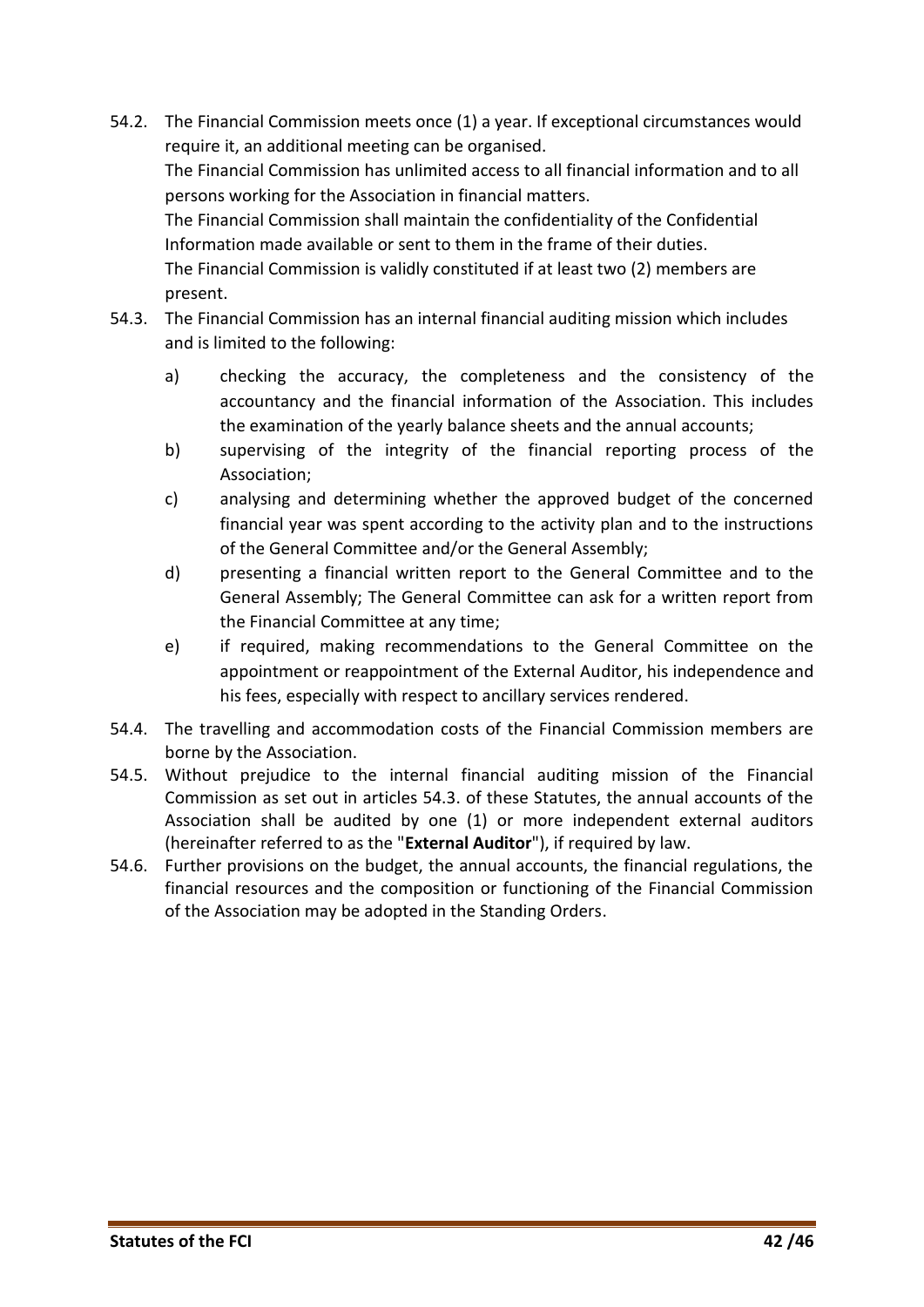# **Title X. DISSOLUTION – ALLOCATION OF NET ASSETS**

#### <span id="page-42-1"></span><span id="page-42-0"></span>**Article 55 – Dissolution**

- 55.1. The General Assembly shall be deemed validly constituted and has the quorum to resolve on the dissolution of the Association when at least two-thirds (2/3) of the Full Members are present or represented in the meeting. If this quorum is not reached, a second General Assembly meeting for the same purpose shall be convened which can definitively and validly resolve on the proposal, by the same majority of votes provided for in article 55.2 of these Statutes, irrespective of the number of Full Members present or represented in the meeting, at
- meeting. 55.2. Unless otherwise foreseen by law, a resolution regarding the dissolution of the Association shall only be adopted if passed unanimously by the Full members present or represented in the meeting.

Abstentions, blank or invalid votes do not count in the calculation of the majority.

the earliest within thirty (30) calendar days following the first General Assembly

55.3. In the event of voluntary dissolution, the General Assembly will determine in the resolution of dissolution the modalities of liquidation, appoint two (2) liquidators, determine their powers and indicate the allocation of the net assets of the Association.

In all cases of voluntary dissolution or judicial dissolution by the court at any moment in time or for any reason whatsoever, the net assets of the dissolved Association will be allocated to not-for-profit organisations with similar objectives or aims to those pursued by the Association, as designated by the General Assembly.

# **Title XI. HIERARCHY OF NORMS**

#### <span id="page-42-3"></span><span id="page-42-2"></span>**Article 56 – Hierarchy of norms**

56.1. Standing Orders shall be drawn up by the General Committee and adopted by the General Assembly in order to implement and further detail these Statutes as well as to facilitate the regulation and management of the Association.

The Standing Orders are available to all Members, Contract Partners and may be amended according to the rules provided for in article 19.2. p) of these Statutes.

The Standing Orders complete the Statutes and subordinate the latter. In the case of any contradiction between the Standing Orders and the Statutes, the latter shall prevail.

- 56.2. General Assembly decisions further detail these Statutes with regard to the overall strategy and policies of the Association.
- 56.3. General Committee decisions further detail these Statutes with regard to the management of the Association including administrations, organisation, human resources and financial management of the Association.
- 56.4 Regulations, Circulars and Communications further detail the General Assembly or General Committee decisions.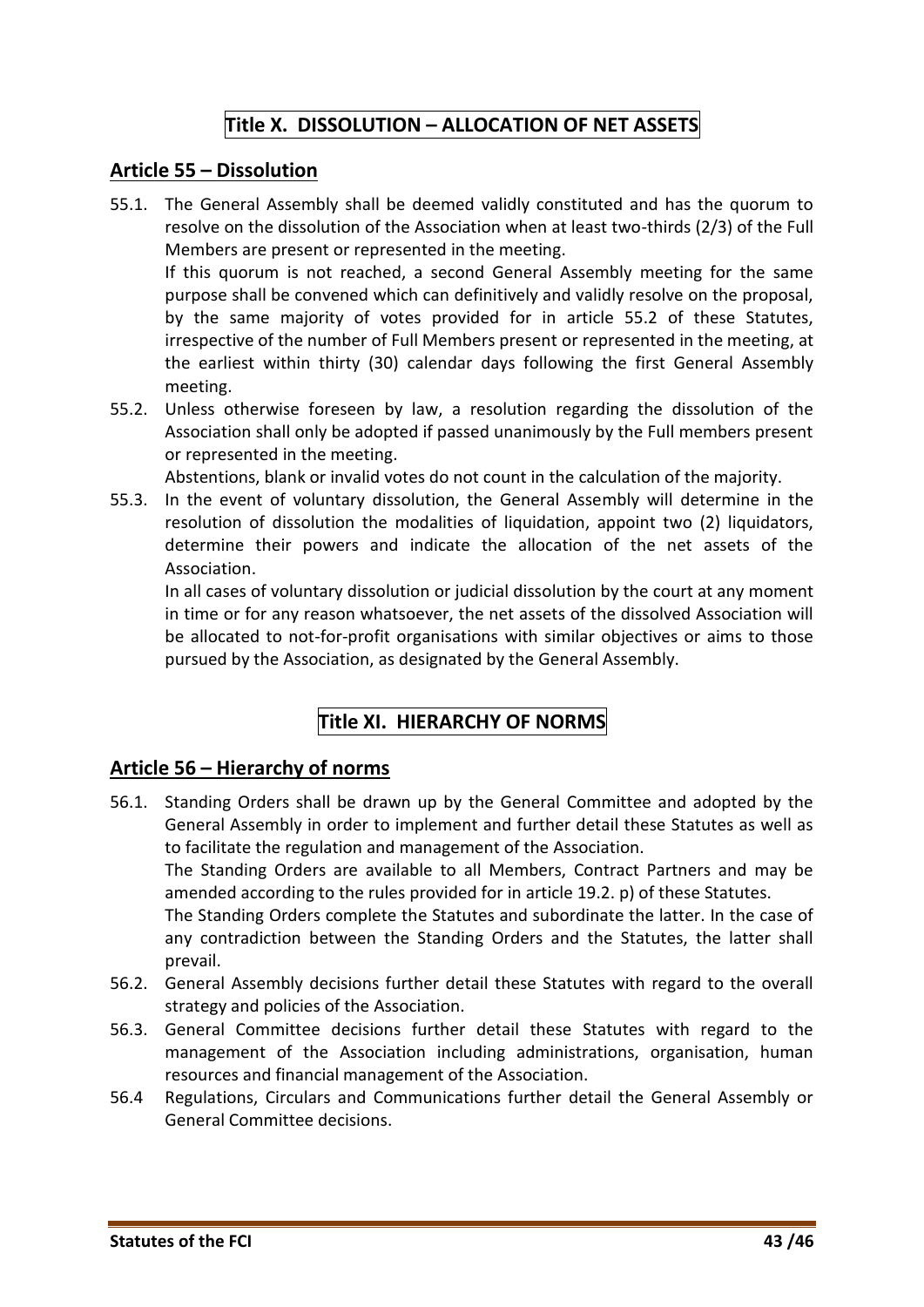- <span id="page-43-4"></span>56.5. The following hierarchy of norms applies within the Association:
	- a) Statutes;
	- b) Standing Orders;
	- c) General Assembly decisions;
	- d) General Committee decisions;
	- e) regulations, circulars and communications.
- 56.6. In the case of any contradiction between two (2) or more norms of the Association of a different level, the norm mentioned in the higher level shall prevail over the norm mentioned in the lower level of the above mentioned hierarchy of norms.
- <span id="page-43-0"></span>56.7. In the case of any contradiction between two (2) or more norms of the Association of the same level, the most recently adopted norm shall prevail over any formerly adopted norm.

# **Title XII. FINAL PROVISIONS**

# <span id="page-43-1"></span>**Article 57 – Entry into force and appeal of the decisions of the General Assembly**

- 57.1. Without prejudice to article 24.4 of these Statutes, decisions passed by the General Assembly, with the exception of amendments to these Statutes shall enter into force on the date set by the General Assembly.
- 57.2. Any decision of the General Assembly can be appealed within a ninety (90)-day deadline after it became effective**.**

#### <span id="page-43-2"></span>**Article 58 – Remuneration**

58.1. Without prejudice to article 28 and 53 of these Statutes, all offices within the Association are exercised on a voluntary basis. Unless specifically decided otherwise by the General Assembly or in these Statutes, the office holders shall not be entitled to receive any remuneration in compensation of their duties.

#### <span id="page-43-3"></span>**Article 59 – Official working and authoritative languages**

- 59.1. English, French, German and Spanish are the official working languages of the Association (hereinafter referred to as the "**FCI Official Working Languages**"). They are used at the General Assembly.
- 59.2. English is the official working language used at the General Committee meetings. English is the official and authoritative language for minutes, correspondence and announcements.
- 59.3. The language used for the official documents and relations with Belgian national authorities shall be French. In the event of disputes concerning the Statutes and the Standing Orders, the official published French version of the Statutes shall prevail and is the only relevant version.
- 59.4. The Statutes, the Standing orders, the decisions and important announcements of the Association shall be published in the four (4) FCI Official Working Languages.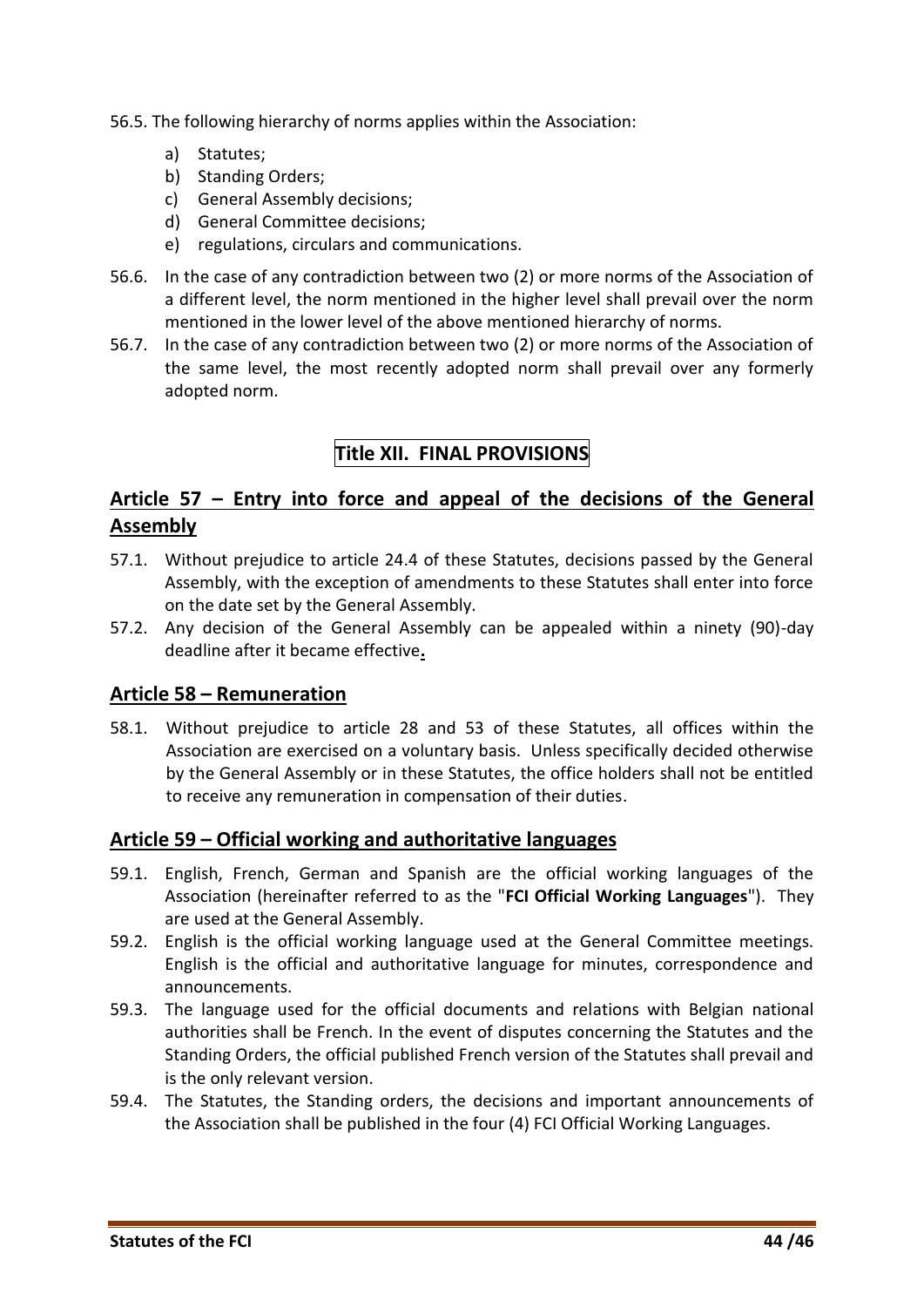# **Article 60 – FCI logo**

- 60.1. The use of the FCI logo is restricted to the Members and Contract Partners.
- 60.2. Except as provided in article 60.1. of these Statutes, the FCI logo can be used by third parties provided that the General Committee and/or the Member concerned have given their approval.
- 60.3. The FCI logo must be exclusively used in its official format. It must appear on all official publications and documents of the Members and Contract Partners and must be clearly visible at all international events.

#### <span id="page-44-0"></span>**Article 61 – Governing law**

- 61.1. Anything that is not explicitly provided for in these Statutes, in particular the publications for the Annexes to the Moniteur belge, shall be settled according to the provisions of Title III of the Law of 27 June 1921.
- 61.2. Any dispute in connection with these Statutes, the Standing Orders and the other FCI Governing Rules and/or any decision of one of the bodies or institutions of the Association shall be governed by Belgian law.

#### <span id="page-44-1"></span>**Article 62 – Jurisdiction**

62.1. Any dispute in connection with these Statutes, the Standing Orders and the other FCI Governing Rules and/or any decision of one of the bodies or institutions of the Association shall be brought before the competent courts of Brussels (Belgium).

#### <span id="page-44-2"></span>**Article 63 – Interpretation**

63.1. Terms in the present Statutes referring to natural persons are applicable to both genders and numbers.

#### <span id="page-44-3"></span>**Article 64 – Legal Residence**

64.1 In case the country of the Legal residence of a natural person cannot be determined according to Enclosure A of these Statutes and article 2.1 of the Standing Orders, the following criteria are taken into consideration in a descending order of priority :

- a) the country of the Legal residence is the country where a natural person spends most of his time;
- b) the country of the Legal residence is the country where a natural person has his centre of relationships;
- c) the country of the Legal residence is the country for which a natural person is considered to be resident for tax purposes.

#### <span id="page-44-4"></span>**Article 65 - Enclosures**

65.1. The Enclosure A to the present Statutes is incorporated to and fully part of the latter.